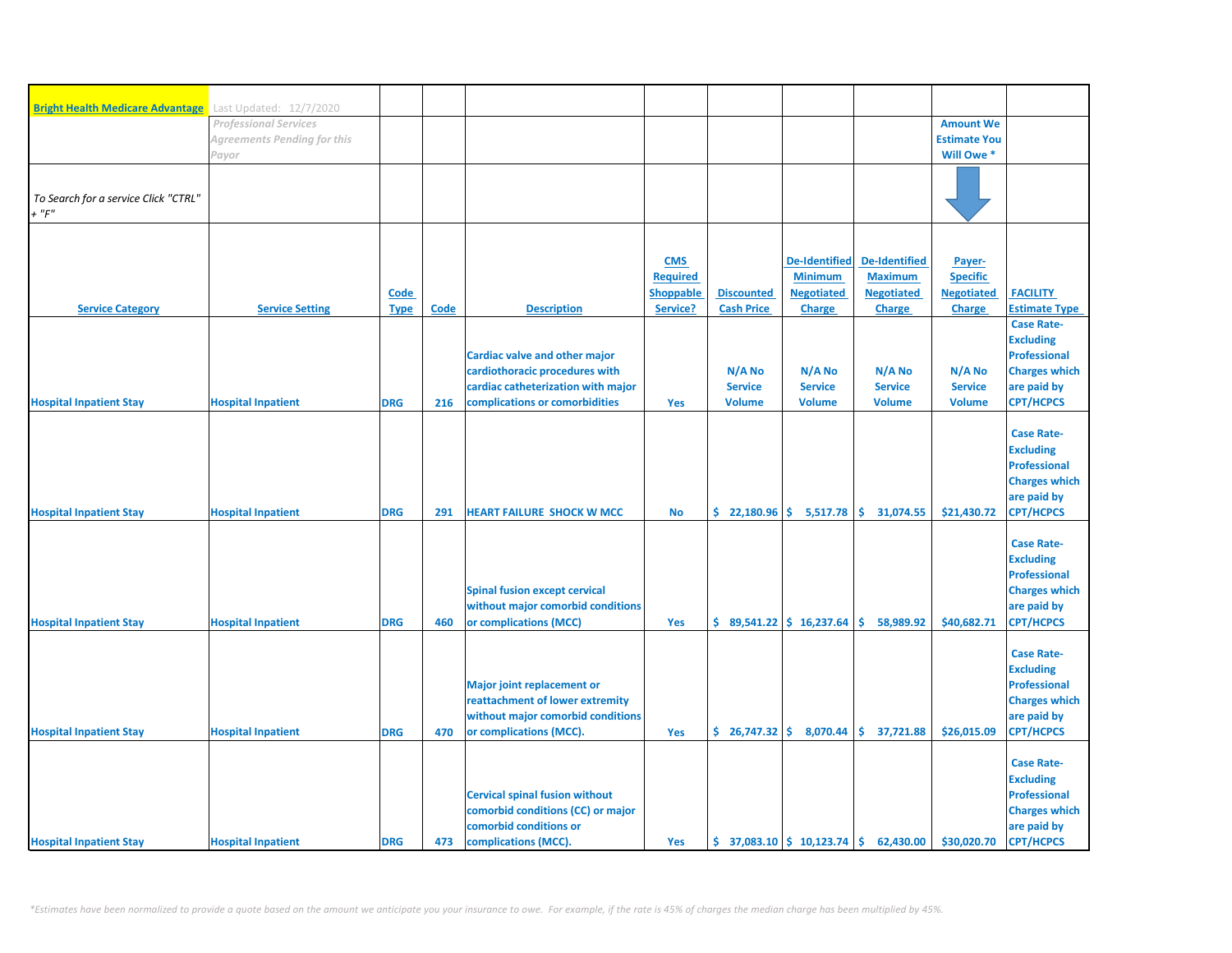|                                      | <b>Professional Services</b> |             |             |                                     |                 |                   |                             |                                                                           | <b>Amount We</b>    |                      |
|--------------------------------------|------------------------------|-------------|-------------|-------------------------------------|-----------------|-------------------|-----------------------------|---------------------------------------------------------------------------|---------------------|----------------------|
|                                      |                              |             |             |                                     |                 |                   |                             |                                                                           |                     |                      |
|                                      | Agreements Pending for this  |             |             |                                     |                 |                   |                             |                                                                           | <b>Estimate You</b> |                      |
|                                      | Payor                        |             |             |                                     |                 |                   |                             |                                                                           | Will Owe *          |                      |
|                                      |                              |             |             |                                     |                 |                   |                             |                                                                           |                     |                      |
|                                      |                              |             |             |                                     |                 |                   |                             |                                                                           |                     |                      |
| To Search for a service Click "CTRL" |                              |             |             |                                     |                 |                   |                             |                                                                           |                     |                      |
|                                      |                              |             |             |                                     |                 |                   |                             |                                                                           |                     |                      |
| $+$ " $F$ "                          |                              |             |             |                                     |                 |                   |                             |                                                                           |                     |                      |
|                                      |                              |             |             |                                     |                 |                   |                             |                                                                           |                     |                      |
|                                      |                              |             |             |                                     |                 |                   |                             |                                                                           |                     |                      |
|                                      |                              |             |             |                                     | <b>CMS</b>      |                   | <b>De-Identified</b>        | De-Identified                                                             | Payer-              |                      |
|                                      |                              |             |             |                                     |                 |                   |                             |                                                                           |                     |                      |
|                                      |                              |             |             |                                     | <b>Required</b> |                   | <b>Minimum</b>              | <b>Maximum</b>                                                            | <b>Specific</b>     |                      |
|                                      |                              | Code        |             |                                     | Shoppable       | <b>Discounted</b> | <b>Negotiated</b>           | <b>Negotiated</b>                                                         | <b>Negotiated</b>   | <b>FACILITY</b>      |
| <b>Service Category</b>              | <b>Service Setting</b>       | <b>Type</b> | <b>Code</b> | <b>Description</b>                  | Service?        | <b>Cash Price</b> | <b>Charge</b>               | <b>Charge</b>                                                             | <b>Charge</b>       | <b>Estimate Type</b> |
|                                      |                              |             |             |                                     |                 |                   |                             |                                                                           |                     |                      |
|                                      |                              |             |             |                                     |                 |                   |                             |                                                                           |                     |                      |
|                                      |                              |             |             |                                     |                 |                   |                             |                                                                           |                     |                      |
|                                      |                              |             |             |                                     |                 |                   |                             |                                                                           |                     | <b>Case Rate-</b>    |
|                                      |                              |             |             |                                     |                 |                   |                             |                                                                           |                     | <b>Excluding</b>     |
|                                      |                              |             |             |                                     |                 |                   |                             |                                                                           |                     | <b>Professional</b>  |
|                                      |                              |             |             |                                     |                 |                   |                             |                                                                           |                     | <b>Charges which</b> |
|                                      |                              |             |             |                                     |                 |                   |                             |                                                                           |                     |                      |
|                                      |                              |             |             | <b>HIP FEMUR PROCEDURES EXCEPT</b>  |                 |                   |                             |                                                                           |                     | are paid by          |
| <b>Hospital Inpatient Stay</b>       | <b>Hospital Inpatient</b>    | <b>DRG</b>  | 480         | <b>MAJOR JOINT W MCC</b>            | <b>No</b>       |                   | $$69,180.99$$ $$12,375.85$  | \$.<br>48,933.51                                                          | \$33,747.25         | <b>CPT/HCPCS</b>     |
|                                      |                              |             |             |                                     |                 |                   |                             |                                                                           |                     |                      |
|                                      |                              |             |             |                                     |                 |                   |                             |                                                                           |                     |                      |
|                                      |                              |             |             |                                     |                 |                   |                             |                                                                           |                     |                      |
|                                      |                              |             |             |                                     |                 |                   |                             |                                                                           |                     | <b>Case Rate-</b>    |
|                                      |                              |             |             |                                     |                 |                   |                             |                                                                           |                     | <b>Excluding</b>     |
|                                      |                              |             |             |                                     |                 |                   |                             |                                                                           |                     | <b>Professional</b>  |
|                                      |                              |             |             |                                     |                 |                   |                             |                                                                           |                     | <b>Charges which</b> |
|                                      |                              |             |             | <b>HIP FEMUR PROCEDURES EXCEPT</b>  |                 |                   |                             |                                                                           |                     |                      |
|                                      |                              |             |             |                                     |                 |                   |                             |                                                                           |                     | are paid by          |
| <b>Hospital Inpatient Stay</b>       | <b>Hospital Inpatient</b>    | <b>DRG</b>  | 481         | <b>MAJOR JOINT W CC</b>             | <b>No</b>       |                   | $$45,651.13 \mid $8,559.98$ | \$.<br>38,996.68                                                          | \$26,894.26         | <b>CPT/HCPCS</b>     |
|                                      |                              |             |             |                                     |                 |                   |                             |                                                                           |                     |                      |
|                                      |                              |             |             |                                     |                 |                   |                             |                                                                           |                     |                      |
|                                      |                              |             |             |                                     |                 |                   |                             |                                                                           |                     |                      |
|                                      |                              |             |             |                                     |                 |                   |                             |                                                                           |                     |                      |
|                                      |                              |             |             |                                     |                 |                   |                             |                                                                           |                     | <b>Case Rate-</b>    |
|                                      |                              |             |             |                                     |                 |                   |                             |                                                                           |                     | <b>Excluding</b>     |
|                                      |                              |             |             |                                     |                 |                   |                             |                                                                           |                     | Professional         |
|                                      |                              |             |             |                                     |                 |                   |                             |                                                                           |                     | <b>Charges which</b> |
|                                      |                              |             |             |                                     |                 |                   |                             |                                                                           |                     |                      |
|                                      |                              |             |             | <b>HIP FEMUR PROCEDURES EXCEPT</b>  |                 |                   |                             |                                                                           |                     | are paid by          |
| <b>Hospital Inpatient Stay</b>       | <b>Hospital Inpatient</b>    | <b>DRG</b>  | 482         | MAJOR JOINT W/O CC/MCC              | <b>No</b>       |                   | $$36,964.29 \mid $6,745.73$ | \$.<br>37,731.25                                                          | \$23,636.02         | <b>CPT/HCPCS</b>     |
|                                      |                              |             |             |                                     |                 |                   |                             |                                                                           |                     |                      |
|                                      |                              |             |             |                                     |                 |                   |                             |                                                                           |                     |                      |
|                                      |                              |             |             |                                     |                 |                   |                             |                                                                           |                     |                      |
|                                      |                              |             |             |                                     |                 |                   |                             |                                                                           |                     |                      |
|                                      |                              |             |             |                                     |                 |                   |                             |                                                                           |                     | <b>Case Rate-</b>    |
|                                      |                              |             |             |                                     |                 |                   |                             |                                                                           |                     | <b>Excluding</b>     |
|                                      |                              |             |             |                                     |                 |                   |                             |                                                                           |                     | <b>Professional</b>  |
|                                      |                              |             |             |                                     |                 |                   |                             |                                                                           |                     | <b>Charges which</b> |
|                                      |                              |             |             |                                     |                 |                   |                             |                                                                           |                     |                      |
|                                      |                              |             |             | <b>LOWER EXTREM HUMER PROC</b>      |                 |                   |                             |                                                                           |                     | are paid by          |
| <b>Hospital Inpatient Stay</b>       | <b>Hospital Inpatient</b>    | <b>DRG</b>  | 493         | <b>EXCEPT HIP, FOOT, FEMUR W CC</b> | <b>No</b>       |                   |                             | $\binom{1}{2}$ 45,467.21 $\binom{2}{3}$ 9,438.20 $\binom{3}{3}$ 41,283.64 | \$28,471.47         | <b>CPT/HCPCS</b>     |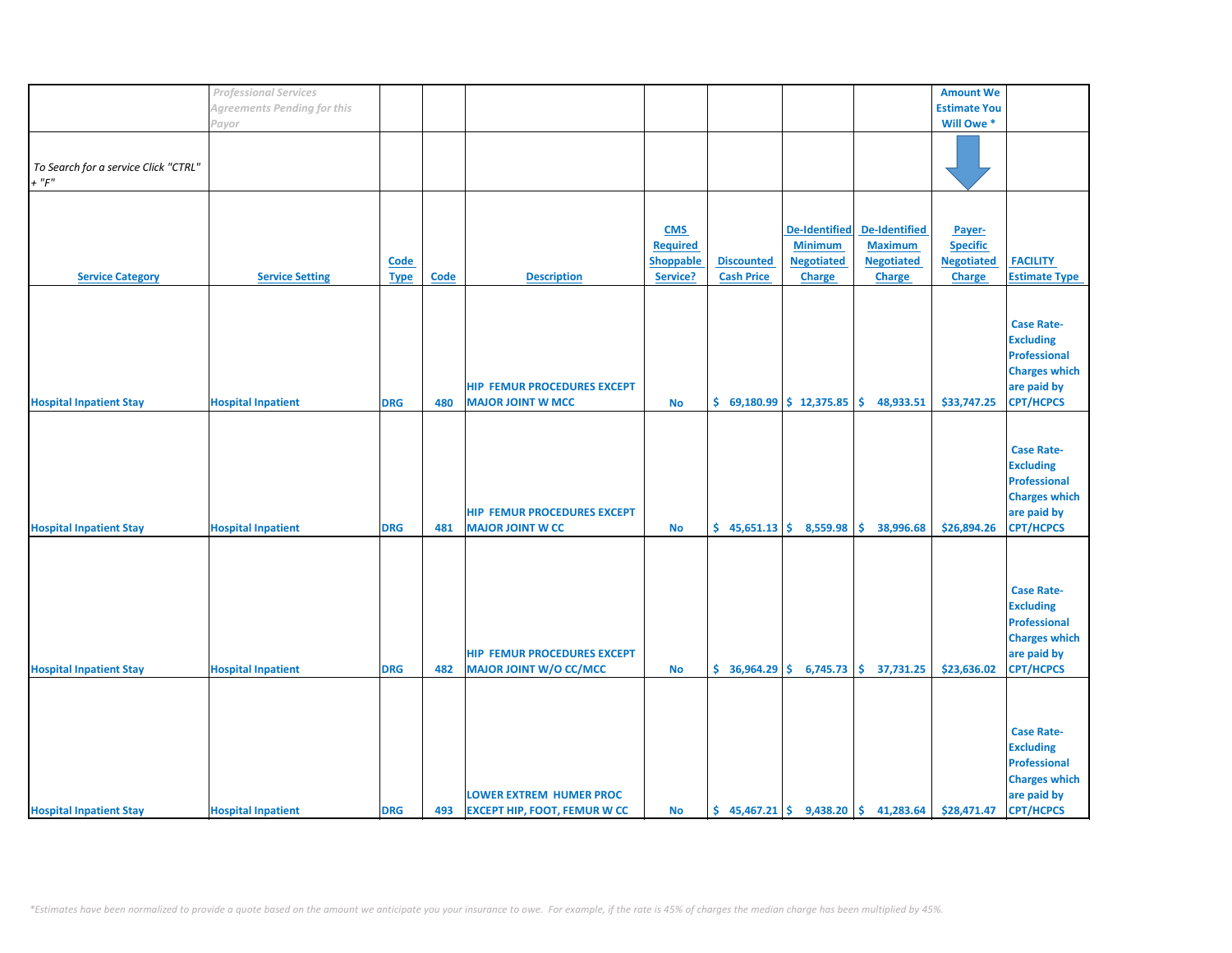|                                                     | <b>Professional Services</b>       |                            |      |                                                                                                                                                       |                                                        |                                        |                                                                              |                                                                              | <b>Amount We</b>                                                |                                                                                                                         |
|-----------------------------------------------------|------------------------------------|----------------------------|------|-------------------------------------------------------------------------------------------------------------------------------------------------------|--------------------------------------------------------|----------------------------------------|------------------------------------------------------------------------------|------------------------------------------------------------------------------|-----------------------------------------------------------------|-------------------------------------------------------------------------------------------------------------------------|
|                                                     | <b>Agreements Pending for this</b> |                            |      |                                                                                                                                                       |                                                        |                                        |                                                                              |                                                                              | <b>Estimate You</b>                                             |                                                                                                                         |
|                                                     |                                    |                            |      |                                                                                                                                                       |                                                        |                                        |                                                                              |                                                                              |                                                                 |                                                                                                                         |
|                                                     | Payor                              |                            |      |                                                                                                                                                       |                                                        |                                        |                                                                              |                                                                              | Will Owe *                                                      |                                                                                                                         |
| To Search for a service Click "CTRL"<br>$+$ " $F$ " |                                    |                            |      |                                                                                                                                                       |                                                        |                                        |                                                                              |                                                                              |                                                                 |                                                                                                                         |
| <b>Service Category</b>                             | <b>Service Setting</b>             | <b>Code</b><br><b>Type</b> | Code | <b>Description</b>                                                                                                                                    | <b>CMS</b><br><b>Required</b><br>Shoppable<br>Service? | <b>Discounted</b><br><b>Cash Price</b> | <b>De-Identified</b><br><b>Minimum</b><br><b>Negotiated</b><br><b>Charge</b> | <b>De-Identified</b><br><b>Maximum</b><br><b>Negotiated</b><br><b>Charge</b> | Payer-<br><b>Specific</b><br><b>Negotiated</b><br><b>Charge</b> | <b>FACILITY</b><br><b>Estimate Type</b>                                                                                 |
| <b>Hospital Inpatient Stay</b>                      | <b>Hospital Inpatient</b>          | <b>DRG</b>                 | 494  | <b>LOWER EXTREM HUMER PROC</b><br><b>EXCEPT HIP, FOOT, FEMUR W/O</b><br><b>CC/MCC</b>                                                                 | <b>No</b>                                              | \$34,101.03                            | 7,426.74                                                                     | Ŝ.<br>43,066.25                                                              | \$24,859.06                                                     | <b>Case Rate-</b><br><b>Excluding</b><br><b>Professional</b><br><b>Charges which</b><br>are paid by<br><b>CPT/HCPCS</b> |
| <b>Hospital Inpatient Stay</b>                      | <b>Hospital Inpatient</b>          | <b>DRG</b>                 | 743  | <b>Uterine and adnexa procedures for</b><br>non-malignancy without comorbid<br>conditions (CC) or major comorbid<br>conditions or complications (MCC) | Yes                                                    | \$18,033.90                            | 3,828.29                                                                     | 28,968.03<br>\$.                                                             | \$19,977.95                                                     | <b>Case Rate-</b><br><b>Excluding</b><br><b>Professional</b><br><b>Charges which</b><br>are paid by<br><b>CPT/HCPCS</b> |
| <b>Hospital Inpatient Stay</b>                      | <b>Hospital Inpatient</b>          | <b>DRG</b>                 | 811  | <b>RED BLOOD CELL DISORDERS W</b><br><b>MCC</b>                                                                                                       | <b>No</b>                                              | \$16,643.21                            | 4,255.93                                                                     | \$.<br>31,015.82                                                             | \$21,390.22                                                     | <b>Case Rate-</b><br><b>Excluding</b><br><b>Professional</b><br><b>Charges which</b><br>are paid by<br><b>CPT/HCPCS</b> |
| <b>Hospital Inpatient Stay</b>                      | <b>Hospital Inpatient</b>          | <b>DRG</b>                 | 812  | <b>RED BLOOD CELL DISORDERS W/O</b><br><b>MCC</b>                                                                                                     | No                                                     |                                        |                                                                              | $\frac{1}{2}$ 12,941.86 $\frac{1}{2}$ 2,955.18 $\frac{1}{2}$ 26,002.03       | \$17,932.44                                                     | <b>Case Rate-</b><br><b>Excluding</b><br><b>Professional</b><br><b>Charges which</b><br>are paid by<br><b>CPT/HCPCS</b> |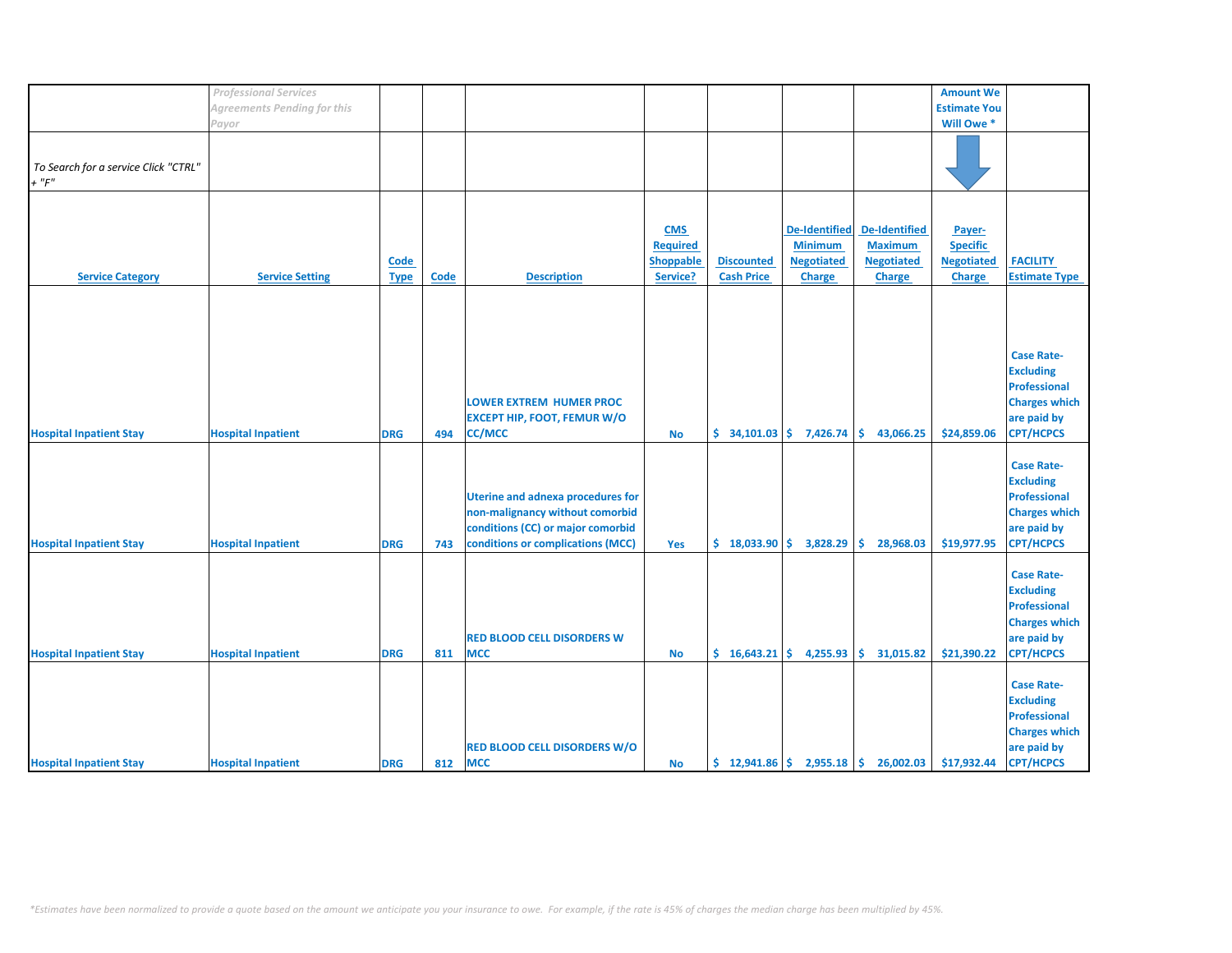|                                      | <b>Professional Services</b>       |             |             |                                      |                 |                                |                      |                                          | <b>Amount We</b>    |                      |
|--------------------------------------|------------------------------------|-------------|-------------|--------------------------------------|-----------------|--------------------------------|----------------------|------------------------------------------|---------------------|----------------------|
|                                      | <b>Agreements Pending for this</b> |             |             |                                      |                 |                                |                      |                                          | <b>Estimate You</b> |                      |
|                                      | Payor                              |             |             |                                      |                 |                                |                      |                                          | Will Owe *          |                      |
|                                      |                                    |             |             |                                      |                 |                                |                      |                                          |                     |                      |
|                                      |                                    |             |             |                                      |                 |                                |                      |                                          |                     |                      |
|                                      |                                    |             |             |                                      |                 |                                |                      |                                          |                     |                      |
| To Search for a service Click "CTRL" |                                    |             |             |                                      |                 |                                |                      |                                          |                     |                      |
| $+$ " $F"$                           |                                    |             |             |                                      |                 |                                |                      |                                          |                     |                      |
|                                      |                                    |             |             |                                      |                 |                                |                      |                                          |                     |                      |
|                                      |                                    |             |             |                                      |                 |                                |                      |                                          |                     |                      |
|                                      |                                    |             |             |                                      |                 |                                |                      |                                          |                     |                      |
|                                      |                                    |             |             |                                      | <b>CMS</b>      |                                | <b>De-Identified</b> | <b>De-Identified</b>                     | Payer-              |                      |
|                                      |                                    |             |             |                                      | <b>Required</b> |                                | <b>Minimum</b>       | <b>Maximum</b>                           | <b>Specific</b>     |                      |
|                                      |                                    | <b>Code</b> |             |                                      | Shoppable       | <b>Discounted</b>              | <b>Negotiated</b>    | <b>Negotiated</b>                        | <b>Negotiated</b>   | <b>FACILITY</b>      |
|                                      |                                    |             |             |                                      |                 |                                |                      |                                          |                     |                      |
| <b>Service Category</b>              | <b>Service Setting</b>             | <b>Type</b> | <b>Code</b> | <b>Description</b>                   | Service?        | <b>Cash Price</b>              | Charge               | Charge                                   | <b>Charge</b>       | <b>Estimate Type</b> |
|                                      |                                    |             |             |                                      |                 |                                |                      |                                          |                     |                      |
|                                      |                                    |             |             |                                      |                 |                                |                      |                                          |                     |                      |
|                                      |                                    |             |             |                                      |                 |                                |                      |                                          |                     |                      |
|                                      |                                    |             |             |                                      |                 |                                |                      |                                          |                     | <b>Case Rate-</b>    |
|                                      |                                    |             |             |                                      |                 |                                |                      |                                          |                     | <b>Excluding</b>     |
|                                      |                                    |             |             |                                      |                 |                                |                      |                                          |                     | Professional         |
|                                      |                                    |             |             |                                      |                 |                                |                      |                                          |                     | <b>Charges which</b> |
|                                      |                                    |             |             |                                      |                 |                                |                      |                                          |                     |                      |
|                                      |                                    |             |             | <b>FULL THICKNESS BURN W SKIN</b>    |                 |                                |                      |                                          |                     | are paid by          |
| <b>Hospital Inpatient Stay</b>       | <b>Hospital Inpatient</b>          | <b>DRG</b>  | 928         | <b>GRAFT OR INHAL INJ W CC/MCC</b>   | <b>No</b>       | $$100,447.05 \mid $21,639.28$$ |                      | \$150,000.00                             | \$57,135.91         | <b>CPT/HCPCS</b>     |
|                                      |                                    |             |             |                                      |                 |                                |                      |                                          |                     |                      |
|                                      |                                    |             |             |                                      |                 |                                |                      |                                          |                     |                      |
|                                      |                                    |             |             |                                      |                 |                                |                      |                                          |                     |                      |
|                                      |                                    |             |             |                                      |                 |                                |                      |                                          |                     | <b>Case Rate-</b>    |
|                                      |                                    |             |             |                                      |                 |                                |                      |                                          |                     | <b>Excluding</b>     |
|                                      |                                    |             |             |                                      |                 |                                |                      |                                          |                     | Professional         |
|                                      |                                    |             |             |                                      |                 |                                |                      |                                          |                     |                      |
|                                      |                                    |             |             |                                      |                 |                                |                      |                                          |                     | <b>Charges which</b> |
|                                      |                                    |             |             | <b>FULL THICKNESS BURN W SKIN</b>    |                 |                                |                      |                                          |                     | are paid by          |
| <b>Hospital Inpatient Stay</b>       | <b>Hospital Inpatient</b>          | <b>DRG</b>  | 929         | <b>GRAFT OR INHAL INJ W/O CC/MCC</b> | <b>No</b>       | \$53,042.00                    | 6,540.49             | \$<br>50,000.00                          | \$33,180.28         | <b>CPT/HCPCS</b>     |
|                                      |                                    |             |             |                                      |                 |                                |                      |                                          |                     |                      |
|                                      |                                    |             |             |                                      |                 |                                |                      |                                          |                     |                      |
|                                      |                                    |             |             |                                      |                 |                                |                      |                                          |                     | <b>Case Rate-</b>    |
|                                      |                                    |             |             |                                      |                 |                                |                      |                                          |                     | <b>Excluding</b>     |
|                                      |                                    |             |             |                                      |                 |                                |                      |                                          |                     | Professional         |
|                                      |                                    |             |             |                                      |                 |                                |                      |                                          |                     |                      |
|                                      |                                    |             |             |                                      |                 |                                |                      |                                          |                     | <b>Charges which</b> |
|                                      |                                    |             |             |                                      |                 |                                |                      |                                          |                     | are paid by          |
| <b>Hospital Inpatient Stay</b>       | <b>Hospital Inpatient</b>          | <b>DRG</b>  | 935         | <b>NON-EXTENSIVE BURNS</b>           | <b>No</b>       | $\frac{1}{2}$ 21,298.22 \$     | 3,301.83             | \$<br>50,000.00                          | \$25,749.27         | <b>CPT/HCPCS</b>     |
|                                      |                                    |             |             |                                      |                 |                                |                      |                                          |                     |                      |
|                                      |                                    |             |             |                                      |                 |                                |                      |                                          |                     |                      |
|                                      |                                    |             |             |                                      |                 |                                |                      |                                          |                     |                      |
|                                      |                                    |             |             |                                      |                 |                                |                      |                                          |                     |                      |
|                                      |                                    |             |             |                                      |                 |                                |                      |                                          |                     |                      |
|                                      |                                    |             |             |                                      |                 |                                |                      |                                          |                     |                      |
|                                      |                                    |             |             |                                      |                 |                                |                      |                                          |                     | <b>Case Rate-</b>    |
|                                      |                                    |             |             |                                      |                 |                                |                      |                                          |                     | <b>Excluding</b>     |
|                                      |                                    |             |             |                                      |                 |                                |                      |                                          |                     | <b>Professional</b>  |
|                                      |                                    |             |             |                                      |                 |                                |                      |                                          |                     |                      |
|                                      |                                    |             |             | LIMB REATTACHMENT, HIP               |                 |                                |                      |                                          |                     | <b>Charges which</b> |
|                                      |                                    |             |             | <b>FEMUR PROC FOR MULTIPLE</b>       |                 |                                |                      |                                          |                     | are paid by          |
| <b>Hospital Inpatient Stay</b>       | <b>Hospital Inpatient</b>          | <b>DRG</b>  | 956         | <b>SIGNIFICANT TRAUMA</b>            | <b>No</b>       |                                |                      | $$105,373.59$ $$16,085.53$ $$200,000.00$ | \$40,409.53         | <b>CPT/HCPCS</b>     |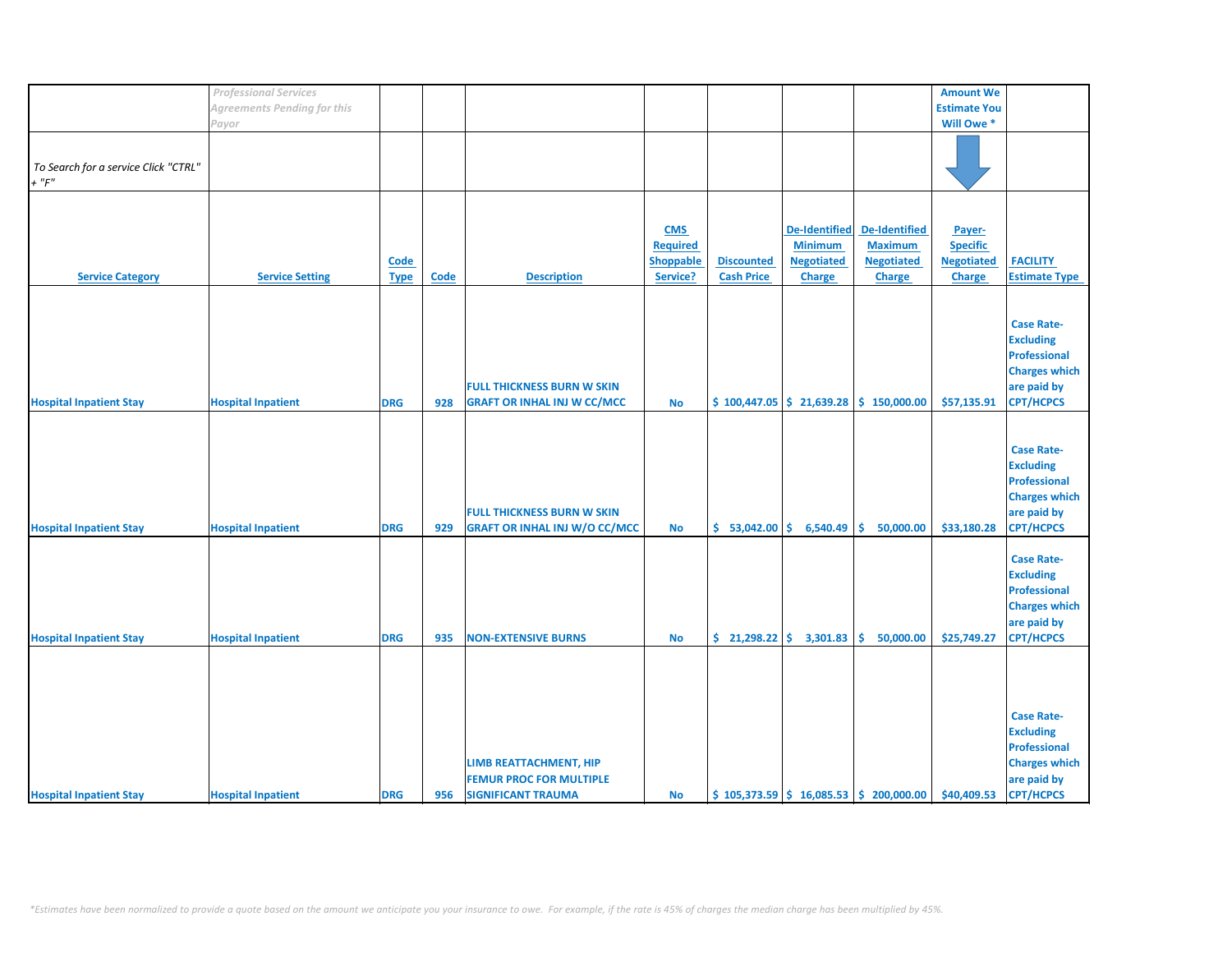|                                                    | <b>Professional Services</b>       |                            |      |                                                                                        |                                                        |                                        |                                                                              |                                                                              | <b>Amount We</b>                                                |                                                                                                                         |
|----------------------------------------------------|------------------------------------|----------------------------|------|----------------------------------------------------------------------------------------|--------------------------------------------------------|----------------------------------------|------------------------------------------------------------------------------|------------------------------------------------------------------------------|-----------------------------------------------------------------|-------------------------------------------------------------------------------------------------------------------------|
|                                                    |                                    |                            |      |                                                                                        |                                                        |                                        |                                                                              |                                                                              |                                                                 |                                                                                                                         |
|                                                    | <b>Agreements Pending for this</b> |                            |      |                                                                                        |                                                        |                                        |                                                                              |                                                                              | <b>Estimate You</b>                                             |                                                                                                                         |
|                                                    | Payor                              |                            |      |                                                                                        |                                                        |                                        |                                                                              |                                                                              | Will Owe *                                                      |                                                                                                                         |
| To Search for a service Click "CTRL"<br>$+$ " $F"$ |                                    |                            |      |                                                                                        |                                                        |                                        |                                                                              |                                                                              |                                                                 |                                                                                                                         |
| <b>Service Category</b>                            | <b>Service Setting</b>             | <b>Code</b><br><b>Type</b> | Code | <b>Description</b>                                                                     | <b>CMS</b><br><b>Required</b><br>Shoppable<br>Service? | <b>Discounted</b><br><b>Cash Price</b> | <b>De-Identified</b><br><b>Minimum</b><br><b>Negotiated</b><br><b>Charge</b> | <b>De-Identified</b><br><b>Maximum</b><br><b>Negotiated</b><br><b>Charge</b> | Payer-<br><b>Specific</b><br><b>Negotiated</b><br><b>Charge</b> | <b>FACILITY</b><br><b>Estimate Type</b>                                                                                 |
| <b>Hospital Inpatient Stay</b>                     | <b>Hospital Inpatient</b>          | <b>DRG</b>                 | 957  | <b>OTHER O.R. PROCEDURES FOR</b><br><b>MULTIPLE SIGNIFICANT TRAUMA</b><br><b>W MCC</b> | <b>No</b>                                              |                                        |                                                                              | $$139,128.72 \  \  $30,888.17 \  \  $200,000.00$                             | \$66,993.85                                                     | <b>Case Rate-</b><br><b>Excluding</b><br><b>Professional</b><br><b>Charges which</b><br>are paid by<br><b>CPT/HCPCS</b> |
| <b>Hospital Inpatient Stay</b>                     | <b>Hospital Inpatient</b>          | <b>DRG</b>                 | 958  | <b>OTHER O.R. PROCEDURES FOR</b><br><b>MULTIPLE SIGNIFICANT TRAUMA</b><br><b>WCC</b>   | <b>No</b>                                              |                                        |                                                                              | $$73,933.71$ $$17,182.69$ $$125,000.00$                                      | \$42,379.94                                                     | <b>Case Rate-</b><br><b>Excluding</b><br><b>Professional</b><br><b>Charges which</b><br>are paid by<br><b>CPT/HCPCS</b> |
| <b>Hospital Inpatient Stay</b>                     | <b>Hospital Inpatient</b>          | <b>DRG</b>                 | 964  | <b>OTHER MULTIPLE SIGNIFICANT</b><br><b>TRAUMA W CC</b>                                | <b>No</b>                                              |                                        | $$34,761.85 \mid $6,123.35$                                                  | Ŝ.<br>50,000.00                                                              | \$22,518.28                                                     | <b>Case Rate-</b><br><b>Excluding</b><br><b>Professional</b><br><b>Charges which</b><br>are paid by<br><b>CPT/HCPCS</b> |
| <b>Maternity/Delivery</b>                          | <b>Hospital Inpatient</b>          | <b>DRG</b>                 | 768  | <b>VAGINAL DELIVERY W O.R. PROC</b><br><b>EXCEPT STERIL &amp;/OR D&amp;C</b>           | <b>No</b>                                              |                                        |                                                                              | $\binom{10,335.01}{5}$ 2,464.00 $\binom{10,335.01}{5}$ 27,462.61             | \$18,939.73                                                     | <b>Case Rate-</b><br><b>Excluding</b><br><b>Professional</b><br><b>Charges which</b><br>are paid by<br><b>CPT/HCPCS</b> |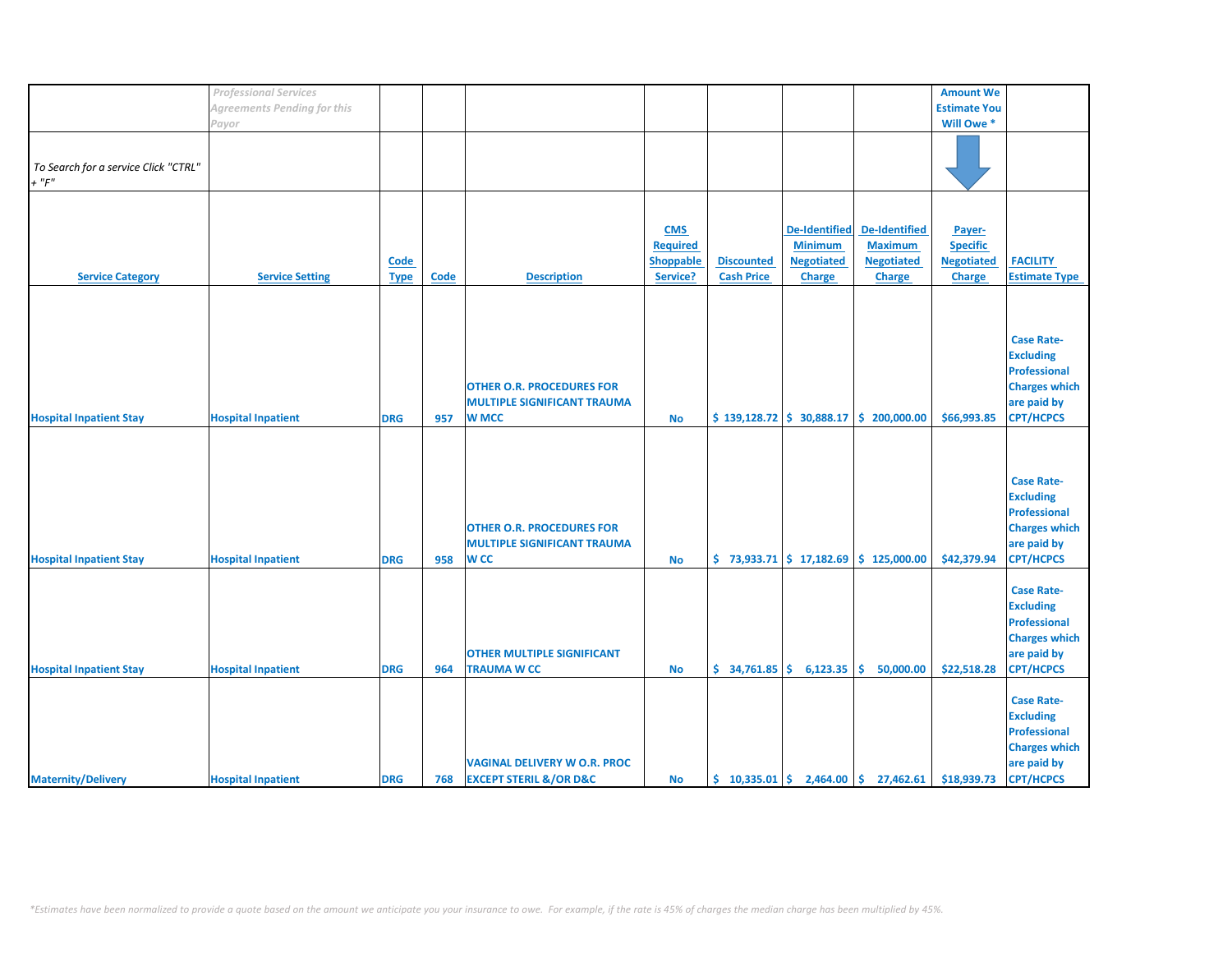|                                      | <b>Professional Services</b> |             |      |                                 |                  |                             |                                                 |                                                        | <b>Amount We</b>    |                      |
|--------------------------------------|------------------------------|-------------|------|---------------------------------|------------------|-----------------------------|-------------------------------------------------|--------------------------------------------------------|---------------------|----------------------|
|                                      | Agreements Pending for this  |             |      |                                 |                  |                             |                                                 |                                                        | <b>Estimate You</b> |                      |
|                                      | Payor                        |             |      |                                 |                  |                             |                                                 |                                                        | Will Owe *          |                      |
|                                      |                              |             |      |                                 |                  |                             |                                                 |                                                        |                     |                      |
|                                      |                              |             |      |                                 |                  |                             |                                                 |                                                        |                     |                      |
| To Search for a service Click "CTRL" |                              |             |      |                                 |                  |                             |                                                 |                                                        |                     |                      |
|                                      |                              |             |      |                                 |                  |                             |                                                 |                                                        |                     |                      |
| $+$ " $F$ "                          |                              |             |      |                                 |                  |                             |                                                 |                                                        |                     |                      |
|                                      |                              |             |      |                                 |                  |                             |                                                 |                                                        |                     |                      |
|                                      |                              |             |      |                                 |                  |                             |                                                 |                                                        |                     |                      |
|                                      |                              |             |      |                                 | <b>CMS</b>       |                             | <b>De-Identified</b>                            | De-Identified                                          | Payer-              |                      |
|                                      |                              |             |      |                                 | <b>Required</b>  |                             | <b>Minimum</b>                                  | <b>Maximum</b>                                         | <b>Specific</b>     |                      |
|                                      |                              | Code        |      |                                 | <b>Shoppable</b> | <b>Discounted</b>           | <b>Negotiated</b>                               | <b>Negotiated</b>                                      | <b>Negotiated</b>   | <b>FACILITY</b>      |
|                                      |                              |             |      |                                 |                  |                             |                                                 |                                                        |                     |                      |
| <b>Service Category</b>              | <b>Service Setting</b>       | <b>Type</b> | Code | <b>Description</b>              | Service?         | <b>Cash Price</b>           | <b>Charge</b>                                   | <b>Charge</b>                                          | <b>Charge</b>       | <b>Estimate Type</b> |
|                                      |                              |             |      |                                 |                  |                             |                                                 |                                                        |                     |                      |
|                                      |                              |             |      |                                 |                  |                             |                                                 |                                                        |                     | <b>Case Rate-</b>    |
|                                      |                              |             |      |                                 |                  |                             |                                                 |                                                        |                     | <b>Excluding</b>     |
|                                      |                              |             |      |                                 |                  |                             |                                                 |                                                        |                     | <b>Professional</b>  |
|                                      |                              |             |      |                                 |                  |                             |                                                 |                                                        |                     | <b>Charges which</b> |
|                                      |                              |             |      |                                 |                  |                             |                                                 |                                                        |                     |                      |
|                                      |                              |             |      | <b>CESAREAN SECTION W</b>       |                  |                             |                                                 |                                                        |                     | are paid by          |
| <b>Maternity/Delivery</b>            | <b>Hospital Inpatient</b>    | <b>DRG</b>  | 783  | <b>STERILIZATION W MCC</b>      | <b>No</b>        | $$11,915.22 \mid $3,570.00$ |                                                 | \$.<br>39,605.25                                       | \$27,313.97         | <b>CPT/HCPCS</b>     |
|                                      |                              |             |      |                                 |                  |                             |                                                 |                                                        |                     |                      |
|                                      |                              |             |      |                                 |                  |                             |                                                 |                                                        |                     | <b>Case Rate-</b>    |
|                                      |                              |             |      |                                 |                  |                             |                                                 |                                                        |                     | <b>Excluding</b>     |
|                                      |                              |             |      |                                 |                  |                             |                                                 |                                                        |                     | <b>Professional</b>  |
|                                      |                              |             |      |                                 |                  |                             |                                                 |                                                        |                     |                      |
|                                      |                              |             |      |                                 |                  |                             |                                                 |                                                        |                     | <b>Charges which</b> |
|                                      |                              |             |      | <b>CESAREAN SECTION W</b>       |                  |                             |                                                 |                                                        |                     | are paid by          |
| <b>Maternity/Delivery</b>            | <b>Hospital Inpatient</b>    | <b>DRG</b>  | 784  | <b>STERILIZATION W CC</b>       | <b>No</b>        |                             | $\binom{6}{5}$ 9,940.40 $\binom{6}{5}$ 3,570.00 | \$27,865.12                                            | \$19,217.33         | <b>CPT/HCPCS</b>     |
|                                      |                              |             |      |                                 |                  |                             |                                                 |                                                        |                     |                      |
|                                      |                              |             |      |                                 |                  |                             |                                                 |                                                        |                     | <b>Case Rate-</b>    |
|                                      |                              |             |      |                                 |                  |                             |                                                 |                                                        |                     | <b>Excluding</b>     |
|                                      |                              |             |      |                                 |                  |                             |                                                 |                                                        |                     |                      |
|                                      |                              |             |      |                                 |                  |                             |                                                 |                                                        |                     | <b>Professional</b>  |
|                                      |                              |             |      |                                 |                  |                             |                                                 |                                                        |                     | <b>Charges which</b> |
|                                      |                              |             |      | <b>CESAREAN SECTION W</b>       |                  |                             |                                                 |                                                        |                     | are paid by          |
| <b>Maternity/Delivery</b>            | <b>Hospital Inpatient</b>    | <b>DRG</b>  | 785  | <b>STERILIZATION W/O CC/MCC</b> | <b>No</b>        | \$.                         | $8,988.27$ \$ 3,519.44                          | \$.<br>25,870.71                                       | \$17,841.87         | <b>CPT/HCPCS</b>     |
|                                      |                              |             |      |                                 |                  |                             |                                                 |                                                        |                     |                      |
|                                      |                              |             |      |                                 |                  |                             |                                                 |                                                        |                     | <b>Case Rate-</b>    |
|                                      |                              |             |      |                                 |                  |                             |                                                 |                                                        |                     |                      |
|                                      |                              |             |      |                                 |                  |                             |                                                 |                                                        |                     | <b>Excluding</b>     |
|                                      |                              |             |      |                                 |                  |                             |                                                 |                                                        |                     | <b>Professional</b>  |
|                                      |                              |             |      |                                 |                  |                             |                                                 |                                                        |                     | <b>Charges which</b> |
|                                      |                              |             |      | <b>CESAREAN SECTION W/O</b>     |                  |                             |                                                 |                                                        |                     | are paid by          |
| <b>Maternity/Delivery</b>            | <b>Hospital Inpatient</b>    | <b>DRG</b>  | 786  | <b>STERILIZATION W MCC</b>      | <b>No</b>        |                             | $\frac{1}{2}$ 12,696.27 $\frac{1}{2}$ 3,570.00  | \$35,011.06                                            | \$24,145.56         | <b>CPT/HCPCS</b>     |
|                                      |                              |             |      |                                 |                  |                             |                                                 |                                                        |                     |                      |
|                                      |                              |             |      |                                 |                  |                             |                                                 |                                                        |                     |                      |
|                                      |                              |             |      |                                 |                  |                             |                                                 |                                                        |                     | <b>Case Rate-</b>    |
|                                      |                              |             |      |                                 |                  |                             |                                                 |                                                        |                     | <b>Excluding</b>     |
|                                      |                              |             |      |                                 |                  |                             |                                                 |                                                        |                     | <b>Professional</b>  |
|                                      |                              |             |      |                                 |                  |                             |                                                 |                                                        |                     | <b>Charges which</b> |
|                                      |                              |             |      | <b>CESAREAN SECTION W/O</b>     |                  |                             |                                                 |                                                        |                     | are paid by          |
|                                      |                              |             |      |                                 |                  |                             |                                                 |                                                        |                     |                      |
| <b>Maternity/Delivery</b>            | <b>Hospital Inpatient</b>    | <b>DRG</b>  | 787  | <b>STERILIZATION W CC</b>       | <b>No</b>        |                             |                                                 | $\binom{1322.59}{5}$ 2,835.00 $\binom{1}{2}$ 27,868.32 | \$19,219.53         | <b>CPT/HCPCS</b>     |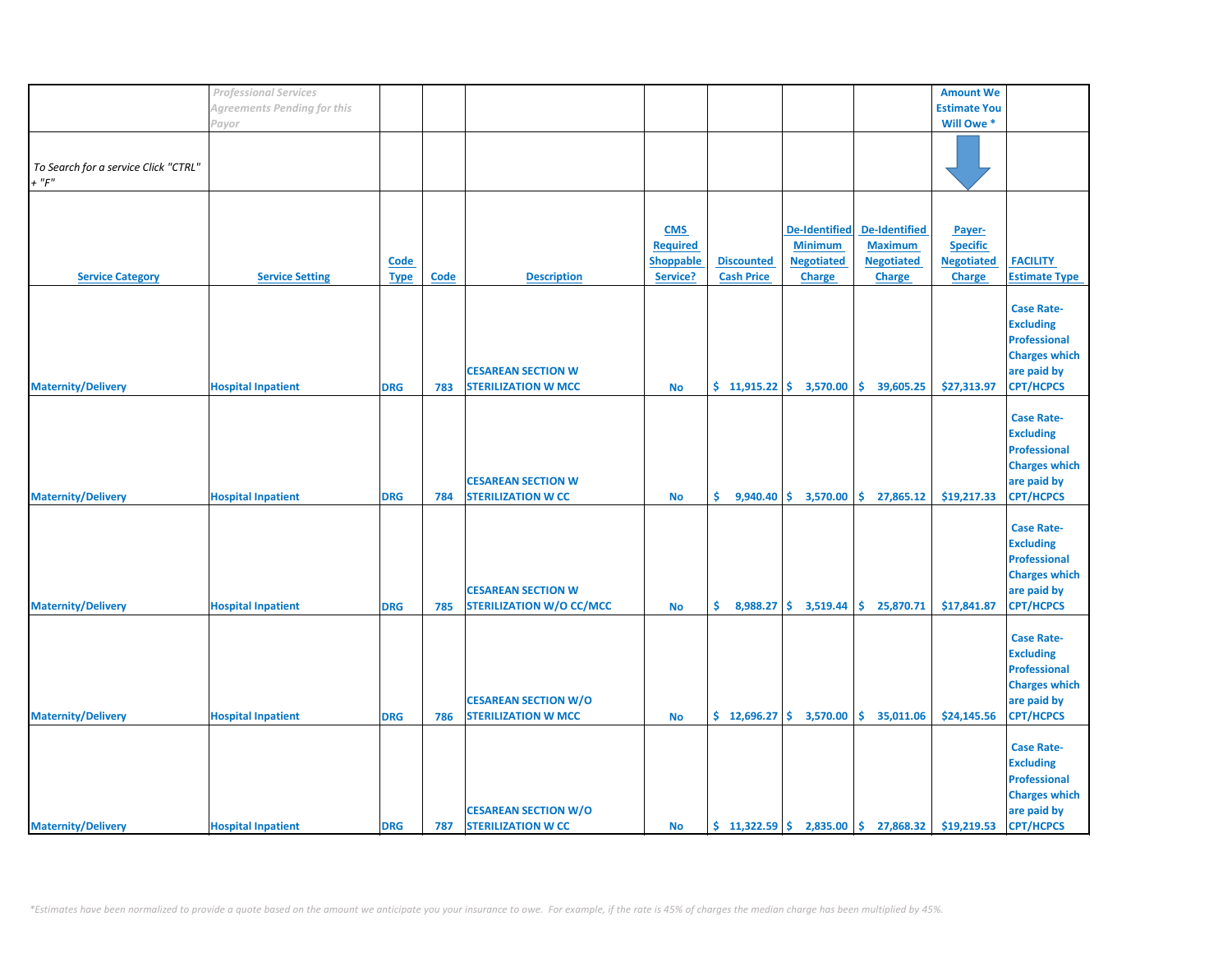|                                      | <b>Professional Services</b> |             |             |                                         |                  |                                                |                        |                                                                            | <b>Amount We</b>    |                      |
|--------------------------------------|------------------------------|-------------|-------------|-----------------------------------------|------------------|------------------------------------------------|------------------------|----------------------------------------------------------------------------|---------------------|----------------------|
|                                      | Agreements Pending for this  |             |             |                                         |                  |                                                |                        |                                                                            | <b>Estimate You</b> |                      |
|                                      | Payor                        |             |             |                                         |                  |                                                |                        |                                                                            | Will Owe *          |                      |
|                                      |                              |             |             |                                         |                  |                                                |                        |                                                                            |                     |                      |
|                                      |                              |             |             |                                         |                  |                                                |                        |                                                                            |                     |                      |
|                                      |                              |             |             |                                         |                  |                                                |                        |                                                                            |                     |                      |
| To Search for a service Click "CTRL" |                              |             |             |                                         |                  |                                                |                        |                                                                            |                     |                      |
| $+$ " $F$ "                          |                              |             |             |                                         |                  |                                                |                        |                                                                            |                     |                      |
|                                      |                              |             |             |                                         |                  |                                                |                        |                                                                            |                     |                      |
|                                      |                              |             |             |                                         |                  |                                                |                        |                                                                            |                     |                      |
|                                      |                              |             |             |                                         |                  |                                                |                        |                                                                            |                     |                      |
|                                      |                              |             |             |                                         | <b>CMS</b>       |                                                | <b>De-Identified</b>   | De-Identified                                                              | Payer-              |                      |
|                                      |                              |             |             |                                         | <b>Required</b>  |                                                | <b>Minimum</b>         | <b>Maximum</b>                                                             | <b>Specific</b>     |                      |
|                                      |                              |             |             |                                         |                  |                                                |                        |                                                                            |                     |                      |
|                                      |                              | Code        |             |                                         | <b>Shoppable</b> | <b>Discounted</b>                              | <b>Negotiated</b>      | <b>Negotiated</b>                                                          | <b>Negotiated</b>   | <b>FACILITY</b>      |
| <b>Service Category</b>              | <b>Service Setting</b>       | <b>Type</b> | <b>Code</b> | <b>Description</b>                      | Service?         | <b>Cash Price</b>                              | <b>Charge</b>          | <b>Charge</b>                                                              | <b>Charge</b>       | <b>Estimate Type</b> |
|                                      |                              |             |             |                                         |                  |                                                |                        |                                                                            |                     |                      |
|                                      |                              |             |             |                                         |                  |                                                |                        |                                                                            |                     |                      |
|                                      |                              |             |             |                                         |                  |                                                |                        |                                                                            |                     | <b>Case Rate-</b>    |
|                                      |                              |             |             |                                         |                  |                                                |                        |                                                                            |                     | <b>Excluding</b>     |
|                                      |                              |             |             |                                         |                  |                                                |                        |                                                                            |                     | <b>Professional</b>  |
|                                      |                              |             |             |                                         |                  |                                                |                        |                                                                            |                     |                      |
|                                      |                              |             |             |                                         |                  |                                                |                        |                                                                            |                     | <b>Charges which</b> |
|                                      |                              |             |             | <b>CESAREAN SECTION W/O</b>             |                  |                                                |                        |                                                                            |                     | are paid by          |
| <b>Maternity/Delivery</b>            | <b>Hospital Inpatient</b>    | <b>DRG</b>  | 788         | <b>STERILIZATION W/O CC/MCC</b>         | No               | \$.                                            | $9,626.23$ \$ 3,242.44 | \$.<br>26,381.06                                                           | \$18,193.83         | <b>CPT/HCPCS</b>     |
|                                      |                              |             |             |                                         |                  |                                                |                        |                                                                            |                     |                      |
|                                      |                              |             |             |                                         |                  |                                                |                        |                                                                            |                     |                      |
|                                      |                              |             |             |                                         |                  |                                                |                        |                                                                            |                     | <b>Case Rate-</b>    |
|                                      |                              |             |             |                                         |                  |                                                |                        |                                                                            |                     | <b>Excluding</b>     |
|                                      |                              |             |             |                                         |                  |                                                |                        |                                                                            |                     |                      |
|                                      |                              |             |             |                                         |                  |                                                |                        |                                                                            |                     | <b>Professional</b>  |
|                                      |                              |             |             |                                         |                  |                                                |                        |                                                                            |                     | <b>Charges which</b> |
|                                      |                              |             |             |                                         |                  |                                                |                        |                                                                            |                     | are paid by          |
|                                      |                              |             |             |                                         |                  |                                                |                        |                                                                            |                     |                      |
| <b>Maternity/Delivery</b>            | <b>Hospital Inpatient</b>    | <b>DRG</b>  | 795         | <b>NORMAL NEWBORN</b>                   | <b>No</b>        | \$1,400.10                                     | \$<br>626.89           | \$.<br>18,705.56                                                           | \$12,900.38         | <b>CPT/HCPCS</b>     |
|                                      |                              |             |             |                                         |                  |                                                |                        |                                                                            |                     |                      |
|                                      |                              |             |             |                                         |                  |                                                |                        |                                                                            |                     | <b>Case Rate-</b>    |
|                                      |                              |             |             |                                         |                  |                                                |                        |                                                                            |                     |                      |
|                                      |                              |             |             |                                         |                  |                                                |                        |                                                                            |                     | <b>Excluding</b>     |
|                                      |                              |             |             |                                         |                  |                                                |                        |                                                                            |                     | Professional         |
|                                      |                              |             |             |                                         |                  |                                                |                        |                                                                            |                     | <b>Charges which</b> |
|                                      |                              |             |             |                                         |                  |                                                |                        |                                                                            |                     |                      |
|                                      |                              |             |             | <b>VAGINAL DELIVERY W</b>               |                  |                                                |                        |                                                                            |                     | are paid by          |
| <b>Maternity/Delivery</b>            | <b>Hospital Inpatient</b>    | <b>DRG</b>  | 797         | <b>STERILIZATION/D&amp;C W CC</b>       | <b>No</b>        | \$12,785.73                                    | 2,464.00               | \$<br>25,917.69                                                            | \$17,874.27         | <b>CPT/HCPCS</b>     |
|                                      |                              |             |             |                                         |                  |                                                |                        |                                                                            |                     |                      |
|                                      |                              |             |             |                                         |                  |                                                |                        |                                                                            |                     |                      |
|                                      |                              |             |             |                                         |                  |                                                |                        |                                                                            |                     | <b>Case Rate-</b>    |
|                                      |                              |             |             |                                         |                  |                                                |                        |                                                                            |                     | <b>Excluding</b>     |
|                                      |                              |             |             |                                         |                  |                                                |                        |                                                                            |                     | <b>Professional</b>  |
|                                      |                              |             |             |                                         |                  |                                                |                        |                                                                            |                     |                      |
|                                      |                              |             |             |                                         |                  |                                                |                        |                                                                            |                     | <b>Charges which</b> |
|                                      |                              |             |             | <b>VAGINAL DELIVERY W</b>               |                  |                                                |                        |                                                                            |                     | are paid by          |
| <b>Maternity/Delivery</b>            | <b>Hospital Inpatient</b>    | <b>DRG</b>  | 798         | <b>STERILIZATION/D&amp;C W/O CC/MCC</b> | <b>No</b>        | $\frac{1}{2}$ 10,897.11 $\frac{1}{2}$ 2,464.00 |                        | \$25,917.69                                                                | \$17,874.27         | <b>CPT/HCPCS</b>     |
|                                      |                              |             |             |                                         |                  |                                                |                        |                                                                            |                     |                      |
|                                      |                              |             |             |                                         |                  |                                                |                        |                                                                            |                     |                      |
|                                      |                              |             |             |                                         |                  |                                                |                        |                                                                            |                     | <b>Case Rate-</b>    |
|                                      |                              |             |             |                                         |                  |                                                |                        |                                                                            |                     | <b>Excluding</b>     |
|                                      |                              |             |             |                                         |                  |                                                |                        |                                                                            |                     |                      |
|                                      |                              |             |             |                                         |                  |                                                |                        |                                                                            |                     | <b>Professional</b>  |
|                                      |                              |             |             |                                         |                  |                                                |                        |                                                                            |                     | <b>Charges which</b> |
|                                      |                              |             |             | <b>VAGINAL DELIVERY W/O</b>             |                  |                                                |                        |                                                                            |                     | are paid by          |
|                                      |                              |             |             |                                         |                  |                                                |                        |                                                                            |                     |                      |
| <b>Maternity/Delivery</b>            | <b>Hospital Inpatient</b>    | <b>DRG</b>  | 805         | <b>STERILIZATION/D&amp;C W MCC</b>      | <b>No</b>        |                                                |                        | $\binom{10}{5}$ 10,518.03 $\binom{2}{1}$ 2,464.00 $\binom{2}{3}$ 27,817.08 | \$19,184.19         | <b>CPT/HCPCS</b>     |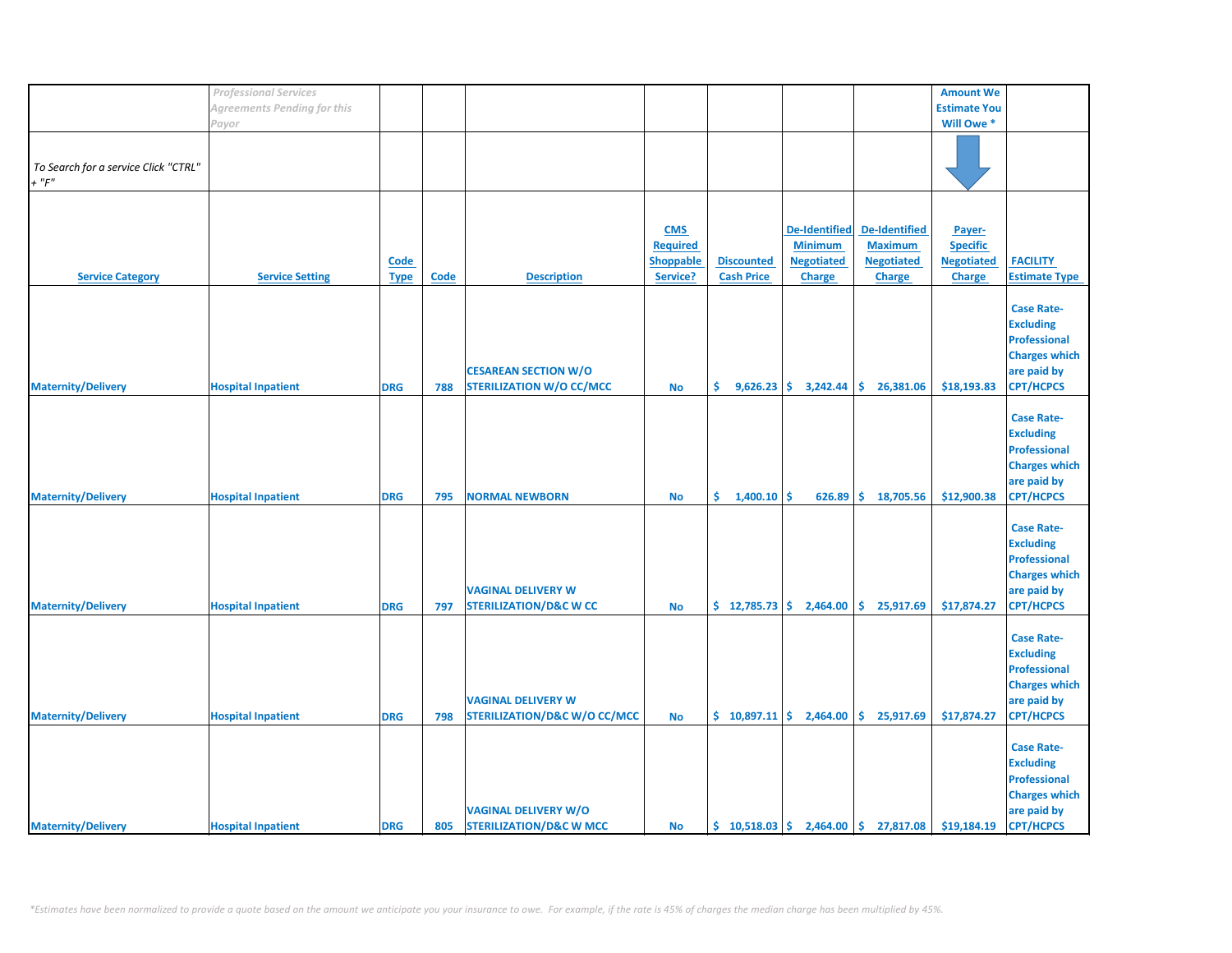|                                          | <b>Professional Services</b>                 |             |             |                                          |            |                     |                        |                      | <b>Amount We</b>    |                      |
|------------------------------------------|----------------------------------------------|-------------|-------------|------------------------------------------|------------|---------------------|------------------------|----------------------|---------------------|----------------------|
|                                          | <b>Agreements Pending for this</b>           |             |             |                                          |            |                     |                        |                      | <b>Estimate You</b> |                      |
|                                          | Payor                                        |             |             |                                          |            |                     |                        |                      | Will Owe *          |                      |
|                                          |                                              |             |             |                                          |            |                     |                        |                      |                     |                      |
|                                          |                                              |             |             |                                          |            |                     |                        |                      |                     |                      |
| To Search for a service Click "CTRL"     |                                              |             |             |                                          |            |                     |                        |                      |                     |                      |
| $+$ " $F$ "                              |                                              |             |             |                                          |            |                     |                        |                      |                     |                      |
|                                          |                                              |             |             |                                          |            |                     |                        |                      |                     |                      |
|                                          |                                              |             |             |                                          |            |                     |                        |                      |                     |                      |
|                                          |                                              |             |             |                                          |            |                     |                        |                      |                     |                      |
|                                          |                                              |             |             |                                          | <b>CMS</b> |                     | <b>De-Identified</b>   | <b>De-Identified</b> | Payer-              |                      |
|                                          |                                              |             |             |                                          | Required   |                     | <b>Minimum</b>         | <b>Maximum</b>       | <b>Specific</b>     |                      |
|                                          |                                              | Code        |             |                                          | Shoppable  | <b>Discounted</b>   | <b>Negotiated</b>      | <b>Negotiated</b>    | <b>Negotiated</b>   | <b>FACILITY</b>      |
|                                          |                                              |             |             |                                          |            |                     |                        |                      |                     |                      |
| <b>Service Category</b>                  | <b>Service Setting</b>                       | <b>Type</b> | <b>Code</b> | <b>Description</b>                       | Service?   | <b>Cash Price</b>   | <b>Charge</b>          | <b>Charge</b>        | <b>Charge</b>       | <b>Estimate Type</b> |
|                                          |                                              |             |             |                                          |            |                     |                        |                      |                     |                      |
|                                          |                                              |             |             |                                          |            |                     |                        |                      |                     | <b>Case Rate-</b>    |
|                                          |                                              |             |             |                                          |            |                     |                        |                      |                     | <b>Excluding</b>     |
|                                          |                                              |             |             |                                          |            |                     |                        |                      |                     | <b>Professional</b>  |
|                                          |                                              |             |             |                                          |            |                     |                        |                      |                     | <b>Charges which</b> |
|                                          |                                              |             |             |                                          |            |                     |                        |                      |                     |                      |
|                                          |                                              |             |             | <b>VAGINAL DELIVERY W/O</b>              |            |                     |                        |                      |                     | are paid by          |
| <b>Maternity/Delivery</b>                | <b>Hospital Inpatient</b>                    | <b>DRG</b>  | 806         | <b>STERILIZATION/D&amp;C W CC</b>        | No         | \$.                 | $8,616.42$ \$ 2,464.00 | \$.<br>24,277.74     | \$16,743.27         | <b>CPT/HCPCS</b>     |
|                                          |                                              |             |             |                                          |            |                     |                        |                      |                     |                      |
|                                          |                                              |             |             |                                          |            |                     |                        |                      |                     | <b>Case Rate-</b>    |
|                                          |                                              |             |             |                                          |            |                     |                        |                      |                     | <b>Excluding</b>     |
|                                          |                                              |             |             |                                          |            |                     |                        |                      |                     | Professional         |
|                                          |                                              |             |             |                                          |            |                     |                        |                      |                     |                      |
|                                          |                                              |             |             |                                          |            |                     |                        |                      |                     | <b>Charges which</b> |
|                                          |                                              |             |             | <b>VAGINAL DELIVERY W/O</b>              |            |                     |                        |                      |                     | are paid by          |
| <b>Maternity/Delivery</b>                | <b>Hospital Inpatient</b>                    | <b>DRG</b>  | 807         | <b>STERILIZATION/D&amp;C W/O CC/MCC</b>  | <b>No</b>  | Ŝ.                  | $7,318.91$ \$ 2,464.00 | \$.<br>23,397.98     | \$16,136.54         | <b>CPT/HCPCS</b>     |
|                                          |                                              |             |             |                                          |            |                     |                        |                      |                     |                      |
|                                          |                                              |             |             |                                          |            |                     |                        |                      |                     | <b>Case Rate-</b>    |
|                                          |                                              |             |             |                                          |            |                     |                        |                      |                     |                      |
|                                          |                                              |             |             |                                          |            |                     |                        |                      |                     | <b>Excluding</b>     |
|                                          |                                              |             |             |                                          |            |                     |                        |                      |                     | <b>Professional</b>  |
|                                          |                                              |             |             |                                          |            |                     |                        |                      |                     | <b>Charges which</b> |
| <b>Inpatient Rehabilitation Hospital</b> |                                              |             |             |                                          |            |                     |                        |                      |                     | are paid by          |
| <b>Stay</b>                              | <b>Inpatient Rehabilitation Hospital</b>     | <b>DRG</b>  | 945         | <b>REHABILITATION W CC/MCC</b>           | <b>No</b>  | N/A                 | \$14,553.00            | \$14,553.00          | N/A                 | <b>CPT/HCPCS</b>     |
|                                          |                                              |             |             |                                          |            |                     |                        |                      |                     |                      |
|                                          |                                              |             |             |                                          |            |                     |                        |                      |                     |                      |
|                                          |                                              |             |             |                                          |            |                     |                        |                      |                     | <b>Case Rate-</b>    |
|                                          |                                              |             |             |                                          |            |                     |                        |                      |                     | <b>Excluding</b>     |
|                                          |                                              |             |             |                                          |            |                     |                        |                      |                     | Professional         |
|                                          |                                              |             |             |                                          |            |                     |                        |                      |                     | <b>Charges which</b> |
| <b>Inpatient Rehabilitation Hospital</b> |                                              |             |             |                                          |            |                     |                        |                      |                     | are paid by          |
| <b>Stay</b>                              | <b>Inpatient Rehabilitation Hospital DRG</b> |             | 946         | <b>REHABILITATION W/O CC/MCC</b>         | <b>No</b>  | N/A                 | \$10,870.00            | \$.<br>10,870.00     | N/A                 | <b>CPT/HCPCS</b>     |
|                                          |                                              |             |             |                                          |            |                     |                        |                      |                     |                      |
|                                          |                                              |             |             |                                          |            |                     |                        |                      |                     |                      |
|                                          |                                              |             |             |                                          |            |                     |                        |                      |                     |                      |
|                                          |                                              |             |             |                                          |            |                     |                        |                      |                     |                      |
|                                          |                                              |             |             |                                          |            |                     |                        |                      |                     |                      |
|                                          |                                              |             |             |                                          |            | 52% Charges         |                        |                      |                     |                      |
|                                          |                                              |             |             |                                          |            | <b>Estimated at</b> |                        |                      |                     |                      |
|                                          |                                              |             |             |                                          |            |                     |                        |                      |                     |                      |
| <b>Inpatient Rehabilitation Hospital</b> |                                              |             |             | <b>Inpatient Rehabilitation Hospital</b> |            | \$2,341.96 Per      |                        |                      | 100%                | <b>Per Diem Per</b>  |
| <b>Stay</b>                              | <b>Inpatient Rehabilitation Hospital UB</b>  |             | 118         | <b>Room &amp; Board</b>                  | <b>No</b>  | <b>Diem</b>         |                        |                      | <b>Medicare</b>     | <b>Day</b>           |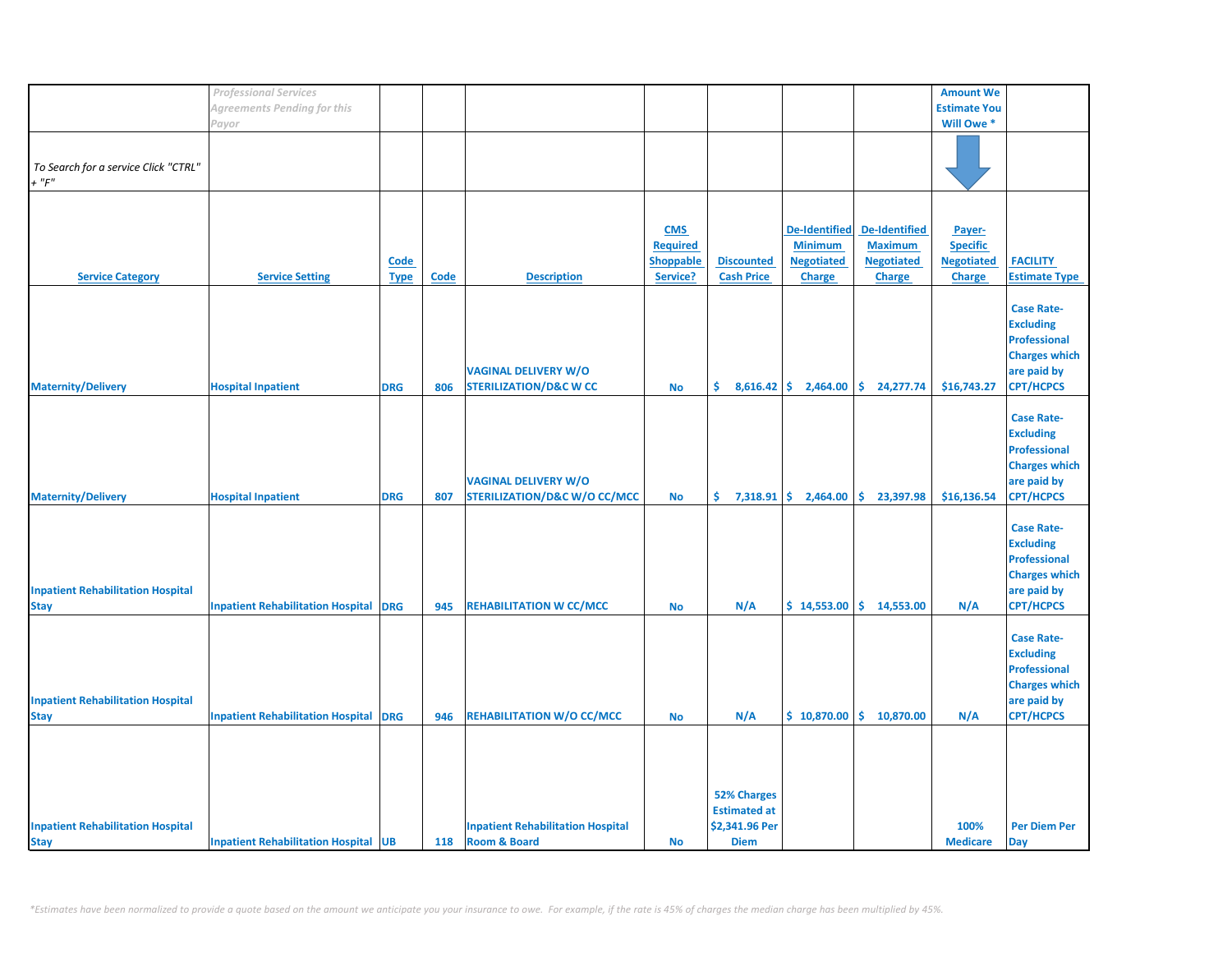|                                       | <b>Professional Services</b>     |             |                |                                         |                  |                   |                      |                               | <b>Amount We</b>    |                      |
|---------------------------------------|----------------------------------|-------------|----------------|-----------------------------------------|------------------|-------------------|----------------------|-------------------------------|---------------------|----------------------|
|                                       | Agreements Pending for this      |             |                |                                         |                  |                   |                      |                               | <b>Estimate You</b> |                      |
|                                       | Payor                            |             |                |                                         |                  |                   |                      |                               | Will Owe *          |                      |
|                                       |                                  |             |                |                                         |                  |                   |                      |                               |                     |                      |
|                                       |                                  |             |                |                                         |                  |                   |                      |                               |                     |                      |
|                                       |                                  |             |                |                                         |                  |                   |                      |                               |                     |                      |
| To Search for a service Click "CTRL"  |                                  |             |                |                                         |                  |                   |                      |                               |                     |                      |
| $+$ " $F$ "                           |                                  |             |                |                                         |                  |                   |                      |                               |                     |                      |
|                                       |                                  |             |                |                                         |                  |                   |                      |                               |                     |                      |
|                                       |                                  |             |                |                                         |                  |                   |                      |                               |                     |                      |
|                                       |                                  |             |                |                                         | <b>CMS</b>       |                   | <b>De-Identified</b> | <b>De-Identified</b>          | Payer-              |                      |
|                                       |                                  |             |                |                                         |                  |                   |                      |                               |                     |                      |
|                                       |                                  |             |                |                                         | <b>Required</b>  |                   | <b>Minimum</b>       | <b>Maximum</b>                | <b>Specific</b>     |                      |
|                                       |                                  | <b>Code</b> |                |                                         | <b>Shoppable</b> | <b>Discounted</b> | <b>Negotiated</b>    | <b>Negotiated</b>             | <b>Negotiated</b>   | <b>FACILITY</b>      |
| <b>Service Category</b>               | <b>Service Setting</b>           | <b>Type</b> | <b>Code</b>    | <b>Description</b>                      | Service?         | <b>Cash Price</b> | <b>Charge</b>        | <b>Charge</b>                 | <b>Charge</b>       | <b>Estimate Type</b> |
|                                       |                                  |             |                |                                         |                  |                   |                      |                               |                     |                      |
|                                       |                                  |             |                |                                         |                  |                   |                      |                               |                     | <b>Case Rate-</b>    |
|                                       |                                  |             |                |                                         |                  |                   |                      |                               |                     | <b>Excluding</b>     |
|                                       |                                  |             |                |                                         |                  |                   |                      |                               |                     |                      |
|                                       |                                  |             |                |                                         |                  |                   |                      |                               |                     | <b>Professional</b>  |
|                                       |                                  |             |                | <b>AFTERCARE, MUSCULOSKELETAL</b>       |                  |                   |                      |                               |                     | <b>Charges which</b> |
|                                       |                                  |             |                | <b>SYSTEM AND CONNECTIVE TISSUE</b>     |                  |                   |                      |                               |                     | are paid by          |
| <b>Inpatient Skilled Nursing</b>      | <b>Inpatient Skilled Nursing</b> | <b>DRG</b>  | 559            | <b>WITH MCC</b>                         | No               | N/A               | \$18,018.00          | \$18,018.00                   | N/A                 | <b>CPT/HCPCS</b>     |
|                                       |                                  |             |                |                                         |                  |                   |                      |                               |                     |                      |
|                                       |                                  |             |                |                                         |                  |                   |                      |                               |                     |                      |
|                                       |                                  |             |                |                                         |                  |                   |                      |                               |                     | <b>Case Rate-</b>    |
|                                       |                                  |             |                |                                         |                  |                   |                      |                               |                     | <b>Excluding</b>     |
|                                       |                                  |             |                |                                         |                  |                   |                      |                               |                     | <b>Professional</b>  |
|                                       |                                  |             |                | AFTERCARE, MUSCULOSKELETAL              |                  |                   |                      |                               |                     | <b>Charges which</b> |
|                                       |                                  |             |                | <b>SYSTEM &amp; CONNECTIVE TISSUE W</b> |                  |                   |                      |                               |                     | are paid by          |
|                                       |                                  |             |                |                                         |                  |                   |                      |                               |                     |                      |
| <b>Inpatient Skilled Nursing</b>      | <b>Inpatient Skilled Nursing</b> | <b>DRG</b>  | 560            | СC                                      | <b>No</b>        | N/A               | \$10,435.00          | \$10,435.00                   | N/A                 | <b>CPT/HCPCS</b>     |
|                                       |                                  |             |                |                                         |                  |                   |                      |                               |                     |                      |
|                                       |                                  |             |                |                                         |                  |                   |                      |                               |                     | <b>Case Rate-</b>    |
|                                       |                                  |             |                |                                         |                  |                   |                      |                               |                     | <b>Excluding</b>     |
|                                       |                                  |             |                |                                         |                  |                   |                      |                               |                     | <b>Professional</b>  |
|                                       |                                  |             |                | AFTERCARE, MUSCULOSKELETAL              |                  |                   |                      |                               |                     | <b>Charges which</b> |
|                                       |                                  |             |                |                                         |                  |                   |                      |                               |                     |                      |
|                                       |                                  |             |                | <b>SYSTEM &amp; CONNECTIVE TISSUE</b>   |                  |                   |                      |                               |                     | are paid by          |
| <b>Inpatient Skilled Nursing</b>      | <b>Inpatient Skilled Nursing</b> | <b>DRG</b>  | 561            | W/O CC/MCC                              | <b>No</b>        | N/A               | \$7,474.00           | \$.<br>7,474.00               | N/A                 | <b>CPT/HCPCS</b>     |
|                                       |                                  |             |                |                                         |                  |                   |                      |                               |                     |                      |
|                                       |                                  |             |                |                                         |                  |                   |                      |                               |                     | <b>Case Rate-</b>    |
|                                       |                                  |             |                |                                         |                  |                   |                      |                               |                     | <b>Excluding</b>     |
|                                       |                                  |             |                |                                         |                  |                   |                      |                               |                     |                      |
|                                       |                                  |             |                |                                         |                  |                   |                      |                               |                     | <b>Professional</b>  |
|                                       |                                  |             |                |                                         |                  |                   |                      |                               |                     | <b>Charges which</b> |
| <b>Long Term Acute Care Inpatient</b> | <b>Inpatient Long-Term Care</b>  |             |                | <b>Pulmonary edema respiratory</b>      |                  |                   |                      |                               |                     | are paid by          |
| <b>Stay</b>                           | <b>Hospital</b>                  | <b>DRG</b>  | LTC189 failure |                                         | <b>No</b>        | N/A               | \$74,931.49          | \$74,931.49                   | \$37,703.24         | <b>CPT/HCPCS</b>     |
|                                       |                                  |             |                |                                         |                  |                   |                      |                               |                     |                      |
|                                       |                                  |             |                |                                         |                  |                   |                      |                               |                     |                      |
|                                       |                                  |             |                |                                         |                  |                   |                      |                               |                     | <b>Case Rate-</b>    |
|                                       |                                  |             |                |                                         |                  |                   |                      |                               |                     | <b>Excluding</b>     |
|                                       |                                  |             |                |                                         |                  |                   |                      |                               |                     | <b>Professional</b>  |
|                                       |                                  |             |                |                                         |                  |                   |                      |                               |                     | <b>Charges which</b> |
| <b>Long Term Acute Care Inpatient</b> | <b>Inpatient Long-Term Care</b>  |             |                | <b>Respiratory system diagnosis w</b>   |                  |                   |                      |                               |                     | are paid by          |
|                                       |                                  |             |                |                                         |                  |                   |                      |                               |                     |                      |
| <b>Stay</b>                           | <b>Hospital</b>                  | <b>DRG</b>  |                | LTC207 ventilator support >96 hours     | <b>No</b>        | N/A               |                      | $$37,703.24 \mid $37,703.24$$ | \$74,931.49         | <b>CPT/HCPCS</b>     |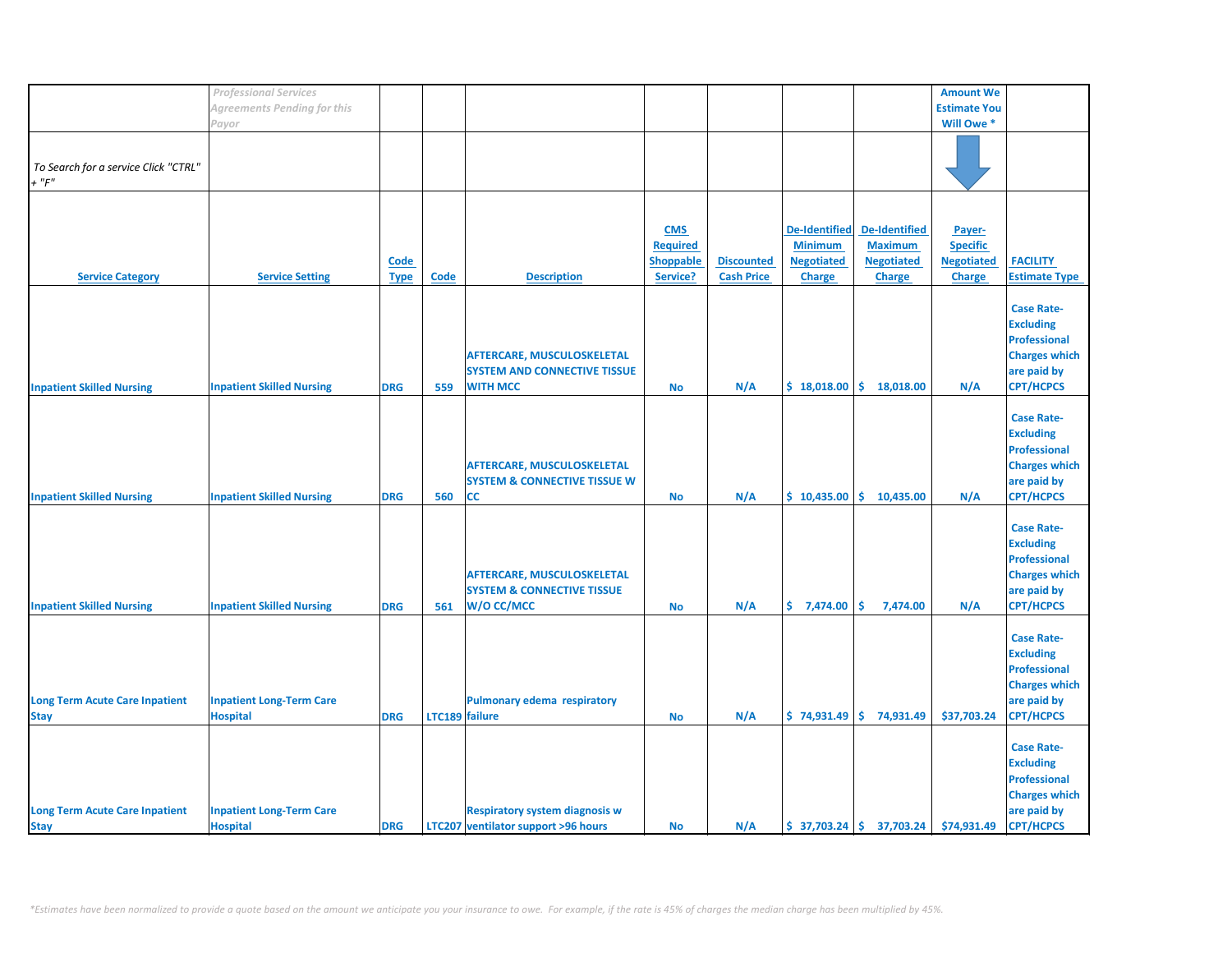|                                             | <b>Professional Services</b>     |             |             |                                            |                  |                     |                      |                      | <b>Amount We</b>    |                      |
|---------------------------------------------|----------------------------------|-------------|-------------|--------------------------------------------|------------------|---------------------|----------------------|----------------------|---------------------|----------------------|
|                                             | Agreements Pending for this      |             |             |                                            |                  |                     |                      |                      | <b>Estimate You</b> |                      |
|                                             |                                  |             |             |                                            |                  |                     |                      |                      | Will Owe *          |                      |
|                                             | Payor                            |             |             |                                            |                  |                     |                      |                      |                     |                      |
|                                             |                                  |             |             |                                            |                  |                     |                      |                      |                     |                      |
| To Search for a service Click "CTRL"        |                                  |             |             |                                            |                  |                     |                      |                      |                     |                      |
| $+$ " $F$ "                                 |                                  |             |             |                                            |                  |                     |                      |                      |                     |                      |
|                                             |                                  |             |             |                                            |                  |                     |                      |                      |                     |                      |
|                                             |                                  |             |             |                                            |                  |                     |                      |                      |                     |                      |
|                                             |                                  |             |             |                                            |                  |                     |                      |                      |                     |                      |
|                                             |                                  |             |             |                                            | <b>CMS</b>       |                     | <b>De-Identified</b> | <b>De-Identified</b> | Payer-              |                      |
|                                             |                                  |             |             |                                            | <b>Required</b>  |                     | <b>Minimum</b>       | <b>Maximum</b>       | <b>Specific</b>     |                      |
|                                             |                                  | <b>Code</b> |             |                                            | <b>Shoppable</b> | <b>Discounted</b>   | <b>Negotiated</b>    | <b>Negotiated</b>    | <b>Negotiated</b>   | <b>FACILITY</b>      |
| <b>Service Category</b>                     | <b>Service Setting</b>           | <b>Type</b> | <b>Code</b> | <b>Description</b>                         | Service?         | <b>Cash Price</b>   | <b>Charge</b>        | <b>Charge</b>        | <b>Charge</b>       | <b>Estimate Type</b> |
|                                             |                                  |             |             |                                            |                  |                     |                      |                      |                     |                      |
|                                             |                                  |             |             |                                            |                  |                     |                      |                      |                     |                      |
|                                             |                                  |             |             |                                            |                  | <b>70% Charges</b>  |                      |                      |                     |                      |
|                                             |                                  |             |             |                                            |                  | (Estimated as       |                      |                      |                     |                      |
|                                             |                                  |             |             |                                            |                  |                     |                      |                      |                     |                      |
| <b>Long Term Acute Care Inpatient</b>       | <b>Inpatient Long-Term Care</b>  |             |             | <b>Long Term Care Intensive Care</b>       |                  | \$6,047.26 per      | \$1,040 Per          | \$1,929 Per          |                     | <b>Per Diem Per</b>  |
| <b>Stay</b>                                 | <b>Hospital</b>                  | <b>UB</b>   | 200         | <b>Room &amp; Board</b>                    | <b>No</b>        | diem)               | <b>Diem</b>          | <b>Diem</b>          | N/A                 | Day                  |
|                                             |                                  |             |             |                                            |                  |                     |                      |                      |                     |                      |
|                                             |                                  |             |             |                                            |                  |                     |                      |                      |                     |                      |
|                                             |                                  |             |             |                                            |                  | <b>52% Charges</b>  |                      |                      |                     |                      |
|                                             |                                  |             |             |                                            |                  | <b>Estimated at</b> |                      |                      |                     |                      |
| <b>Skilled Nursing Inpatient Room &amp;</b> |                                  |             |             |                                            |                  | \$1,109.30 Per      |                      |                      | 100%                | <b>Per Diem Per</b>  |
| <b>Board</b>                                | <b>Inpatient Skilled Nursing</b> | <b>UB</b>   | 191         | <b>Subacute Care Level 1- Skilled Care</b> | <b>No</b>        | <b>Diem</b>         | 227.70<br>Ŝ          | -Ś<br>850.00         | <b>Medicare</b>     | <b>Day</b>           |
|                                             |                                  |             |             |                                            |                  |                     |                      |                      |                     |                      |
|                                             |                                  |             |             |                                            |                  |                     |                      |                      |                     |                      |
|                                             |                                  |             |             |                                            |                  |                     |                      |                      |                     |                      |
|                                             |                                  |             |             |                                            |                  | <b>52% Charges</b>  |                      |                      |                     |                      |
|                                             |                                  |             |             |                                            |                  | <b>Estimated at</b> |                      |                      |                     |                      |
| <b>Skilled Nursing Inpatient Room &amp;</b> |                                  |             |             | <b>Subacute Care Level 2-</b>              |                  | \$1,109.30 Per      |                      |                      | 100%                | <b>Per Diem Per</b>  |
| <b>Board</b>                                | <b>Inpatient Skilled Nursing</b> | <b>UB</b>   | 192         | <b>Comprehensive Care</b>                  | <b>No</b>        | <b>Diem</b>         | Ś<br>299.70          | -\$<br>850.00        | <b>Medicare</b>     | <b>Day</b>           |
|                                             |                                  |             |             |                                            |                  |                     |                      |                      |                     |                      |
|                                             |                                  |             |             |                                            |                  |                     |                      |                      |                     |                      |
|                                             |                                  |             |             |                                            |                  | <b>52% Charges</b>  |                      |                      |                     |                      |
|                                             |                                  |             |             |                                            |                  | <b>Estimated at</b> |                      |                      |                     |                      |
|                                             |                                  |             |             |                                            |                  | \$1,109.30 Per      |                      |                      | 100%                | <b>Per Diem Per</b>  |
| <b>Skilled Nursing Inpatient Room &amp;</b> |                                  |             |             | <b>Subacute Care Level 3- Complex</b>      |                  |                     | Ś                    |                      |                     |                      |
| <b>Board</b>                                | <b>Inpatient Skilled Nursing</b> | <b>UB</b>   | 193         | Care                                       | No               | <b>Diem</b>         | 370.00               | <b>S</b><br>850.00   | <b>Medicare</b>     | Day                  |
|                                             |                                  |             |             |                                            |                  |                     |                      |                      |                     |                      |
|                                             |                                  |             |             |                                            |                  |                     |                      |                      |                     |                      |
| <b>Hospital Outpatient Procedure</b>        | <b>Hospital Outpatient</b>       | <b>CPT</b>  |             | 11102 Biopsy - Tangential Biopsy of Skin   | <b>No</b>        | Ŝ.<br>530.90        | 161.58<br><b>S</b>   | -\$<br>1,803.41      | \$157.57            | <b>Case Rate</b>     |
|                                             |                                  |             |             |                                            |                  |                     |                      |                      |                     |                      |
|                                             |                                  |             |             |                                            |                  |                     |                      |                      |                     |                      |
| <b>Hospital Outpatient Procedure</b>        | <b>Hospital Outpatient</b>       | <b>CPT</b>  |             | 11104 Biopsy - Punch Biopsy of Skin        | <b>No</b>        | Ŝ.<br>584.92        | 167.15<br>-\$        | \$<br>1,829.27       | \$157.57            | <b>Case Rate</b>     |
|                                             |                                  |             |             |                                            |                  |                     |                      |                      |                     |                      |
|                                             |                                  |             |             |                                            |                  |                     |                      |                      |                     |                      |
| <b>Hospital Outpatient Procedure</b>        | <b>Hospital Outpatient</b>       | <b>CPT</b>  |             | 17000 Destruction of Lesion (outpatient)   | No               | \$1,131.70          | 157.92<br>\$.        | Ŝ.<br>1,634.10       | \$0.00              | <b>Case Rate</b>     |
|                                             |                                  |             |             |                                            |                  |                     |                      |                      |                     |                      |
|                                             |                                  |             |             |                                            |                  |                     |                      |                      |                     |                      |
|                                             |                                  |             |             |                                            |                  |                     |                      |                      |                     |                      |
| <b>Hospital Outpatient Procedure</b>        | <b>Hospital Outpatient</b>       | <b>CPT</b>  |             | 19083 Bx breast 1st lesion us imag         | No               | \$.<br>3,052.42     | -\$<br>381.25        | \$<br>2,964.36       | \$0.00              | <b>Case Rate</b>     |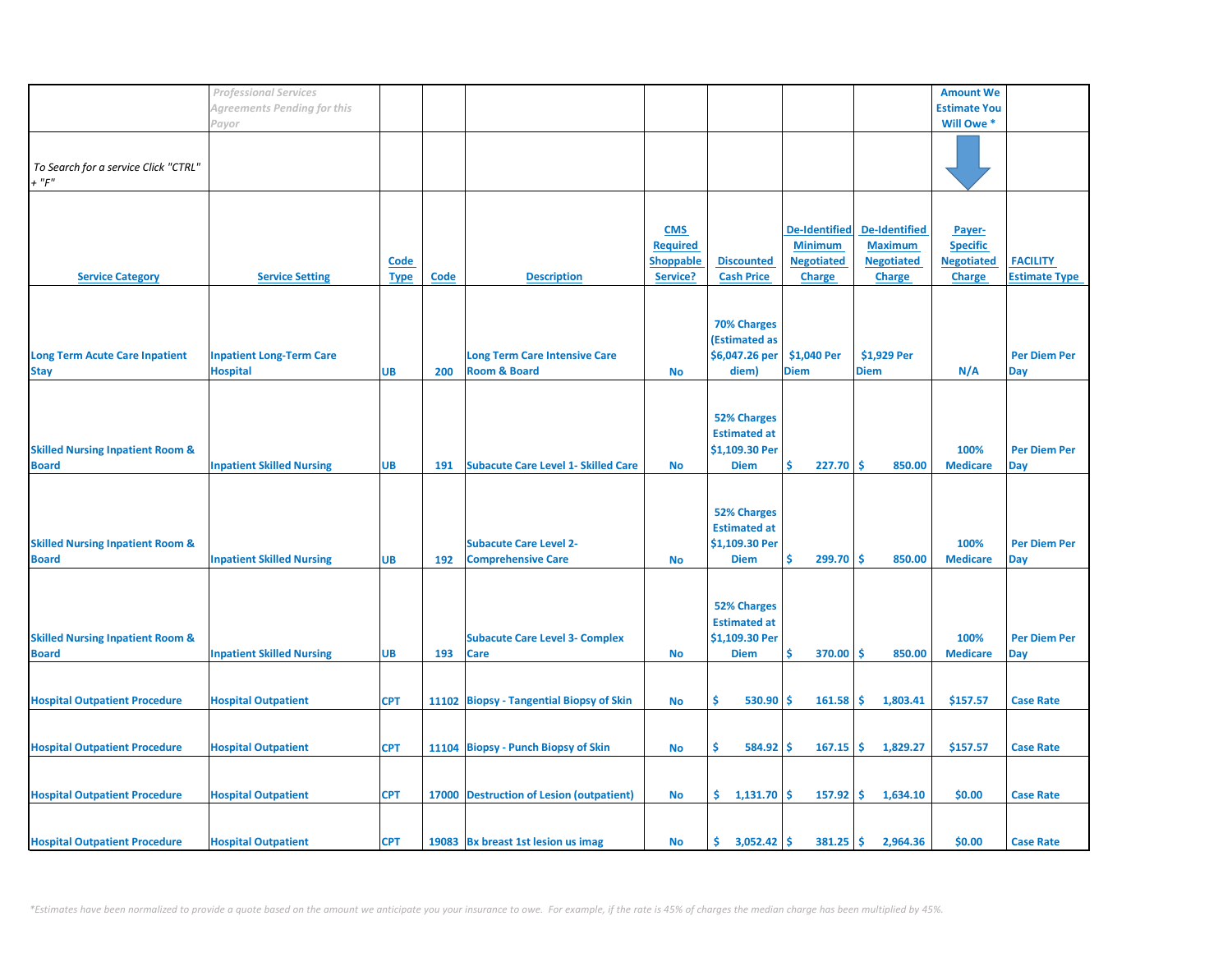|                                      | <b>Professional Services</b> |             |       |                                           |                  |                   |                      |                      | <b>Amount We</b>    |                      |
|--------------------------------------|------------------------------|-------------|-------|-------------------------------------------|------------------|-------------------|----------------------|----------------------|---------------------|----------------------|
|                                      | Agreements Pending for this  |             |       |                                           |                  |                   |                      |                      | <b>Estimate You</b> |                      |
|                                      |                              |             |       |                                           |                  |                   |                      |                      |                     |                      |
|                                      | Payor                        |             |       |                                           |                  |                   |                      |                      | Will Owe *          |                      |
|                                      |                              |             |       |                                           |                  |                   |                      |                      |                     |                      |
| To Search for a service Click "CTRL" |                              |             |       |                                           |                  |                   |                      |                      |                     |                      |
| $+$ " $F$ "                          |                              |             |       |                                           |                  |                   |                      |                      |                     |                      |
|                                      |                              |             |       |                                           |                  |                   |                      |                      |                     |                      |
|                                      |                              |             |       |                                           |                  |                   |                      |                      |                     |                      |
|                                      |                              |             |       |                                           |                  |                   |                      |                      |                     |                      |
|                                      |                              |             |       |                                           | <b>CMS</b>       |                   | <b>De-Identified</b> | <b>De-Identified</b> | Payer-              |                      |
|                                      |                              |             |       |                                           | <b>Required</b>  |                   | <b>Minimum</b>       | <b>Maximum</b>       | <b>Specific</b>     |                      |
|                                      |                              | Code        |       |                                           | <b>Shoppable</b> | <b>Discounted</b> | <b>Negotiated</b>    | <b>Negotiated</b>    | <b>Negotiated</b>   | <b>FACILITY</b>      |
| <b>Service Category</b>              | <b>Service Setting</b>       | <b>Type</b> | Code  | <b>Description</b>                        | Service?         | <b>Cash Price</b> | <b>Charge</b>        | <b>Charge</b>        | <b>Charge</b>       | <b>Estimate Type</b> |
|                                      |                              |             |       |                                           |                  | N/A No            |                      |                      | N/A No              |                      |
|                                      |                              |             |       | <b>Removal of 1 or more breast</b>        |                  | <b>Service</b>    |                      |                      | <b>Service</b>      |                      |
| <b>Hospital Outpatient Procedure</b> | <b>Hospital Outpatient</b>   | <b>CPT</b>  |       | 19120 growth, open procedure              | Yes              | <b>Volume</b>     | \$<br>$\omega$ .     | \$                   | <b>Volume</b>       | <b>Case Rate</b>     |
|                                      |                              |             |       |                                           |                  |                   |                      |                      |                     |                      |
|                                      |                              |             |       |                                           |                  |                   |                      |                      |                     |                      |
|                                      |                              |             |       |                                           |                  |                   |                      |                      |                     |                      |
| <b>Injections</b>                    | <b>Hospital Outpatient</b>   | <b>CPT</b>  |       | 20610 Arthrocentesis (outpatient)         | No               | 370.58<br>\$      | <b>S</b><br>182.39   | -\$<br>1,461.73      | \$236.06            | <b>Case Rate</b>     |
|                                      |                              |             |       |                                           |                  |                   |                      |                      |                     |                      |
|                                      |                              |             |       |                                           |                  |                   |                      |                      |                     |                      |
| <b>Hospital Outpatient Procedure</b> | <b>Hospital Outpatient</b>   | <b>CPT</b>  |       | 27818 Treatment of ankle fracture         | <b>No</b>        | \$.<br>1,243.48   | 395.00<br>\$.        | Ŝ.<br>2,581.00       | \$1,222.29          | <b>Case Rate</b>     |
|                                      |                              |             |       |                                           |                  | N/A No            |                      |                      | N/A No              |                      |
|                                      |                              |             |       |                                           |                  | <b>Service</b>    |                      |                      | <b>Service</b>      |                      |
| <b>Hospital Outpatient Procedure</b> | <b>Hospital Outpatient</b>   | <b>CPT</b>  |       | 29826 Arthroscopic Shoulder Surgery       | Yes              | <b>Volume</b>     | \$<br>$\omega$       | Ś                    | <b>Volume</b>       | <b>Case Rate</b>     |
|                                      |                              |             |       |                                           |                  | N/A No            |                      |                      | N/A No              |                      |
|                                      |                              |             |       | <b>Arthroscopic Knee Surgery</b>          |                  | <b>Service</b>    |                      |                      | <b>Service</b>      |                      |
| <b>Hospital Outpatient Procedure</b> | <b>Hospital Outpatient</b>   | <b>CPT</b>  | 29881 | (outpatient)                              | Yes              | <b>Volume</b>     | Ś<br>$\sim$          | \$                   | <b>Volume</b>       | <b>Case Rate</b>     |
|                                      |                              |             |       |                                           |                  |                   |                      |                      |                     |                      |
|                                      |                              |             |       |                                           |                  |                   |                      |                      |                     |                      |
|                                      |                              |             |       |                                           |                  | Ŝ.                |                      |                      |                     |                      |
| <b>Hospital Outpatient Procedure</b> | <b>Hospital Outpatient</b>   | <b>CPT</b>  |       | 31575 Laryngoscopy - Diagnostic           | <b>No</b>        | 449.87            | 135.86<br>\$.        | \$<br>1,978.02       | \$141.18            | <b>Case Rate</b>     |
|                                      |                              |             |       |                                           |                  |                   |                      |                      |                     |                      |
|                                      |                              |             |       |                                           |                  |                   |                      |                      |                     |                      |
| <b>Hospital Outpatient Procedure</b> | <b>Hospital Outpatient</b>   | <b>CPT</b>  |       | 32555 Aspirate pleura w/ imaging          | No               | Ŝ.<br>608.39      | 288.54<br>-S         | Ŝ.<br>1,852.06       | \$568.59            | <b>Case Rate</b>     |
|                                      |                              |             |       |                                           |                  | N/A No            |                      |                      | N/A No              |                      |
|                                      |                              |             |       | <b>Tonsillectomy with Adenoidectomy</b>   |                  | <b>Service</b>    |                      |                      | <b>Service</b>      |                      |
| <b>Hospital Outpatient Procedure</b> | <b>Hospital Outpatient</b>   | <b>CPT</b>  |       | 42820 (outpatient)                        | Yes              | <b>Volume</b>     | Ś<br>$\omega$        | \$                   | <b>Volume</b>       | <b>Case Rate</b>     |
|                                      |                              |             |       |                                           |                  |                   |                      |                      |                     |                      |
|                                      |                              |             |       | <b>Upper Gastrointestinal Endoscopy -</b> |                  |                   |                      |                      |                     |                      |
| <b>Hospital Outpatient Procedure</b> | <b>Hospital Outpatient</b>   | <b>CPT</b>  |       | 43235 Diagnostic                          | Yes              | \$.<br>2,027.21   | 61.00<br>\$.         | \$<br>1,867.74       | \$708.74            | <b>Case Rate</b>     |
|                                      |                              |             |       |                                           |                  |                   |                      |                      |                     |                      |
|                                      |                              |             |       | <b>Upper Gastrointestinal Endoscopy -</b> |                  |                   |                      |                      |                     |                      |
| <b>Hospital Outpatient Procedure</b> | <b>Hospital Outpatient</b>   | <b>CPT</b>  |       | 43239 With Biopsy                         | Yes              | 1,259.34<br>\$.   | 372.00<br>-S         | \$.<br>2,229.48      | \$708.74            | <b>Case Rate</b>     |
|                                      |                              |             |       |                                           |                  |                   |                      |                      |                     |                      |
|                                      |                              |             |       |                                           |                  |                   |                      |                      |                     |                      |
|                                      |                              |             |       | <b>Colonoscopy - Diagnostic</b>           |                  |                   |                      |                      |                     |                      |
| <b>Hospital Outpatient Procedure</b> | <b>Hospital Outpatient</b>   | <b>CPT</b>  |       | 45378 (outpatient)                        | Yes              | \$.<br>2,117.86   | \$<br>335.79         | \$<br>2,220.88       | \$688.86            | <b>Case Rate</b>     |
|                                      |                              |             |       |                                           |                  |                   |                      |                      |                     |                      |
|                                      |                              |             |       | <b>Colonoscopy - With Biopsy</b>          |                  |                   |                      |                      |                     |                      |
| <b>Hospital Outpatient Procedure</b> | <b>Hospital Outpatient</b>   | <b>CPT</b>  |       | 45380 (outpatient)                        | <b>Yes</b>       | 3,082.66<br>\$.   | Ŝ.<br>343.06         | Ś.<br>4,110.45       | \$905.60            | <b>Case Rate</b>     |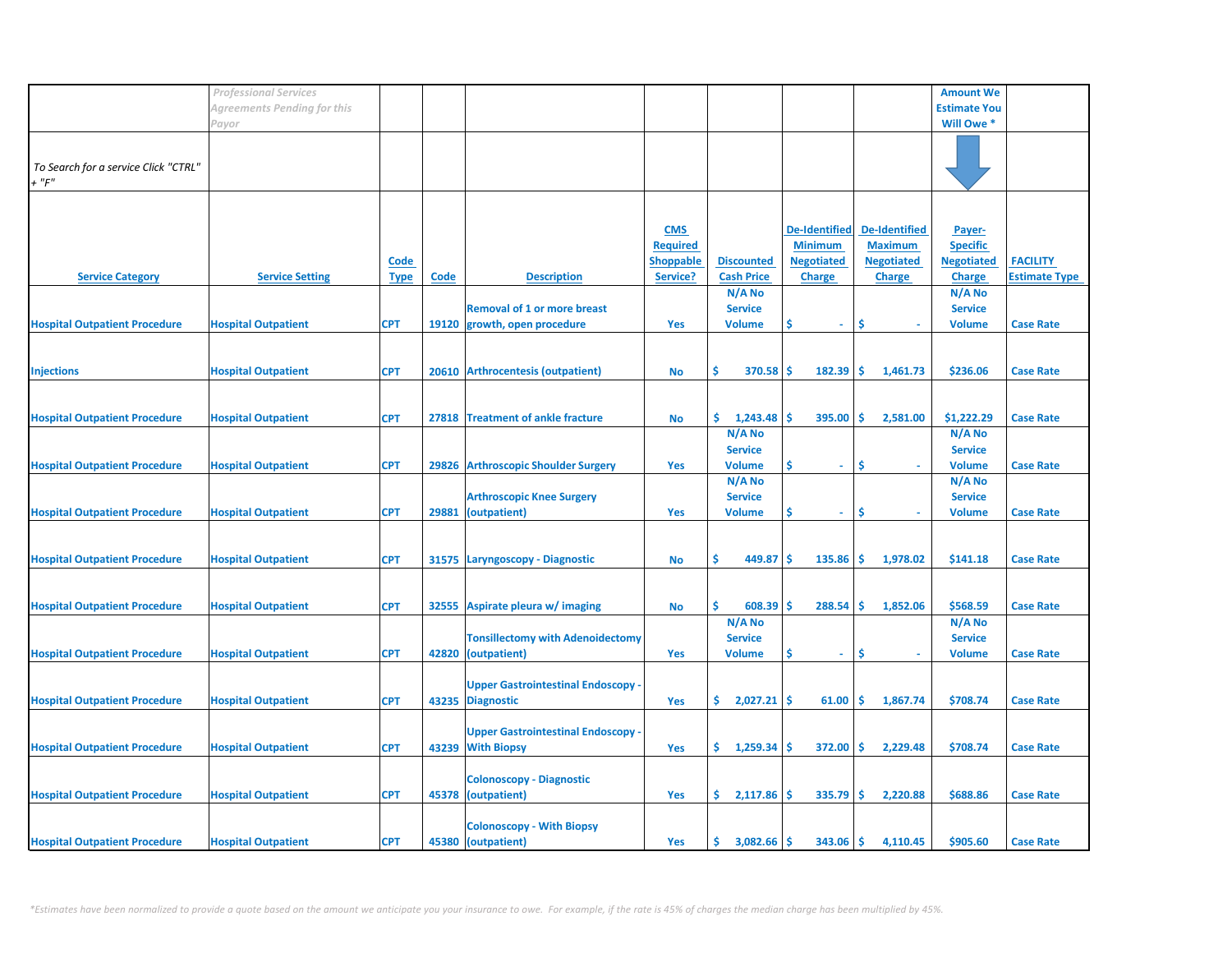|                                                 | <b>Professional Services</b> |                            |       |                                                                             |                                                               |                                           |                                                                              |                                                                              | <b>Amount We</b>                                                |                                         |
|-------------------------------------------------|------------------------------|----------------------------|-------|-----------------------------------------------------------------------------|---------------------------------------------------------------|-------------------------------------------|------------------------------------------------------------------------------|------------------------------------------------------------------------------|-----------------------------------------------------------------|-----------------------------------------|
|                                                 | Agreements Pending for this  |                            |       |                                                                             |                                                               |                                           |                                                                              |                                                                              | <b>Estimate You</b>                                             |                                         |
|                                                 | Payor                        |                            |       |                                                                             |                                                               |                                           |                                                                              |                                                                              | Will Owe *                                                      |                                         |
| To Search for a service Click "CTRL"<br>$+$ "F" |                              |                            |       |                                                                             |                                                               |                                           |                                                                              |                                                                              |                                                                 |                                         |
| <b>Service Category</b>                         | <b>Service Setting</b>       | <b>Code</b><br><b>Type</b> | Code  | <b>Description</b>                                                          | <b>CMS</b><br><b>Required</b><br><b>Shoppable</b><br>Service? | <b>Discounted</b><br><b>Cash Price</b>    | <b>De-Identified</b><br><b>Minimum</b><br><b>Negotiated</b><br><b>Charge</b> | <b>De-Identified</b><br><b>Maximum</b><br><b>Negotiated</b><br><b>Charge</b> | Payer-<br><b>Specific</b><br><b>Negotiated</b><br><b>Charge</b> | <b>FACILITY</b><br><b>Estimate Type</b> |
|                                                 |                              |                            |       |                                                                             |                                                               |                                           |                                                                              |                                                                              |                                                                 |                                         |
| <b>Hospital Outpatient Procedure</b>            | <b>Hospital Outpatient</b>   | <b>CPT</b>                 |       | <b>Colonoscopy - With Polyp Removal</b><br>45385 (outpatient)               | Yes                                                           | \$.<br>3,317.89                           | $354.50$ \$<br>l \$                                                          | 4,434.15                                                                     | \$905.60                                                        | <b>Case Rate</b>                        |
| <b>Hospital Outpatient Procedure</b>            | <b>Hospital Outpatient</b>   | <b>CPT</b>                 | 45391 | <b>Ultrasound examination of lower</b><br>large bowel using an endoscope    | Yes                                                           | N/A No<br><b>Service</b><br><b>Volume</b> | Ŝ<br>$\sim$                                                                  | -\$                                                                          | N/A No<br><b>Service</b><br><b>Volume</b>                       | <b>Case Rate</b>                        |
|                                                 |                              |                            |       |                                                                             |                                                               |                                           |                                                                              |                                                                              |                                                                 |                                         |
| <b>Hospital Outpatient Procedure</b>            | <b>Hospital Outpatient</b>   | <b>CPT</b>                 |       | 47562 Gall Bladder Surgery (outpatient)                                     | <b>Yes</b>                                                    | \$12,062.52                               | $504.75$ $\frac{1}{5}$                                                       | 18,374.88                                                                    | \$4,359.02                                                      | <b>Case Rate</b>                        |
| <b>Hospital Outpatient Procedure</b>            | <b>Hospital Outpatient</b>   | <b>CPT</b>                 |       | 49440 Place gastrostomy tube perc                                           | No                                                            | \$.<br>3,111.60                           | $445.12$ \$<br>۱\$                                                           | 3,166.61                                                                     | \$0.00                                                          | <b>Case Rate</b>                        |
| <b>Hospital Outpatient Procedure</b>            | <b>Hospital Outpatient</b>   | <b>CPT</b>                 |       | Repair of groin hernia patient age 5<br>49505 years or older                | <b>Yes</b>                                                    | 9,867.85<br>\$.                           | l \$                                                                         | $470.98$ \$ 15,040.03                                                        | \$2,803.99                                                      | <b>Case Rate</b>                        |
|                                                 |                              |                            |       |                                                                             |                                                               |                                           |                                                                              |                                                                              |                                                                 |                                         |
| <b>Hospital Outpatient Procedure</b>            | <b>Hospital Outpatient</b>   | <b>CPT</b>                 |       | <b>51798 Urine Capacity Measurement</b>                                     | No                                                            | 97.04<br>\$.                              | .S<br>÷                                                                      | \$<br>1,579.20                                                               | \$0.00                                                          | <b>Case Rate</b>                        |
| <b>Hospital Outpatient Procedure</b>            | <b>Hospital Outpatient</b>   | <b>CPT</b>                 |       | 52000 Cystoscopy                                                            | <b>No</b>                                                     | \$.<br>1,173.22                           | 282.78<br>۱\$                                                                | 1,596.52<br>١\$                                                              | \$0.00                                                          | <b>Case Rate</b>                        |
| <b>Hospital Outpatient Procedure</b>            | <b>Hospital Outpatient</b>   | <b>CPT</b>                 |       | 55700 Biopsy of prostate gland                                              | Yes                                                           | \$.<br>1,165.04                           | $284.76$ \$<br>-S                                                            | 2,631.84                                                                     | \$1,597.58                                                      | <b>Case Rate</b>                        |
|                                                 |                              |                            |       | <b>Surgical removal of prostate and</b><br>surrounding lymph nodes using an |                                                               | N/A No<br><b>Service</b>                  | N/A No<br><b>Service</b>                                                     | N/A No<br><b>Service</b>                                                     | N/A No<br><b>Service</b>                                        |                                         |
| <b>Hospital Outpatient Procedure</b>            | <b>Hospital Outpatient</b>   | <b>CPT</b>                 | 55866 | endoscope                                                                   | <b>Yes</b>                                                    | <b>Volume</b>                             | <b>Volume</b>                                                                | <b>Volume</b>                                                                | <b>Volume</b>                                                   | <b>Case Rate</b>                        |
| <b>Hospital Outpatient Procedure</b>            | <b>Hospital Outpatient</b>   | <b>CPT</b>                 |       | 58100 Biopsy - Endometrial (Uterus)                                         | No                                                            | \$<br>$375.83$ \$                         | $144.00$ \$                                                                  | 1,697.39                                                                     | \$0.00                                                          | <b>Case Rate</b>                        |
| <b>Hospital Outpatient Procedure</b>            | <b>Hospital Outpatient</b>   | <b>CPT</b>                 | 58300 | <b>Insert intrauterine device</b>                                           | No                                                            | \$.<br>$632.24$ \$                        | 48.93                                                                        | ا \$<br>1,749.37                                                             | \$0.00                                                          | <b>Case Rate</b>                        |
| <b>Hospital Outpatient Procedure</b>            | <b>Hospital Outpatient</b>   | <b>CPT</b>                 |       | 58301 Remove intrauterine device                                            | No                                                            | $273.85$ \$<br>s                          | $32.34 \, \text{S}$                                                          | 1,495.58                                                                     | \$0.00                                                          | <b>Case Rate</b>                        |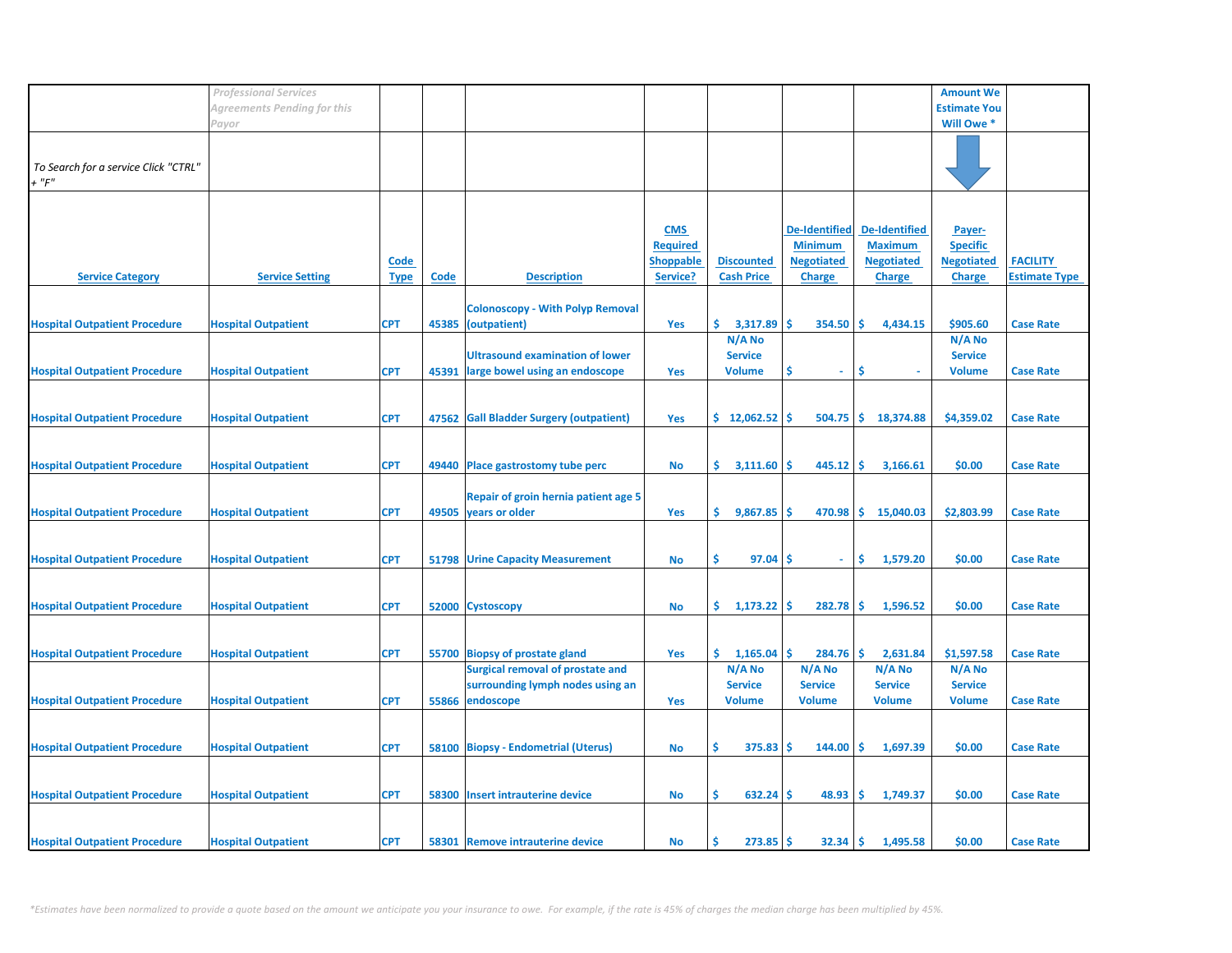|                                         | <b>Professional Services</b> |             |       |                                           |                  |                   |                      |                      | <b>Amount We</b>    |                      |
|-----------------------------------------|------------------------------|-------------|-------|-------------------------------------------|------------------|-------------------|----------------------|----------------------|---------------------|----------------------|
|                                         | Agreements Pending for this  |             |       |                                           |                  |                   |                      |                      | <b>Estimate You</b> |                      |
|                                         | Payor                        |             |       |                                           |                  |                   |                      |                      | Will Owe *          |                      |
|                                         |                              |             |       |                                           |                  |                   |                      |                      |                     |                      |
|                                         |                              |             |       |                                           |                  |                   |                      |                      |                     |                      |
| To Search for a service Click "CTRL"    |                              |             |       |                                           |                  |                   |                      |                      |                     |                      |
| + "F"                                   |                              |             |       |                                           |                  |                   |                      |                      |                     |                      |
|                                         |                              |             |       |                                           |                  |                   |                      |                      |                     |                      |
|                                         |                              |             |       |                                           |                  |                   |                      |                      |                     |                      |
|                                         |                              |             |       |                                           | <b>CMS</b>       |                   | <b>De-Identified</b> | <b>De-Identified</b> | Payer-              |                      |
|                                         |                              |             |       |                                           | <b>Required</b>  |                   | <b>Minimum</b>       | <b>Maximum</b>       | <b>Specific</b>     |                      |
|                                         |                              | Code        |       |                                           | <b>Shoppable</b> | <b>Discounted</b> | <b>Negotiated</b>    | <b>Negotiated</b>    | <b>Negotiated</b>   | <b>FACILITY</b>      |
| <b>Service Category</b>                 | <b>Service Setting</b>       | <b>Type</b> | Code  | <b>Description</b>                        | Service?         | <b>Cash Price</b> | <b>Charge</b>        | <b>Charge</b>        | <b>Charge</b>       | <b>Estimate Type</b> |
|                                         |                              |             |       |                                           |                  |                   |                      |                      |                     |                      |
|                                         |                              |             |       |                                           |                  |                   |                      |                      |                     |                      |
| <b>Hospital Outpatient Procedure</b>    | <b>Hospital Outpatient</b>   | <b>CPT</b>  | 59025 | <b>Fetal Non-Stress Test</b>              | <b>No</b>        | \$<br>260.79      | Ŝ<br>118.53          | l\$<br>1,596.22      | \$149.74            | <b>Case Rate</b>     |
|                                         |                              |             |       | Routine obstetric care for vaginal        |                  |                   |                      |                      |                     |                      |
| <b>Professional Services Associated</b> |                              |             |       | delivery, including pre-and post-         |                  |                   |                      |                      |                     |                      |
| with Inpatient Stay                     | <b>Professional Services</b> | <b>CPT</b>  | 59400 | delivery care                             | <b>Yes</b>       | \$<br>4,496.21    | 242.00<br>-S         | \$.<br>3,278.48      | \$0.00              | <b>Case Rate</b>     |
|                                         |                              |             |       |                                           |                  |                   |                      |                      |                     |                      |
| <b>Professional Services Associated</b> |                              |             |       |                                           |                  |                   |                      |                      |                     |                      |
| with Inpatient Stay                     | <b>Professional Services</b> | <b>CPT</b>  | 59410 | <b>Obstetrical care</b>                   | No               | \$.<br>2,230.06   | \$<br>133.91         | -\$<br>1,625.81      | \$0.00              | <b>Case Rate</b>     |
|                                         |                              |             |       | Routine obstetric care for cesarean       |                  |                   |                      |                      |                     |                      |
| <b>Professional Services Associated</b> |                              |             |       | delivery, including pre-and post-         |                  |                   |                      |                      |                     |                      |
| with Inpatient Stay                     | <b>Professional Services</b> | <b>CPT</b>  |       | 59510 delivery care                       | <b>Yes</b>       | \$.<br>4,966.56   | Ŝ<br>246.05          | Ŝ.<br>3,619.13       | \$0.00              | <b>Case Rate</b>     |
|                                         |                              |             |       | Routine obstetric care for vaginal        |                  |                   |                      |                      |                     |                      |
|                                         |                              |             |       | delivery after prior cesarean             |                  |                   |                      |                      |                     |                      |
| <b>Professional Services Associated</b> |                              |             |       | delivery including pre-and post-          |                  |                   |                      |                      |                     |                      |
| with Inpatient Stay                     | <b>Professional Services</b> | <b>CPT</b>  |       | 59610 delivery care                       | <b>Yes</b>       | \$.<br>4,706.58   | Š.<br>305.08         | Ŝ.<br>3,429.34       | \$0.00              | <b>Case Rate</b>     |
|                                         |                              |             |       | Injection of substance into spinal        |                  |                   |                      |                      |                     |                      |
|                                         |                              |             |       | canal of lower back or sacrum using       |                  |                   |                      |                      |                     |                      |
| <b>Hospital Outpatient Procedure</b>    | <b>Hospital Outpatient</b>   | <b>CPT</b>  | 62322 | imaging guidance                          | Yes              | \$.<br>1,055.18   | 379.33<br>-S         | \$ ا<br>1,880.39     | \$0.00              | <b>Case Rate</b>     |
|                                         |                              |             |       | Injection of substance into spinal        |                  |                   |                      |                      |                     |                      |
|                                         |                              |             |       | canal of lower back or sacrum using       |                  |                   |                      |                      |                     |                      |
| <b>Hospital Outpatient Procedure</b>    | <b>Hospital Outpatient</b>   | <b>CPT</b>  | 62323 | imaging guidance                          | Yes              | \$.<br>1,665.98   | -Ś<br>305.01         | \$.<br>1,988.33      | \$0.00              | <b>Case Rate</b>     |
|                                         |                              |             |       | Injections of anesthetic and/or           |                  |                   |                      |                      |                     |                      |
|                                         |                              |             |       | steroid drug into lower or sacral         |                  |                   |                      |                      |                     |                      |
|                                         |                              |             |       | spine nerve root using imaging            |                  |                   |                      |                      |                     |                      |
| <b>Hospital Outpatient Procedure</b>    | <b>Hospital Outpatient</b>   | <b>CPT</b>  |       | 64483 guidance                            | Yes              | \$<br>1,776.21    | $358.46$ \$<br>-\$   | 1,980.49             | \$732.30            | <b>Case Rate</b>     |
|                                         |                              |             |       |                                           |                  | N/A No            |                      |                      | N/A No              |                      |
|                                         |                              |             |       | <b>Removal of recurring cataract in</b>   |                  | <b>Service</b>    |                      |                      | <b>Service</b>      |                      |
| <b>Hospital Outpatient Procedure</b>    | <b>Hospital Outpatient</b>   | <b>CPT</b>  |       | lens capsule using laser                  |                  | <b>Volume</b>     | Ŝ<br>$\omega$        | Ś.<br>÷.             | <b>Volume</b>       | <b>Case Rate</b>     |
|                                         |                              |             | 66821 |                                           | Yes              | N/A No            |                      |                      | N/A No              |                      |
|                                         |                              |             |       | <b>Removal of cataract with insertion</b> |                  |                   |                      |                      | <b>Service</b>      |                      |
|                                         |                              |             |       |                                           |                  | <b>Service</b>    | Ś                    |                      |                     |                      |
| <b>Hospital Outpatient Procedure</b>    | <b>Hospital Outpatient</b>   | <b>CPT</b>  | 66984 | of lens                                   | <b>Yes</b>       | <b>Volume</b>     | $\sim$               | \$                   | <b>Volume</b>       | <b>Case Rate</b>     |
|                                         |                              |             |       |                                           |                  |                   |                      |                      |                     |                      |
|                                         |                              |             |       |                                           |                  |                   |                      |                      |                     |                      |
| <b>Hospital Outpatient Procedure</b>    | <b>Hospital Outpatient</b>   | <b>CPT</b>  |       | 69210 Remove impacted ear wax             | <b>No</b>        | Ś.<br>$168.99$ \$ | 48.93                | ۱\$.<br>1,604.78     | \$49.61             | <b>Case Rate</b>     |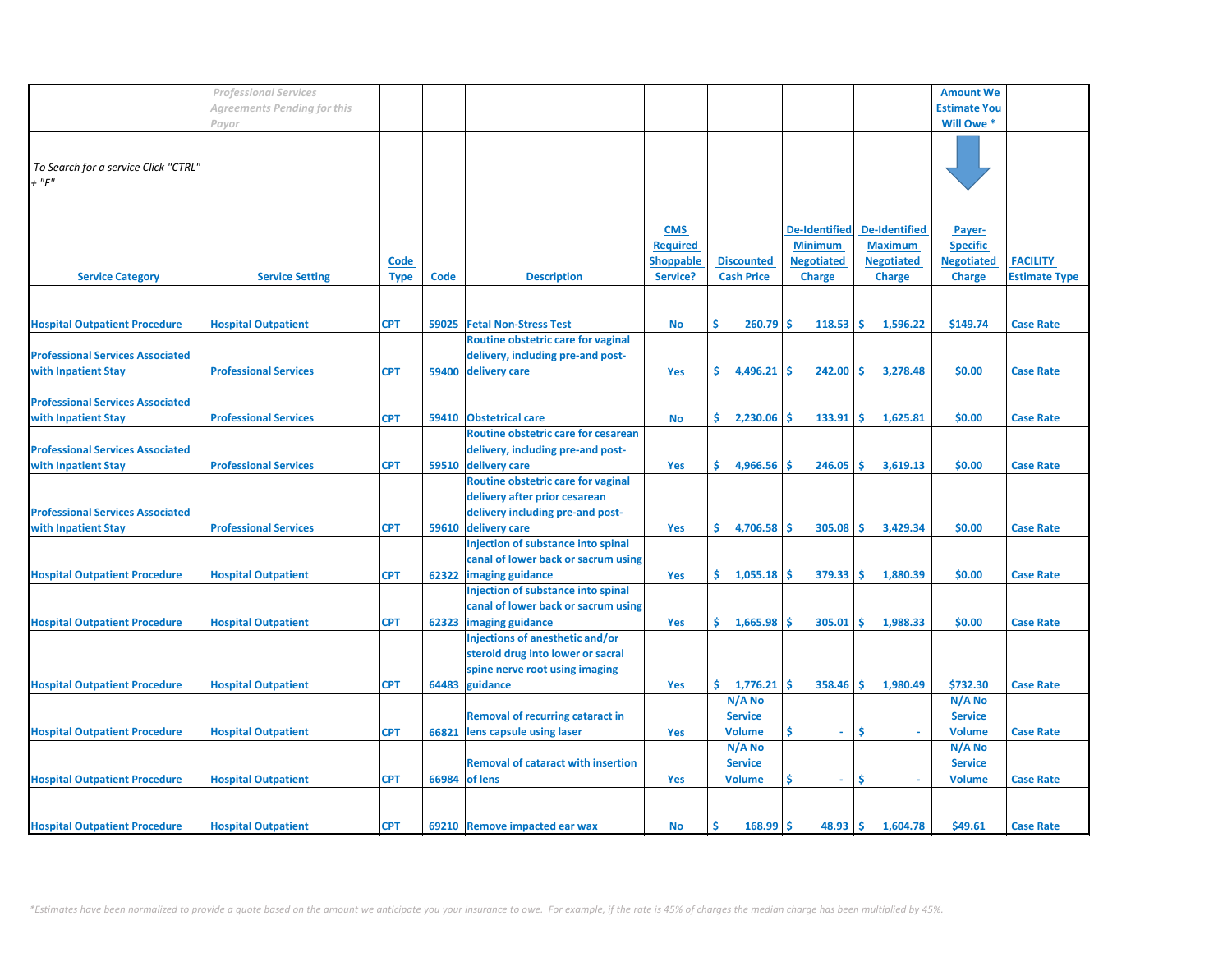|                                      | <b>Professional Services</b> |             |       |                                      |                  |                           |                      |                      | <b>Amount We</b>    |                      |
|--------------------------------------|------------------------------|-------------|-------|--------------------------------------|------------------|---------------------------|----------------------|----------------------|---------------------|----------------------|
|                                      | Agreements Pending for this  |             |       |                                      |                  |                           |                      |                      | <b>Estimate You</b> |                      |
|                                      | Payor                        |             |       |                                      |                  |                           |                      |                      | Will Owe *          |                      |
|                                      |                              |             |       |                                      |                  |                           |                      |                      |                     |                      |
|                                      |                              |             |       |                                      |                  |                           |                      |                      |                     |                      |
| To Search for a service Click "CTRL" |                              |             |       |                                      |                  |                           |                      |                      |                     |                      |
| $+$ " $F$ "                          |                              |             |       |                                      |                  |                           |                      |                      |                     |                      |
|                                      |                              |             |       |                                      |                  |                           |                      |                      |                     |                      |
|                                      |                              |             |       |                                      |                  |                           |                      |                      |                     |                      |
|                                      |                              |             |       |                                      |                  |                           |                      |                      |                     |                      |
|                                      |                              |             |       |                                      | <b>CMS</b>       |                           | <b>De-Identified</b> | <b>De-Identified</b> | Payer-              |                      |
|                                      |                              |             |       |                                      | <b>Required</b>  |                           | <b>Minimum</b>       | <b>Maximum</b>       | <b>Specific</b>     |                      |
|                                      |                              | <b>Code</b> |       |                                      | <b>Shoppable</b> | <b>Discounted</b>         | <b>Negotiated</b>    | <b>Negotiated</b>    | <b>Negotiated</b>   | <b>FACILITY</b>      |
| <b>Service Category</b>              | <b>Service Setting</b>       | <b>Type</b> | Code  | <b>Description</b>                   | Service?         | <b>Cash Price</b>         | <b>Charge</b>        | <b>Charge</b>        | <b>Charge</b>       | <b>Estimate Type</b> |
|                                      |                              |             |       |                                      |                  |                           |                      |                      |                     |                      |
|                                      |                              |             |       | <b>CT Scan - Head/Brain, without</b> |                  |                           |                      |                      |                     |                      |
| <b>Radiology Services</b>            | <b>Hospital Outpatient</b>   | <b>CPT</b>  | 70450 | <b>Contrast</b>                      | No               | \$<br>901.06              | -\$<br>127.22        | -\$<br>1,318.18      | \$101.07            | <b>Per Unit</b>      |
|                                      |                              |             |       |                                      |                  |                           |                      |                      |                     |                      |
|                                      |                              |             |       |                                      |                  |                           |                      |                      |                     |                      |
|                                      |                              |             |       | <b>CT Scan - Head/Brain, without</b> |                  |                           |                      |                      |                     |                      |
| <b>Radiology Services</b>            | <b>Hospital Outpatient</b>   | <b>CPT</b>  |       | 70450 Contrast                       | <b>Yes</b>       | \$<br>901.06              | $127.22$ \$          | 1,318.18             | \$101.07            | <b>Per Unit</b>      |
|                                      |                              |             |       |                                      |                  |                           |                      |                      |                     |                      |
|                                      |                              |             |       |                                      |                  |                           |                      |                      |                     |                      |
| <b>Radiology Services</b>            | <b>Hospital Outpatient</b>   | <b>CPT</b>  |       | 70482 Ct orbit/ear/fossa w/o&w/dye   | No               | \$.<br>2,339.66           | -S<br>207.79         | -\$<br>2,657.02      | \$164.33            | <b>Per Unit</b>      |
|                                      |                              |             |       |                                      |                  |                           |                      |                      |                     |                      |
|                                      |                              |             |       |                                      |                  |                           |                      |                      |                     |                      |
| <b>Radiology Services</b>            | <b>Hospital Outpatient</b>   | <b>CPT</b>  |       | 70486 Ct maxillofacial w/o dye       | No               | \$1,668.57                | <b>S</b><br>127.52   | -\$<br>2,259.85      | \$101.07            | <b>Per Unit</b>      |
|                                      |                              |             |       |                                      |                  |                           |                      |                      |                     |                      |
|                                      |                              |             |       |                                      |                  |                           |                      |                      |                     |                      |
|                                      |                              |             |       |                                      |                  |                           |                      |                      |                     |                      |
| <b>Radiology Services</b>            | <b>Hospital Outpatient</b>   | <b>CPT</b>  |       | 70496 Ct angiography head            | <b>No</b>        | \$1,871.05                | 223.05               | ا\$<br>1,996.31      | \$164.33            | <b>Per Unit</b>      |
|                                      |                              |             |       |                                      |                  |                           |                      |                      |                     |                      |
|                                      |                              |             |       |                                      |                  |                           |                      |                      |                     |                      |
| <b>Radiology Services</b>            | <b>Hospital Outpatient</b>   | <b>CPT</b>  |       | 70498 Ct angiography neck            | No               | $\frac{1}{6}$ 1,632.72 \$ | $223.05$ \$          | 1,677.63             | \$164.33            | <b>Per Unit</b>      |
|                                      |                              |             |       |                                      |                  |                           |                      |                      |                     |                      |
|                                      |                              |             |       |                                      |                  |                           |                      |                      |                     |                      |
| <b>Radiology Services</b>            | <b>Hospital Outpatient</b>   | <b>CPT</b>  | 70551 | <b>MRI BRAIN STEM W/O DYE</b>        | No               | \$.<br>1,518.19           | 252.20<br>۱\$        | -\$<br>2,270.30      | \$0.00              | <b>Per Unit</b>      |
|                                      |                              |             |       |                                      |                  |                           |                      |                      |                     |                      |
|                                      |                              |             |       |                                      |                  |                           |                      |                      |                     |                      |
|                                      |                              |             |       |                                      |                  |                           |                      |                      |                     |                      |
|                                      |                              |             |       |                                      |                  |                           |                      |                      |                     |                      |
| <b>Radiology Services</b>            | <b>Hospital Outpatient</b>   | <b>CPT</b>  |       | 70553 MRI - Brain (outpatient)       | <b>Yes</b>       | \$.<br>2,314.59           | 406.50<br>۱Ś         | -\$<br>3,409.54      | \$0.00              | <b>Per Unit</b>      |
|                                      |                              |             |       |                                      |                  |                           |                      |                      |                     |                      |
|                                      |                              |             |       |                                      |                  |                           |                      |                      |                     |                      |
| <b>Radiology Services</b>            | <b>Hospital Outpatient</b>   | <b>CPT</b>  |       | 71045 X-ray exam chest 1 view        | No               | \$<br>$138.11$ \$         | 19.91                | 181.37<br>\$         | \$71.97             | <b>Per Unit</b>      |
|                                      |                              |             |       |                                      |                  |                           |                      |                      |                     |                      |
|                                      |                              |             |       |                                      |                  |                           |                      |                      |                     |                      |
| <b>Radiology Services</b>            | <b>Hospital Outpatient</b>   | <b>CPT</b>  |       | 71046   X-Ray - Chest (outpatient)   | No               | \$<br>$148.99$ \$         | $31.50$ \$           | 193.55               | \$71.97             | <b>Per Unit</b>      |
|                                      |                              |             |       |                                      |                  |                           |                      |                      |                     |                      |
|                                      |                              |             |       |                                      |                  |                           |                      |                      |                     |                      |
| <b>Radiology Services</b>            | <b>Hospital Outpatient</b>   | <b>CPT</b>  |       | 71110 X-ray exam ribs bil 3 views    | No               | \$.<br>$205.20$ \$        | 38.07                | \$<br>271.73         | \$101.07            | <b>Per Unit</b>      |
|                                      |                              |             |       |                                      |                  |                           |                      |                      |                     |                      |
|                                      |                              |             |       |                                      |                  |                           |                      |                      |                     |                      |
|                                      |                              |             |       |                                      |                  |                           |                      |                      |                     |                      |
| <b>Radiology Services</b>            | <b>Hospital Outpatient</b>   | <b>CPT</b>  |       | 71250 CT THORAX W/O DYE              | No               | \$.<br>$1,024.52$ \$      | $141.11$ \$          | 1,468.48             | \$101.07            | <b>Per Unit</b>      |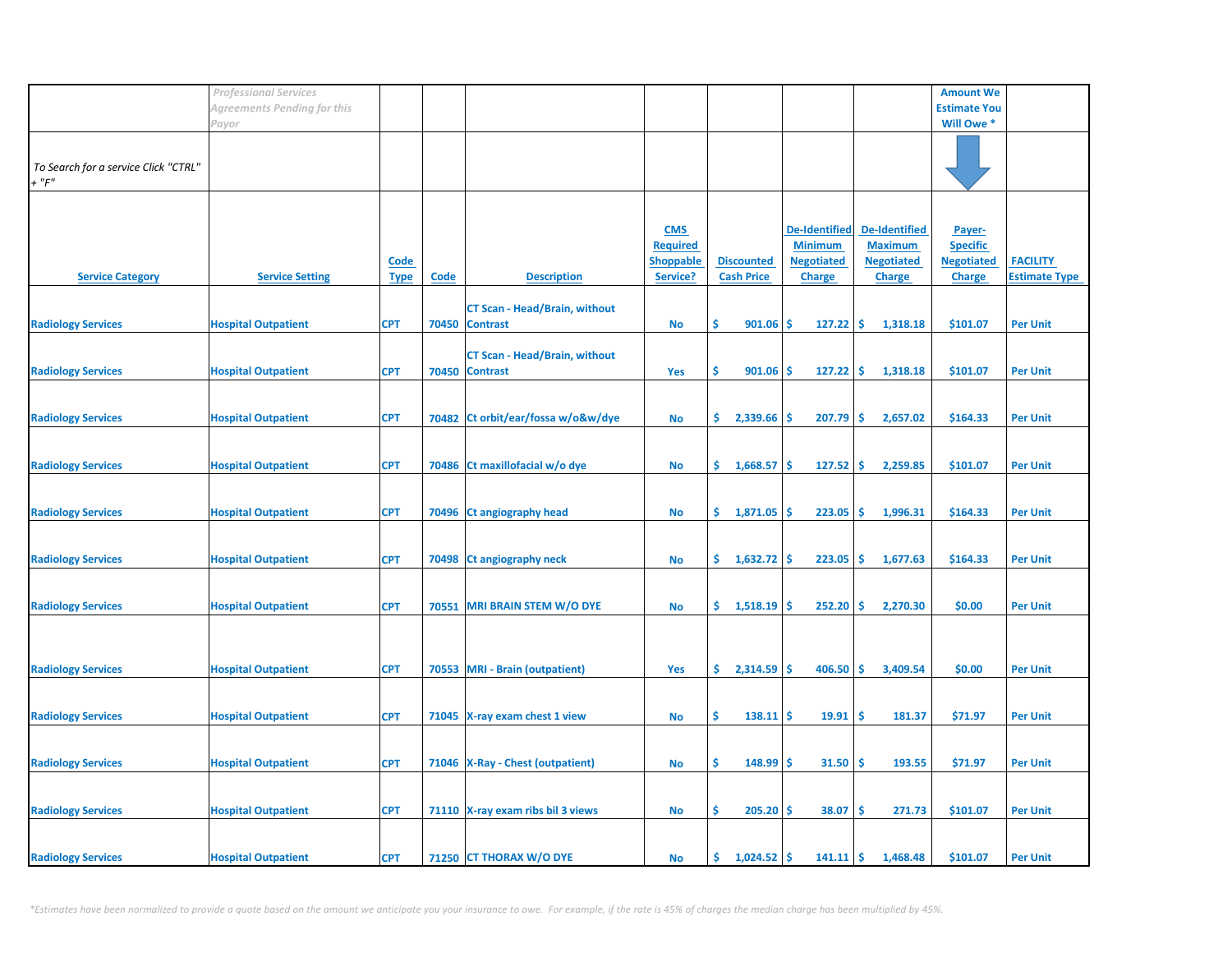|                                                     | <b>Professional Services</b> |                            |                    |                                                       |                                                               |                                        |                                                                              |                                                                              | <b>Amount We</b>                                                |                                         |
|-----------------------------------------------------|------------------------------|----------------------------|--------------------|-------------------------------------------------------|---------------------------------------------------------------|----------------------------------------|------------------------------------------------------------------------------|------------------------------------------------------------------------------|-----------------------------------------------------------------|-----------------------------------------|
|                                                     | Agreements Pending for this  |                            |                    |                                                       |                                                               |                                        |                                                                              |                                                                              | <b>Estimate You</b>                                             |                                         |
|                                                     | Payor                        |                            |                    |                                                       |                                                               |                                        |                                                                              |                                                                              | Will Owe *                                                      |                                         |
| To Search for a service Click "CTRL"<br>$+$ " $F$ " |                              |                            |                    |                                                       |                                                               |                                        |                                                                              |                                                                              |                                                                 |                                         |
| <b>Service Category</b>                             | <b>Service Setting</b>       | <b>Code</b><br><b>Type</b> | <b>Code</b>        | <b>Description</b>                                    | <b>CMS</b><br><b>Required</b><br><b>Shoppable</b><br>Service? | <b>Discounted</b><br><b>Cash Price</b> | <b>De-Identified</b><br><b>Minimum</b><br><b>Negotiated</b><br><b>Charge</b> | <b>De-Identified</b><br><b>Maximum</b><br><b>Negotiated</b><br><b>Charge</b> | Payer-<br><b>Specific</b><br><b>Negotiated</b><br><b>Charge</b> | <b>FACILITY</b><br><b>Estimate Type</b> |
| <b>Radiology Services</b>                           | <b>Hospital Outpatient</b>   | <b>CPT</b>                 | 71260              | <b>CT Scan - Chest, with Contrast</b><br>(outpatient) | No                                                            | \$.<br>1,448.52                        | <b>S</b><br>200.76                                                           | -\$<br>2,034.88                                                              | \$164.33                                                        | <b>Per Unit</b>                         |
| <b>Radiology Services</b>                           | <b>Hospital Outpatient</b>   | <b>CPT</b>                 |                    | 71275 Ct angiography chest                            | <b>No</b>                                                     | \$.<br>1,935.65                        | 226.19<br>Ŝ                                                                  | -\$<br>2,092.27                                                              | \$164.33                                                        | <b>Per Unit</b>                         |
| <b>Radiology Services</b>                           | <b>Hospital Outpatient</b>   | <b>CPT</b>                 |                    | 72040 X-Ray - Neck, Cervical Spine                    | <b>No</b>                                                     | \$<br>154.65                           | 37.93<br>-S                                                                  | -\$<br>204.42                                                                | \$71.97                                                         | <b>Per Unit</b>                         |
| <b>Radiology Services</b>                           | <b>Hospital Outpatient</b>   | <b>CPT</b>                 |                    | 72070   X-Ray - Middle Back, Thoracic Spine           | No                                                            | \$<br>251.61                           | 33.93<br>S                                                                   | -Ś<br>338.99                                                                 | \$101.07                                                        | <b>Per Unit</b>                         |
| <b>Radiology Services</b>                           | <b>Hospital Outpatient</b>   | <b>CPT</b>                 |                    | 72100 X-Ray - Spine (outpatient)                      | <b>No</b>                                                     | \$<br>$199.60$ \$                      | 37.93                                                                        | \$ ا<br>265.13                                                               | \$101.07                                                        | <b>Per Unit</b>                         |
| <b>Radiology Services</b>                           | <b>Hospital Outpatient</b>   | <b>CPT</b>                 | <b>72110 views</b> | X-Ray, lower back, minimum four                       | Yes                                                           | \$<br>213.64                           | 52.80<br>-S                                                                  | -\$<br>284.93                                                                | \$101.07                                                        | <b>Per Unit</b>                         |
| <b>Radiology Services</b>                           | <b>Hospital Outpatient</b>   | <b>CPT</b>                 | 72125              | Ct neck spine w/o dye                                 | No                                                            | \$.<br>1,459.37                        | <b>S</b><br>136.86                                                           | -\$<br>1,750.92                                                              | \$101.07                                                        | <b>Per Unit</b>                         |
| <b>Radiology Services</b>                           | <b>Hospital Outpatient</b>   | <b>CPT</b>                 |                    | 72126 Ct neck spine w/dye                             | <b>No</b>                                                     | \$.<br>1,293.16                        | 260.86<br>\$.                                                                | -\$<br>1,821.59                                                              | \$344.35                                                        | <b>Per Unit</b>                         |
| <b>Radiology Services</b>                           | <b>Hospital Outpatient</b>   | <b>CPT</b>                 | 72127              | Ct neck spine w/o & w/dye                             | No                                                            | \$<br>1,815.93                         | 201.73<br>S                                                                  | \$<br>2,118.48                                                               | \$164.33                                                        | <b>Per Unit</b>                         |
| <b>Radiology Services</b>                           | <b>Hospital Outpatient</b>   | <b>CPT</b>                 |                    | 72129 Ct chest spine w/dye                            | No                                                            | \$.<br>1,520.66                        | 199.82<br>-S                                                                 | -\$<br>1,805.90                                                              | \$164.33                                                        | <b>Per Unit</b>                         |
| <b>Radiology Services</b>                           | <b>Hospital Outpatient</b>   | <b>CPT</b>                 |                    | 72132 Ct lumbar spine w/dye                           | No                                                            | \$.<br>1,518.43                        | $260.86$ \$<br><b>S</b>                                                      | 1,805.90                                                                     | \$344.35                                                        | <b>Per Unit</b>                         |
| <b>Radiology Services</b>                           | <b>Hospital Outpatient</b>   | <b>CPT</b>                 |                    | 72133 Ct lumbar spine w/o & w/dye                     | No                                                            | \$.<br>1,904.42                        | 201.90<br><b>S</b>                                                           | <b>S</b><br>2,238.70                                                         | \$164.33                                                        | <b>Per Unit</b>                         |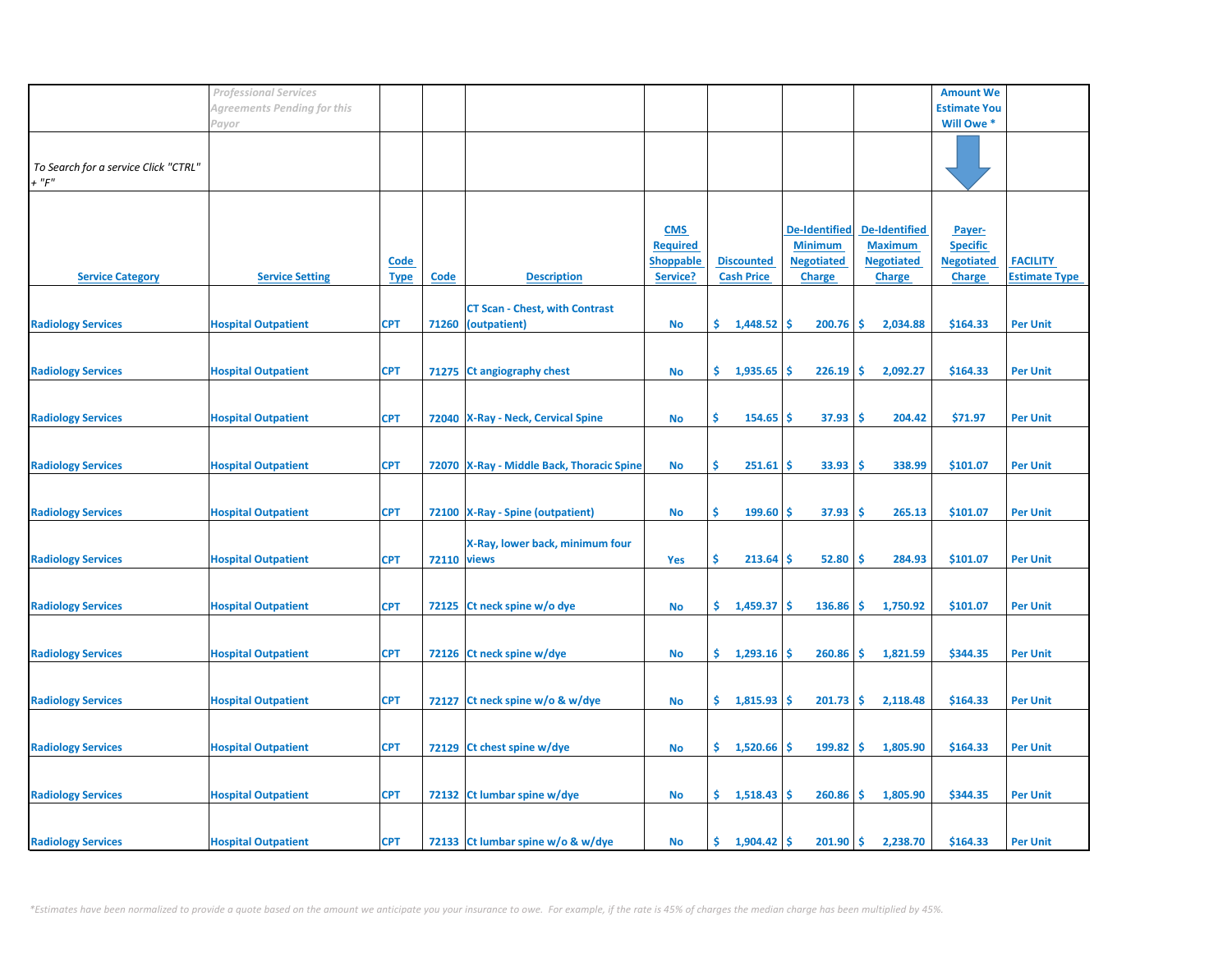|                                                     | <b>Professional Services</b>         |                            |             |                                       |                                                               |                                        |                                                                              |                                                                              | <b>Amount We</b>                                                |                                         |
|-----------------------------------------------------|--------------------------------------|----------------------------|-------------|---------------------------------------|---------------------------------------------------------------|----------------------------------------|------------------------------------------------------------------------------|------------------------------------------------------------------------------|-----------------------------------------------------------------|-----------------------------------------|
|                                                     | Agreements Pending for this<br>Payor |                            |             |                                       |                                                               |                                        |                                                                              |                                                                              | <b>Estimate You</b><br>Will Owe *                               |                                         |
| To Search for a service Click "CTRL"<br>$+$ " $F$ " |                                      |                            |             |                                       |                                                               |                                        |                                                                              |                                                                              |                                                                 |                                         |
| <b>Service Category</b>                             | <b>Service Setting</b>               | <b>Code</b><br><b>Type</b> | <b>Code</b> | <b>Description</b>                    | <b>CMS</b><br><b>Required</b><br><b>Shoppable</b><br>Service? | <b>Discounted</b><br><b>Cash Price</b> | <b>De-Identified</b><br><b>Minimum</b><br><b>Negotiated</b><br><b>Charge</b> | <b>De-Identified</b><br><b>Maximum</b><br><b>Negotiated</b><br><b>Charge</b> | Payer-<br><b>Specific</b><br><b>Negotiated</b><br><b>Charge</b> | <b>FACILITY</b><br><b>Estimate Type</b> |
| <b>Radiology Services</b>                           | <b>Hospital Outpatient</b>           | <b>CPT</b>                 | 72141       | MRI NECK SPINE W/O DYE                | No                                                            | \$.<br>1,441.84                        | 252.20<br><b>S</b>                                                           | \$<br>2,177.11                                                               | \$0.00                                                          | <b>Per Unit</b>                         |
| <b>Radiology Services</b>                           | <b>Hospital Outpatient</b>           | <b>CPT</b>                 |             | 72148 MRI - Back (outpatient)         | Yes                                                           | \$.<br>1,381.13                        | 252.20<br><b>S</b>                                                           | \$<br>2,137.12                                                               | \$0.00                                                          | <b>Per Unit</b>                         |
| <b>Radiology Services</b>                           | <b>Hospital Outpatient</b>           | <b>CPT</b>                 |             | 72170 X-Ray - Pelvis                  | <b>No</b>                                                     | \$<br>249.04                           | 28.72<br>-S                                                                  | -\$<br>327.10                                                                | \$101.07                                                        | <b>Per Unit</b>                         |
| <b>Radiology Services</b>                           | <b>Hospital Outpatient</b>           | <b>CPT</b>                 |             | 72190 X-RAY EXAM OF PELVIS            | No                                                            | \$<br>208.53                           | 39.60<br>.S                                                                  | -\$<br>264.73                                                                | \$101.07                                                        | <b>Per Unit</b>                         |
| <b>Radiology Services</b>                           | <b>Hospital Outpatient</b>           | <b>CPT</b>                 |             | 72193 CT scan, pelvis, with contrast  | Yes                                                           | \$.<br>1,536.96                        | 197.29<br>\$.                                                                | ۱\$.<br>2,142.05                                                             | \$164.33                                                        | <b>Per Unit</b>                         |
| <b>Radiology Services</b>                           | <b>Hospital Outpatient</b>           | <b>CPT</b>                 | 72197       | <b>MRI</b> - Pelvis (outpatient)      | <b>No</b>                                                     | \$<br>2,448.72                         | Ŝ.<br>402.71                                                                 | -\$<br>3,522.33                                                              | \$0.00                                                          | <b>Per Unit</b>                         |
| <b>Radiology Services</b>                           | <b>Hospital Outpatient</b>           | <b>CPT</b>                 |             | 73000 X-ray exam of collar bone       | No                                                            | Ŝ.<br>147.59                           | <b>S</b><br>22.40                                                            | -\$<br>185.92                                                                | \$71.97                                                         | <b>Per Unit</b>                         |
| <b>Radiology Services</b>                           | <b>Hospital Outpatient</b>           | <b>CPT</b>                 |             | 73010 X-ray exam of shoulder blade    | <b>No</b>                                                     | \$<br>196.93                           | 26.01<br>\$.                                                                 | \$<br>251.93                                                                 | \$101.07                                                        | <b>Per Unit</b>                         |
| <b>Radiology Services</b>                           | <b>Hospital Outpatient</b>           | <b>CPT</b>                 |             | 73030   X-Ray - Shoulder (outpatient) | No                                                            | \$<br>149.50                           | 28.33<br>-S                                                                  | \$,<br>196.92                                                                | \$71.97                                                         | <b>Per Unit</b>                         |
| <b>Radiology Services</b>                           | <b>Hospital Outpatient</b>           | <b>CPT</b>                 |             | 73060 X-RAY EXAM OF HUMERUS           | No                                                            | \$<br>147.62                           | 29.40<br>-S                                                                  | -\$<br>195.82                                                                | \$71.97                                                         | <b>Per Unit</b>                         |
| <b>Radiology Services</b>                           | <b>Hospital Outpatient</b>           | <b>CPT</b>                 |             | 73070 X-ray exam of elbow             | <b>No</b>                                                     | \$<br>146.83                           | 25.07<br><b>S</b>                                                            | -\$<br>191.42                                                                | \$71.97                                                         | <b>Per Unit</b>                         |
| <b>Radiology Services</b>                           | <b>Hospital Outpatient</b>           | <b>CPT</b>                 |             | 73080 X-RAY EXAM OF ELBOW             | No                                                            | 122.83<br>Ś                            | $26.72$ \$<br>.S                                                             | 154.02                                                                       | \$71.97                                                         | <b>Per Unit</b>                         |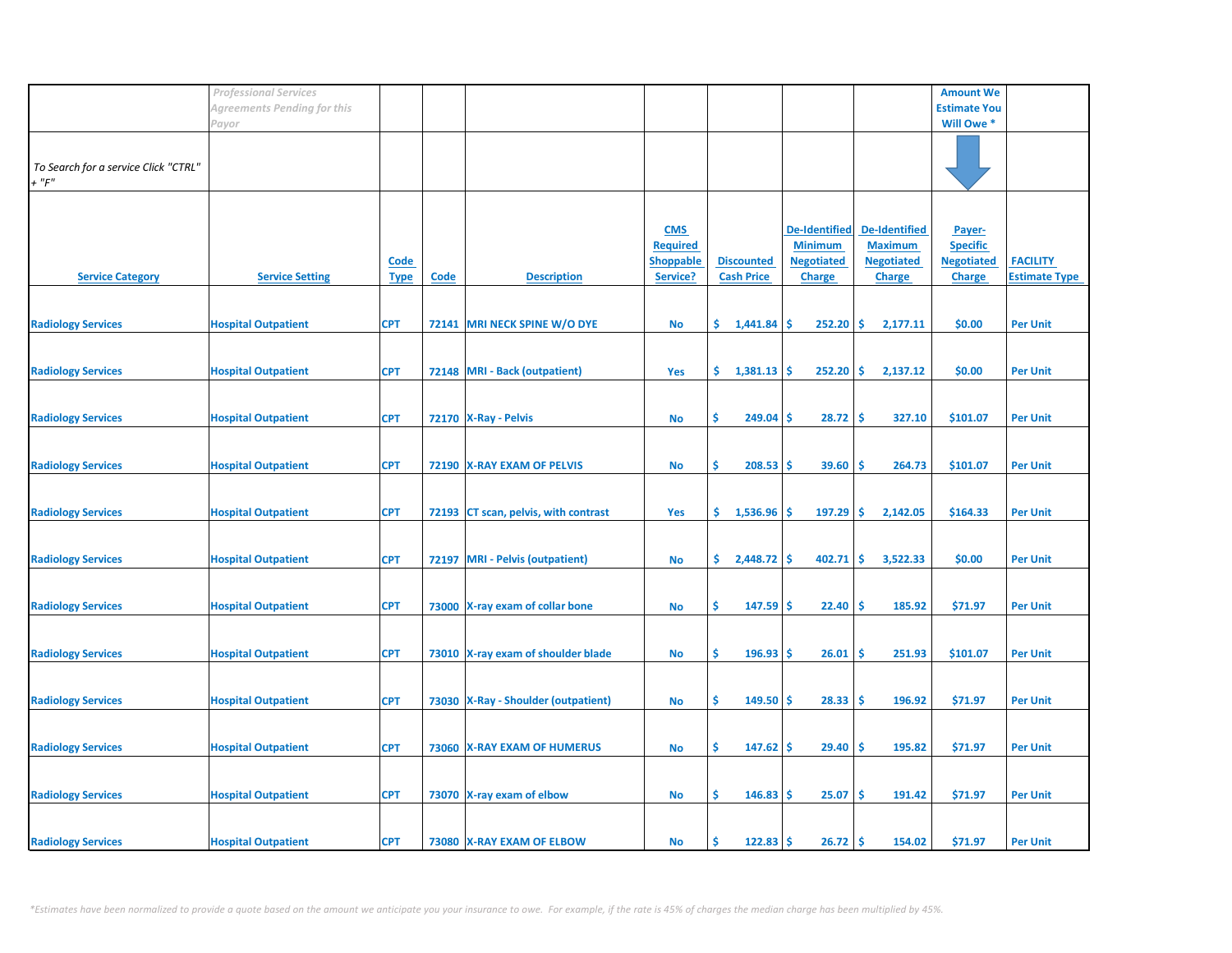|                                      | <b>Professional Services</b> |             |       |                                    |                  |                      |                        |                      | <b>Amount We</b>    |                      |
|--------------------------------------|------------------------------|-------------|-------|------------------------------------|------------------|----------------------|------------------------|----------------------|---------------------|----------------------|
|                                      | Agreements Pending for this  |             |       |                                    |                  |                      |                        |                      | <b>Estimate You</b> |                      |
|                                      | Payor                        |             |       |                                    |                  |                      |                        |                      | Will Owe *          |                      |
|                                      |                              |             |       |                                    |                  |                      |                        |                      |                     |                      |
|                                      |                              |             |       |                                    |                  |                      |                        |                      |                     |                      |
| To Search for a service Click "CTRL" |                              |             |       |                                    |                  |                      |                        |                      |                     |                      |
| $+$ " $F"$                           |                              |             |       |                                    |                  |                      |                        |                      |                     |                      |
|                                      |                              |             |       |                                    |                  |                      |                        |                      |                     |                      |
|                                      |                              |             |       |                                    | <b>CMS</b>       |                      | <b>De-Identified</b>   | <b>De-Identified</b> | Payer-              |                      |
|                                      |                              |             |       |                                    | <b>Required</b>  |                      | <b>Minimum</b>         | <b>Maximum</b>       | <b>Specific</b>     |                      |
|                                      |                              | <b>Code</b> |       |                                    | <b>Shoppable</b> | <b>Discounted</b>    | <b>Negotiated</b>      | <b>Negotiated</b>    | <b>Negotiated</b>   | <b>FACILITY</b>      |
| <b>Service Category</b>              | <b>Service Setting</b>       | <b>Type</b> | Code  | <b>Description</b>                 | Service?         | <b>Cash Price</b>    | <b>Charge</b>          | <b>Charge</b>        | <b>Charge</b>       | <b>Estimate Type</b> |
|                                      |                              |             |       |                                    |                  |                      |                        |                      |                     |                      |
|                                      |                              |             |       |                                    |                  |                      |                        |                      |                     |                      |
| <b>Radiology Services</b>            | <b>Hospital Outpatient</b>   | <b>CPT</b>  |       | 73090 X-RAY EXAM OF FOREARM        | <b>No</b>        | \$.<br>117.10        | Ŝ.<br>26.40            | -\$<br>151.82        | \$71.97             | <b>Per Unit</b>      |
|                                      |                              |             |       |                                    |                  |                      |                        |                      |                     |                      |
|                                      |                              |             |       |                                    |                  |                      |                        |                      |                     |                      |
| <b>Radiology Services</b>            | <b>Hospital Outpatient</b>   | <b>CPT</b>  |       | 73110   X-Ray - Wrist (outpatient) | No               | \$<br>156.52         | '\$<br>30.72           | -\$<br>196.19        | \$71.97             | <b>Per Unit</b>      |
|                                      |                              |             |       |                                    |                  |                      |                        |                      |                     |                      |
|                                      |                              |             |       |                                    |                  |                      |                        |                      |                     |                      |
| <b>Radiology Services</b>            | <b>Hospital Outpatient</b>   | <b>CPT</b>  |       | 73120 X-RAY EXAM OF HAND           | <b>No</b>        | \$<br>192.03         | 24.40<br><b>S</b>      | -\$<br>249.73        | \$101.07            | <b>Per Unit</b>      |
|                                      |                              |             |       |                                    |                  |                      |                        |                      |                     |                      |
|                                      |                              |             |       |                                    |                  |                      |                        |                      |                     |                      |
| <b>Radiology Services</b>            | <b>Hospital Outpatient</b>   | <b>CPT</b>  |       | 73130   X-Ray - Hand               | No               | \$.<br>151.54        | 32.72<br>'\$           | -\$<br>198.42        | \$71.97             | <b>Per Unit</b>      |
|                                      |                              |             |       |                                    |                  |                      |                        |                      |                     |                      |
|                                      |                              |             |       |                                    |                  |                      |                        |                      |                     |                      |
| <b>Radiology Services</b>            | <b>Hospital Outpatient</b>   | <b>CPT</b>  | 73221 | MRI - Shoulder, Elbow, or Wrist    | No               | \$.<br>$1,211.82$ \$ | $246.65$ \$            | 1,702.46             | \$0.00              | <b>Per Unit</b>      |
|                                      |                              |             |       |                                    |                  |                      |                        |                      |                     |                      |
|                                      |                              |             |       |                                    |                  |                      |                        |                      |                     |                      |
| <b>Radiology Services</b>            | <b>Hospital Outpatient</b>   | <b>CPT</b>  |       | 73502 X-Ray - Hip                  | No               | \$<br>129.58         | 37.77<br><b>S</b>      | -\$<br>197.91        | \$71.97             | <b>Per Unit</b>      |
|                                      |                              |             |       |                                    |                  |                      |                        |                      |                     |                      |
|                                      |                              |             |       |                                    |                  |                      |                        |                      |                     |                      |
| <b>Radiology Services</b>            | <b>Hospital Outpatient</b>   | <b>CPT</b>  |       | 73552 X-RAY EXAM OF FEMUR 2/>      | <b>No</b>        | \$<br>150.51         | 29.51<br>\$.           | -\$<br>189.38        | \$71.97             | <b>Per Unit</b>      |
|                                      |                              |             |       |                                    |                  |                      |                        |                      |                     |                      |
| <b>Radiology Services</b>            | <b>Hospital Outpatient</b>   | <b>CPT</b>  |       | 73560 X-RAY EXAM OF KNEE 1 OR 2    | <b>No</b>        | \$<br>201.92         | 32.40<br>\$.           | -\$<br>266.82        | \$71.97             | <b>Per Unit</b>      |
|                                      |                              |             |       |                                    |                  |                      |                        |                      |                     |                      |
|                                      |                              |             |       |                                    |                  |                      |                        |                      |                     |                      |
| <b>Radiology Services</b>            | <b>Hospital Outpatient</b>   | <b>CPT</b>  |       | 73562   X-Ray - Knee (outpatient)  | <b>No</b>        | \$<br>263.50         | 36.52<br>.S            | -\$<br>351.25        | \$71.97             | <b>Per Unit</b>      |
|                                      |                              |             |       |                                    |                  |                      |                        |                      |                     |                      |
|                                      |                              |             |       |                                    |                  |                      |                        |                      |                     |                      |
| <b>Radiology Services</b>            | <b>Hospital Outpatient</b>   | <b>CPT</b>  |       | 73590 X-ray exam of lower leg      | <b>No</b>        | \$<br>239.62         | \$.<br>32.40           | -\$<br>321.48        | \$71.97             | <b>Per Unit</b>      |
|                                      |                              |             |       |                                    |                  |                      |                        |                      |                     |                      |
|                                      |                              |             |       |                                    |                  |                      |                        |                      |                     |                      |
| <b>Radiology Services</b>            | <b>Hospital Outpatient</b>   | <b>CPT</b>  |       | 73600 X-RAY EXAM OF ANKLE          | No               | \$<br>191.55         | 31.98<br>-Ś            | -\$<br>278.60        | \$71.97             | <b>Per Unit</b>      |
|                                      |                              |             |       |                                    |                  |                      |                        |                      |                     |                      |
|                                      |                              |             |       |                                    |                  |                      |                        |                      |                     |                      |
| <b>Radiology Services</b>            | <b>Hospital Outpatient</b>   | <b>CPT</b>  |       | 73610 X-Ray - Ankle (outpatient)   | No               | 239.05<br>Ś          | $25.72$ \$<br><b>S</b> | 311.14               | \$71.97             | <b>Per Unit</b>      |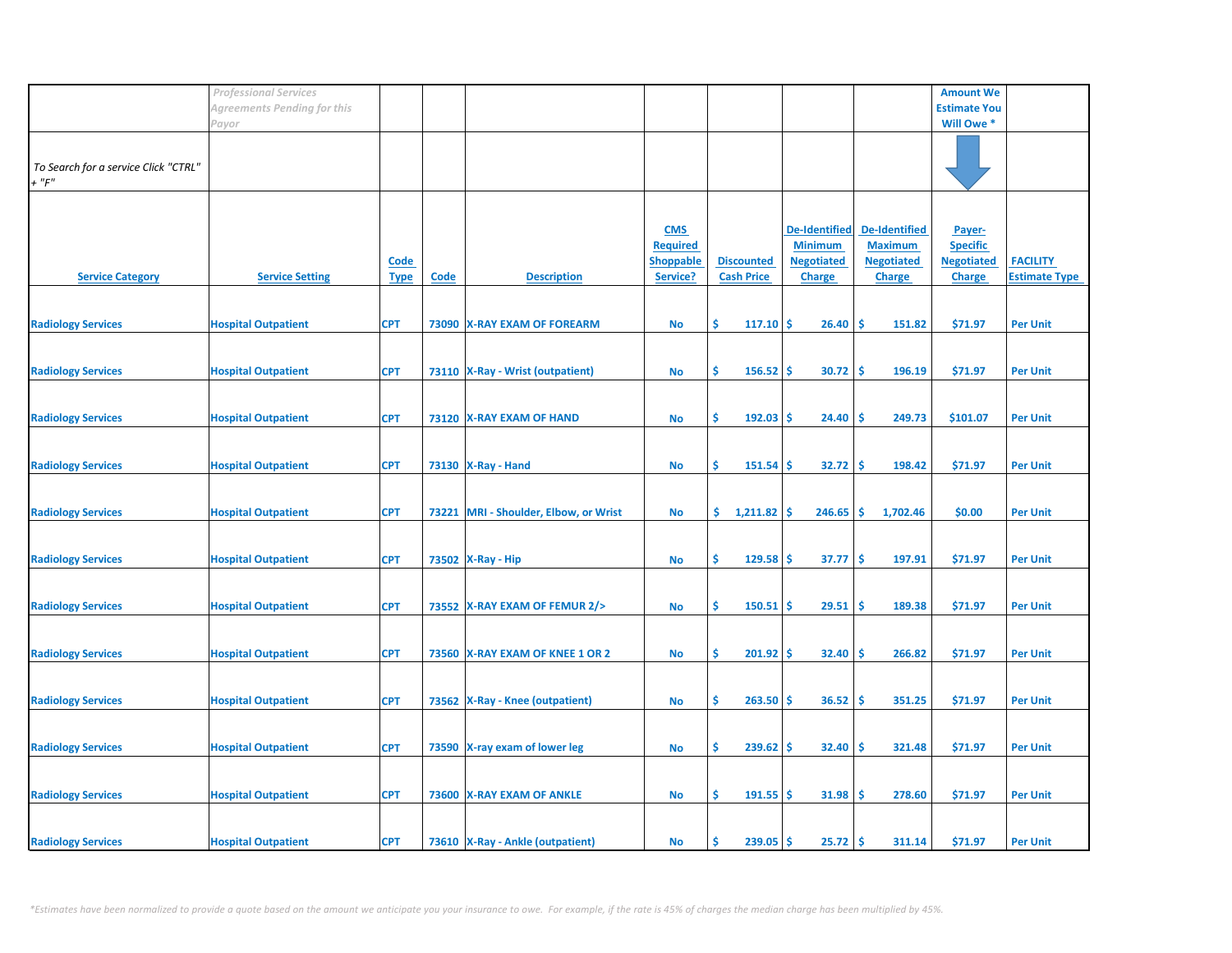|                                                     | <b>Professional Services</b> |                            |             |                                                             |                                                               |                                        |                                                                       |                                                                              | <b>Amount We</b>                                                |                                         |
|-----------------------------------------------------|------------------------------|----------------------------|-------------|-------------------------------------------------------------|---------------------------------------------------------------|----------------------------------------|-----------------------------------------------------------------------|------------------------------------------------------------------------------|-----------------------------------------------------------------|-----------------------------------------|
|                                                     | Agreements Pending for this  |                            |             |                                                             |                                                               |                                        |                                                                       |                                                                              | <b>Estimate You</b>                                             |                                         |
|                                                     | Payor                        |                            |             |                                                             |                                                               |                                        |                                                                       |                                                                              | Will Owe *                                                      |                                         |
| To Search for a service Click "CTRL"<br>$+$ " $F$ " |                              |                            |             |                                                             |                                                               |                                        |                                                                       |                                                                              |                                                                 |                                         |
| <b>Service Category</b>                             | <b>Service Setting</b>       | <b>Code</b><br><b>Type</b> | <b>Code</b> | <b>Description</b>                                          | <b>CMS</b><br><b>Required</b><br><b>Shoppable</b><br>Service? | <b>Discounted</b><br><b>Cash Price</b> | De-Identified<br><b>Minimum</b><br><b>Negotiated</b><br><b>Charge</b> | <b>De-Identified</b><br><b>Maximum</b><br><b>Negotiated</b><br><b>Charge</b> | Payer-<br><b>Specific</b><br><b>Negotiated</b><br><b>Charge</b> | <b>FACILITY</b><br><b>Estimate Type</b> |
| <b>Radiology Services</b>                           | <b>Hospital Outpatient</b>   | <b>CPT</b>                 |             | 73620 X-RAY EXAM OF FOOT                                    | No                                                            | \$<br>$196.24$ \$                      | 29.81                                                                 | ۱\$<br>262.21                                                                | \$71.97                                                         | <b>Per Unit</b>                         |
| <b>Radiology Services</b>                           | <b>Hospital Outpatient</b>   | <b>CPT</b>                 |             | 73630   X-Ray - Foot (outpatient)                           | No                                                            | \$<br>$216.05$ \$                      | $33.95$ \$                                                            | 289.60                                                                       | \$71.97                                                         | <b>Per Unit</b>                         |
| <b>Radiology Services</b>                           | <b>Hospital Outpatient</b>   | <b>CPT</b>                 |             | 73700 CT LOWER EXTREMITY W/O DYE                            | No                                                            | \$.<br>$1,231.00$ \$                   | $134.01$ \$                                                           | 1,400.92                                                                     | \$101.07                                                        | <b>Per Unit</b>                         |
| <b>Radiology Services</b>                           | <b>Hospital Outpatient</b>   | <b>CPT</b>                 | 73721       | <b>MRI</b> - Knee (outpatient)                              | <b>Yes</b>                                                    | \$.<br>1,224.32                        | ۱Ś<br>246.65                                                          | l\$<br>1,828.36                                                              | \$0.00                                                          | <b>Per Unit</b>                         |
| <b>Radiology Services</b>                           | <b>Hospital Outpatient</b>   | <b>CPT</b>                 |             | 74018 X-Ray - Abdomen                                       | No                                                            | \$.<br>145.61                          | 28.31<br>۱\$                                                          | -\$<br>189.76                                                                | \$71.97                                                         | <b>Per Unit</b>                         |
| <b>Radiology Services</b>                           | <b>Hospital Outpatient</b>   | <b>CPT</b>                 |             | 74150 Ct abdomen w/o dye                                    | No                                                            | \$<br>977.64                           | $142.38$ \$<br>-\$                                                    | 1,446.99                                                                     | \$101.07                                                        | <b>Per Unit</b>                         |
| <b>Radiology Services</b>                           | <b>Hospital Outpatient</b>   | <b>CPT</b>                 |             | 74170 Ct abdomen w/o & w/dye                                | No                                                            | \$.<br>1,824.18                        | 207.86<br>۱S                                                          | -Ś<br>2,144.29                                                               | \$164.33                                                        | <b>Per Unit</b>                         |
| <b>Radiology Services</b>                           | <b>Hospital Outpatient</b>   | <b>CPT</b>                 |             | <b>CT Scan - Abdomen and Pelvis, with</b><br>74177 Contrast | No                                                            | \$.<br>2,748.11                        | $286.79$ \$<br>۱S                                                     | 3,568.86                                                                     | \$344.35                                                        | <b>Per Unit</b>                         |
| <b>Radiology Services</b>                           | <b>Hospital Outpatient</b>   | <b>CPT</b>                 |             | <b>CT Scan - Abdomen and Pelvis, with</b><br>74177 Contrast | Yes                                                           | \$.<br>$2,748.11$ \$                   | $286.79$ \$                                                           | 3,568.86                                                                     | \$344.35                                                        | <b>Per Unit</b>                         |
| <b>Radiology Services</b>                           | <b>Hospital Outpatient</b>   | <b>CPT</b>                 |             | 74220 X-ray xm esophagus 1 cntrst                           | No                                                            | \$<br>$394.10$ \$                      | $56.38$ \$                                                            | 563.71                                                                       | \$164.33                                                        | <b>Per Unit</b>                         |
| <b>Radiology Services</b>                           | <b>Hospital Outpatient</b>   | <b>CPT</b>                 |             | 74270 X-ray xm colon 1 cntrst std                           | No                                                            | \$<br>$521.72$ \$                      | $79.34$ \$                                                            | 578.01                                                                       | \$164.33                                                        | <b>Per Unit</b>                         |
| <b>Radiology Services</b>                           | <b>Hospital Outpatient</b>   | <b>CPT</b>                 |             | 75571 Ct hrt w/o dye w/ca test                              | No                                                            | $306.04$ \$<br>s                       | 59.00                                                                 | -Ś<br>323.39                                                                 | \$71.97                                                         | <b>Per Unit</b>                         |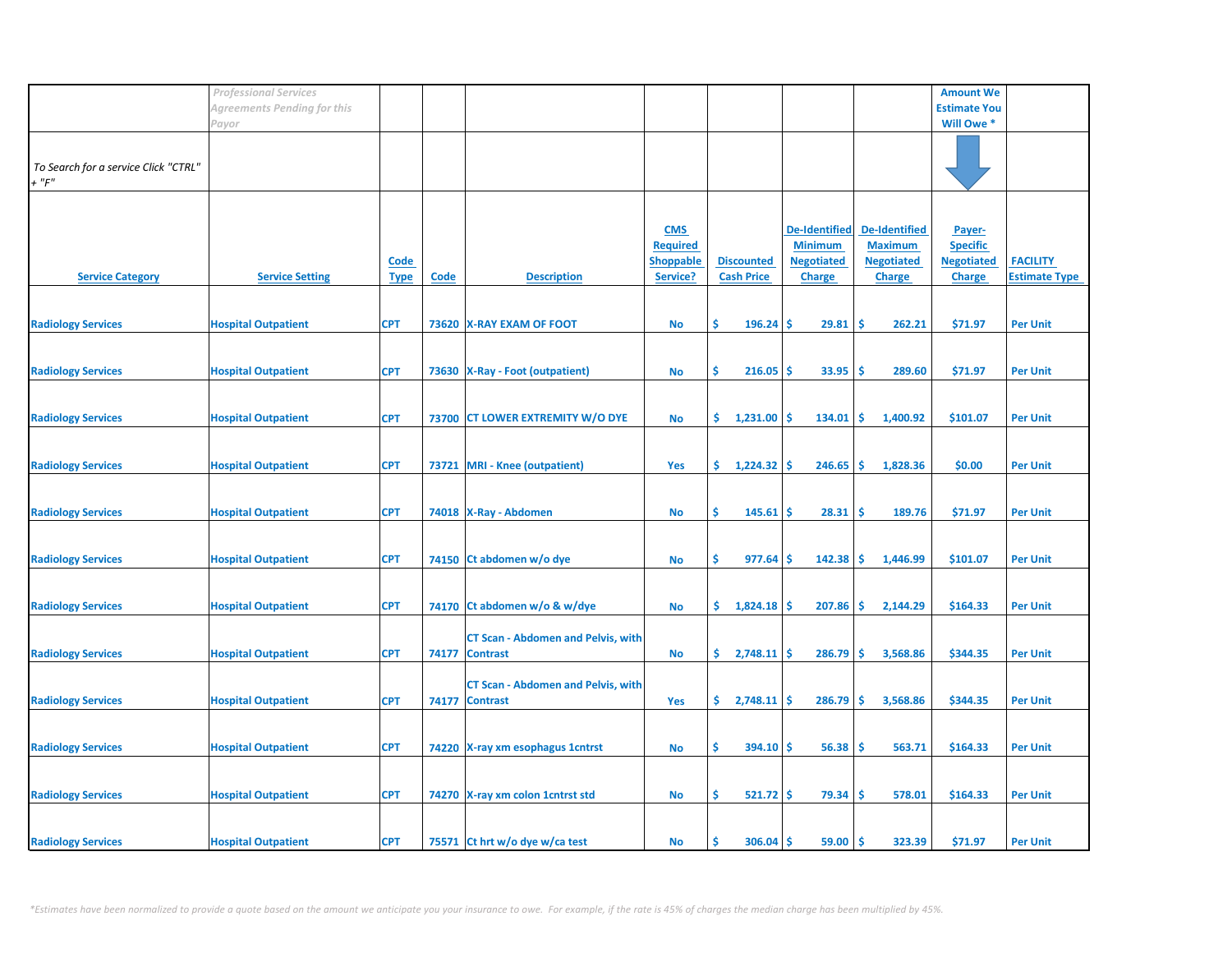|                                      | <b>Professional Services</b> |                            |             |                                        |                              |                                        |                                    |                                     | <b>Amount We</b>                   |                      |
|--------------------------------------|------------------------------|----------------------------|-------------|----------------------------------------|------------------------------|----------------------------------------|------------------------------------|-------------------------------------|------------------------------------|----------------------|
|                                      | Agreements Pending for this  |                            |             |                                        |                              |                                        |                                    |                                     | <b>Estimate You</b>                |                      |
|                                      | Payor                        |                            |             |                                        |                              |                                        |                                    |                                     | Will Owe *                         |                      |
|                                      |                              |                            |             |                                        |                              |                                        |                                    |                                     |                                    |                      |
| To Search for a service Click "CTRL" |                              |                            |             |                                        |                              |                                        |                                    |                                     |                                    |                      |
| $+$ " $F$ "                          |                              |                            |             |                                        |                              |                                        |                                    |                                     |                                    |                      |
|                                      |                              |                            |             |                                        |                              |                                        |                                    |                                     |                                    |                      |
|                                      |                              |                            |             |                                        |                              |                                        |                                    |                                     |                                    |                      |
|                                      |                              |                            |             |                                        | <b>CMS</b>                   |                                        | <b>De-Identified</b>               | <b>De-Identified</b>                | Payer-                             |                      |
|                                      |                              |                            |             |                                        | <b>Required</b>              |                                        | <b>Minimum</b>                     | <b>Maximum</b><br><b>Negotiated</b> | <b>Specific</b>                    | <b>FACILITY</b>      |
| <b>Service Category</b>              | <b>Service Setting</b>       | <u>Code</u><br><b>Type</b> | <b>Code</b> | <b>Description</b>                     | <b>Shoppable</b><br>Service? | <b>Discounted</b><br><b>Cash Price</b> | <b>Negotiated</b><br><b>Charge</b> | <b>Charge</b>                       | <b>Negotiated</b><br><b>Charge</b> | <b>Estimate Type</b> |
|                                      |                              |                            |             |                                        |                              |                                        |                                    |                                     |                                    |                      |
|                                      |                              |                            |             |                                        |                              |                                        |                                    |                                     |                                    |                      |
| <b>Radiology Services</b>            | <b>Hospital Outpatient</b>   | <b>CPT</b>                 |             | 76536 Ultrasound - Head and Neck       | No                           | Ŝ.<br>460.62                           | -\$<br>78.79                       | -Ś<br>386.50                        | \$0.00                             | <b>Per Unit</b>      |
|                                      |                              |                            |             |                                        |                              |                                        |                                    |                                     |                                    |                      |
|                                      |                              |                            |             |                                        |                              |                                        |                                    |                                     |                                    |                      |
| <b>Radiology Services</b>            | <b>Hospital Outpatient</b>   | <b>CPT</b>                 |             | 76642 Ultrasound - Breast (outpatient) | <b>No</b>                    | \$<br>152.68                           | -\$<br>78.52                       | \$<br>249.30                        | \$0.00                             | <b>Per Unit</b>      |
|                                      |                              |                            |             |                                        |                              |                                        |                                    |                                     |                                    |                      |
| <b>Radiology Services</b>            | <b>Hospital Outpatient</b>   | <b>CPT</b>                 |             | 76700 Ultrasound - Abdominal, Complete | Yes                          | \$<br>361.43                           | 91.69<br>-\$                       | \$.<br>433.80                       | \$0.00                             | <b>Per Unit</b>      |
|                                      |                              |                            |             |                                        |                              |                                        |                                    |                                     |                                    |                      |
|                                      |                              |                            |             |                                        |                              |                                        |                                    |                                     |                                    |                      |
| <b>Radiology Services</b>            | <b>Hospital Outpatient</b>   | <b>CPT</b>                 |             | 76705 Ultrasound - Abdominal, Limited  | <b>No</b>                    | Ŝ.<br>327.93                           | -\$<br>46.05                       | Ŝ<br>372.20                         | \$0.00                             | <b>Per Unit</b>      |
|                                      |                              |                            |             |                                        |                              |                                        |                                    |                                     |                                    |                      |
| <b>Maternity/Delivery</b>            | <b>Hospital Outpatient</b>   | <b>CPT</b>                 |             | 76770 US EXAM ABDO BACK WALL COMP      | No                           | \$<br>$456.58$ \$                      | 76.54                              | \$<br>400.80                        | \$101.07                           | <b>Per Unit</b>      |
|                                      |                              |                            |             |                                        |                              |                                        |                                    |                                     |                                    |                      |
|                                      |                              |                            |             |                                        |                              |                                        |                                    |                                     |                                    |                      |
| <b>Maternity/Delivery</b>            | <b>Hospital Outpatient</b>   | <b>CPT</b>                 | 76801       | <b>OB US &lt; 14 WKS SINGLE FETUS</b>  | <b>No</b>                    | \$<br>$391.57$ \$                      | 86.65                              | \$.<br>396.27                       | \$101.07                           | <b>Per Unit</b>      |
|                                      |                              |                            |             |                                        |                              |                                        |                                    |                                     |                                    |                      |
|                                      |                              |                            |             | <b>Ultrasound - Pregnancy</b>          |                              | Ŝ.<br>$367.73$ \$                      | 100.36                             | -Ś<br>437.10                        | \$0.00                             |                      |
| <b>Radiology Services</b>            | <b>Hospital Outpatient</b>   | <b>CPT</b>                 | 76805       | (outpatient)                           | Yes                          |                                        |                                    |                                     |                                    | <b>Per Unit</b>      |
|                                      |                              |                            |             |                                        |                              |                                        |                                    |                                     |                                    |                      |
| <b>Maternity/Delivery</b>            | <b>Hospital Outpatient</b>   | <b>CPT</b>                 |             | 76811 OB US DETAILED SNGL FETUS        | <b>No</b>                    | \$<br>522.04                           | 198.65<br>-\$                      | -\$<br>587.50                       | \$210.15                           | <b>Per Unit</b>      |
|                                      |                              |                            |             |                                        |                              |                                        |                                    |                                     |                                    |                      |
|                                      |                              |                            |             |                                        |                              |                                        |                                    |                                     |                                    |                      |
| <b>Maternity/Delivery</b>            | <b>Hospital Outpatient</b>   | <b>CPT</b>                 |             | 76815 OB US LIMITED FETUS(S)           | No                           | \$<br>309.95                           | \$<br>54.75                        | Ŝ<br>384.30                         | \$101.07                           | <b>Per Unit</b>      |
|                                      |                              |                            |             |                                        |                              |                                        |                                    |                                     |                                    |                      |
| <b>Radiology Services</b>            | <b>Hospital Outpatient</b>   | <b>CPT</b>                 |             | 76816 Ultrasound - Pregnancy Follow-Up | <b>No</b>                    | \$<br>406.54                           | 64.37<br>-S                        | \$.<br>384.30                       | \$0.00                             | <b>Per Unit</b>      |
|                                      |                              |                            |             |                                        |                              |                                        |                                    |                                     |                                    |                      |
|                                      |                              |                            |             |                                        |                              |                                        |                                    |                                     |                                    |                      |
| <b>Maternity/Delivery</b>            | <b>Hospital Outpatient</b>   | <b>CPT</b>                 |             | 76818 FETAL BIOPHYS PROFILE W/NST      | <b>No</b>                    | \$<br>$476.50$ \$                      | 82.20                              | -\$<br>387.27                       | \$101.07                           | <b>Per Unit</b>      |
|                                      |                              |                            |             |                                        |                              |                                        |                                    |                                     |                                    |                      |
| <b>Maternity/Delivery</b>            | <b>Hospital Outpatient</b>   | <b>CPT</b>                 |             | 76819 FETAL BIOPHYS PROFIL W/O NST     | No                           | 407.39<br>Ś                            | 97.44<br>-S                        | <b>S</b><br>398.34                  | \$101.07                           | <b>Per Unit</b>      |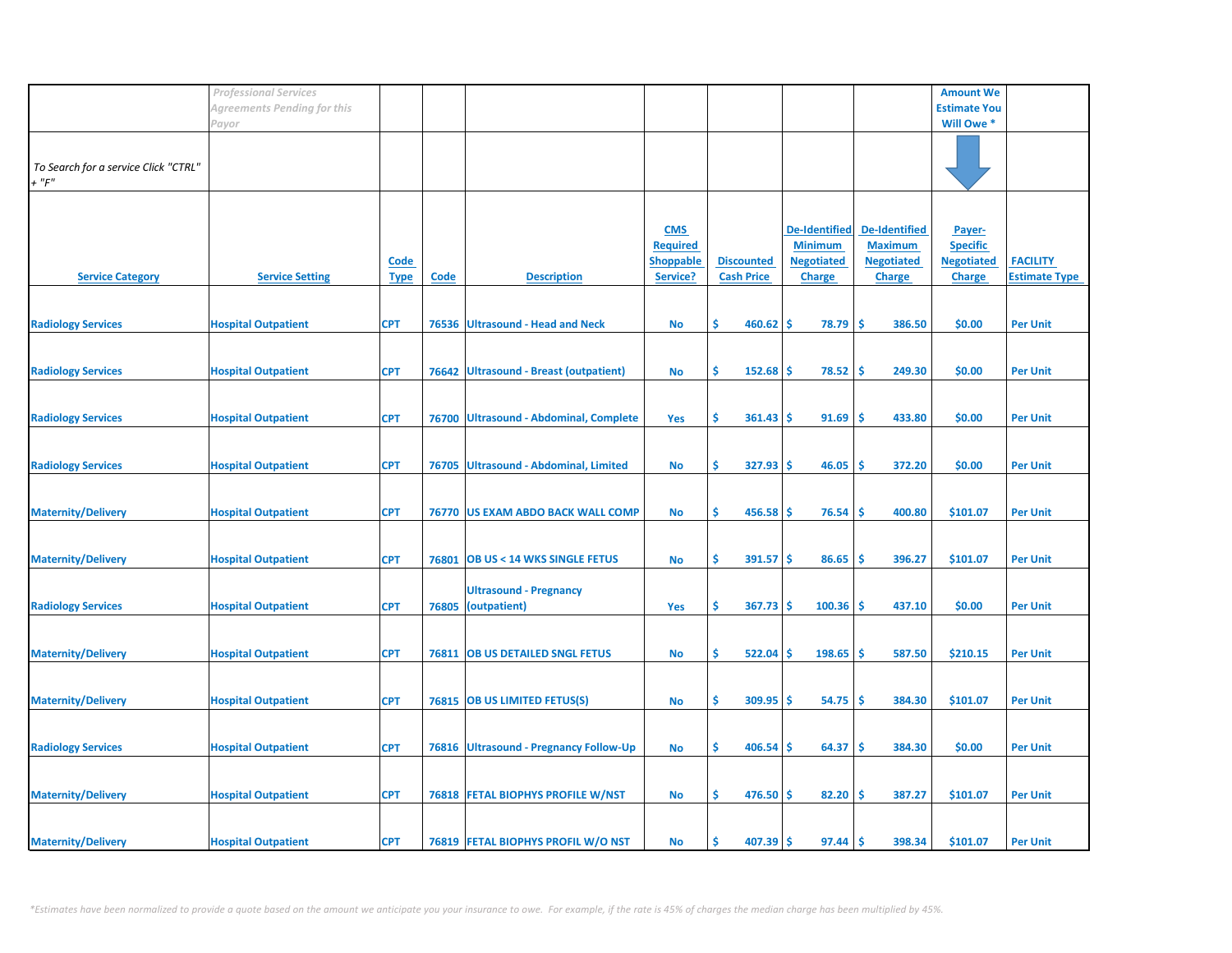|                                            | <b>Professional Services</b>       |             |             |                                          |                  |                   |                      |        |                      | <b>Amount We</b>    |                      |
|--------------------------------------------|------------------------------------|-------------|-------------|------------------------------------------|------------------|-------------------|----------------------|--------|----------------------|---------------------|----------------------|
|                                            | <b>Agreements Pending for this</b> |             |             |                                          |                  |                   |                      |        |                      | <b>Estimate You</b> |                      |
|                                            | Payor                              |             |             |                                          |                  |                   |                      |        |                      | Will Owe *          |                      |
|                                            |                                    |             |             |                                          |                  |                   |                      |        |                      |                     |                      |
|                                            |                                    |             |             |                                          |                  |                   |                      |        |                      |                     |                      |
| To Search for a service Click "CTRL"       |                                    |             |             |                                          |                  |                   |                      |        |                      |                     |                      |
| $+$ " $F$ "                                |                                    |             |             |                                          |                  |                   |                      |        |                      |                     |                      |
|                                            |                                    |             |             |                                          |                  |                   |                      |        |                      |                     |                      |
|                                            |                                    |             |             |                                          |                  |                   |                      |        |                      |                     |                      |
|                                            |                                    |             |             |                                          |                  |                   |                      |        |                      |                     |                      |
|                                            |                                    |             |             |                                          | <b>CMS</b>       |                   | <b>De-Identified</b> |        | <b>De-Identified</b> | Payer-              |                      |
|                                            |                                    |             |             |                                          | <b>Required</b>  |                   | <b>Minimum</b>       |        | <b>Maximum</b>       | <b>Specific</b>     |                      |
|                                            |                                    | <u>Code</u> |             |                                          | <b>Shoppable</b> | <b>Discounted</b> | <b>Negotiated</b>    |        | <b>Negotiated</b>    | <b>Negotiated</b>   | <b>FACILITY</b>      |
| <b>Service Category</b>                    | <b>Service Setting</b>             | <b>Type</b> | <b>Code</b> | <b>Description</b>                       | Service?         | <b>Cash Price</b> | <b>Charge</b>        |        | <b>Charge</b>        | <b>Charge</b>       | <b>Estimate Type</b> |
|                                            |                                    |             |             |                                          |                  |                   |                      |        |                      |                     |                      |
|                                            |                                    |             |             |                                          |                  |                   |                      |        |                      |                     |                      |
| <b>Radiology Services</b>                  | <b>Hospital Outpatient</b>         | <b>CPT</b>  | 76821       | <b>MIDDLE CEREBRAL ARTERY ECHO</b>       | <b>No</b>        | Ŝ.<br>370.14      | \$.                  | 88.69  | \$.<br>391.69        | \$0.00              | <b>Per Unit</b>      |
|                                            |                                    |             |             |                                          |                  |                   |                      |        |                      |                     |                      |
|                                            |                                    |             |             | <b>Ultrasound - Transvaginal (non-</b>   |                  |                   |                      |        |                      |                     |                      |
| <b>Radiology Services</b>                  | <b>Hospital Outpatient</b>         | <b>CPT</b>  | 76830       | maternity)                               | Yes              | \$<br>475.43      | \$                   | 98.63  | \$.<br>463.90        | \$0.00              | <b>Per Unit</b>      |
|                                            |                                    |             |             |                                          |                  |                   |                      |        |                      |                     |                      |
|                                            |                                    |             |             |                                          |                  |                   |                      |        |                      |                     |                      |
| <b>Radiology Services</b>                  | <b>Hospital Outpatient</b>         | <b>CPT</b>  |             | 76856 Ultrasound - Pelvic (outpatient)   | <b>No</b>        | \$<br>344.00      | \$.                  | 70.34  | \$.<br>408.50        | \$0.00              | <b>Per Unit</b>      |
|                                            |                                    |             |             |                                          |                  |                   |                      |        |                      |                     |                      |
|                                            |                                    |             |             |                                          |                  |                   |                      |        |                      |                     |                      |
|                                            |                                    |             |             |                                          |                  |                   |                      |        |                      |                     |                      |
| <b>Radiology Services</b>                  | <b>Hospital Outpatient</b>         | <b>CPT</b>  |             | 77065 Mammography of one breast          | Yes              | Ŝ.<br>546.40      | S                    | 107.57 | Ŝ<br>501.03          | \$84.68             | <b>Per Unit</b>      |
|                                            |                                    |             |             |                                          |                  |                   |                      |        |                      |                     |                      |
|                                            |                                    |             |             |                                          |                  |                   |                      |        |                      |                     |                      |
| <b>Radiology Services</b>                  | <b>Hospital Outpatient</b>         | <b>CPT</b>  |             | 77066 Mammography of both breasts        | Yes              | \$<br>383.79      | \$                   | 135.81 | \$<br>629.70         | \$107.98            | <b>Per Unit</b>      |
|                                            |                                    |             |             |                                          |                  |                   |                      |        |                      |                     |                      |
|                                            |                                    |             |             |                                          |                  |                   |                      |        |                      |                     |                      |
|                                            |                                    |             |             |                                          |                  |                   |                      |        |                      |                     |                      |
|                                            |                                    |             |             |                                          |                  |                   |                      |        |                      |                     |                      |
|                                            |                                    |             |             |                                          |                  |                   |                      |        |                      |                     |                      |
| <b>Radiology Services</b>                  | <b>Hospital Outpatient</b>         | <b>CPT</b>  | 77067       | <b>Mammogram (outpatient)</b>            | Yes              | Ŝ.<br>406.73      | \$                   | 109.22 | <b>S</b><br>504.02   | \$89.53             | <b>Per Unit</b>      |
|                                            |                                    |             |             |                                          |                  |                   |                      |        |                      |                     |                      |
|                                            |                                    |             |             |                                          |                  |                   |                      |        |                      |                     |                      |
| <b>Radiology Services</b>                  | <b>Hospital Outpatient</b>         | <b>CPT</b>  |             | 77080 Bone Density Scan (outpatient)     | <b>No</b>        | \$<br>247.25      | \$                   | 56.29  | \$<br>393.45         | \$0.00              | <b>Per Unit</b>      |
|                                            |                                    |             |             |                                          |                  |                   |                      |        |                      |                     |                      |
|                                            |                                    |             |             |                                          |                  |                   |                      |        |                      |                     |                      |
| <b>Radiology Services</b>                  | <b>Hospital Outpatient</b>         | <b>CPT</b>  | 77081       | Dxa bone density/peripheral              | No               | \$<br>116.84      | Ś                    | 33.80  | Ś<br>171.64          | \$0.00              | <b>Per Unit</b>      |
|                                            |                                    |             |             |                                          |                  |                   |                      |        |                      |                     |                      |
|                                            |                                    |             |             |                                          |                  |                   |                      |        |                      |                     |                      |
|                                            |                                    |             |             |                                          |                  |                   |                      |        |                      |                     |                      |
| <b>Radiology Services</b>                  | <b>Hospital Outpatient</b>         | <b>CPT</b>  |             | 78452 Myocardial Imaging (outpatient)    | <b>No</b>        | \$.<br>1,010.04   | S                    | 336.74 | <b>S</b><br>2,091.45 | \$0.00              | <b>Per Unit</b>      |
|                                            |                                    |             |             |                                          |                  |                   |                      |        |                      |                     |                      |
|                                            |                                    |             |             |                                          |                  |                   |                      |        |                      |                     |                      |
| <b>Laboratory &amp; Pathology Services</b> | <b>Hospital Outpatient</b>         | <b>CPT</b>  |             | 80048 Blood Test - Basic Metabolic Panel | Yes              | \$<br>158.03      | \$.                  | 11.84  | \$<br>221.33         | \$8.46              | <b>Per Unit</b>      |
|                                            |                                    |             |             |                                          |                  |                   |                      |        |                      |                     |                      |
|                                            |                                    |             |             | <b>Blood Test - Comprehensive</b>        |                  |                   |                      |        |                      |                     |                      |
| <b>Laboratory &amp; Pathology Services</b> | <b>Hospital Outpatient</b>         | <b>CPT</b>  |             | 80053 Metabolic Panel                    | Yes              | Ś<br>93.73        | \$.                  | 14.78  | Ŝ.<br>136.89         | \$10.56             | <b>Per Unit</b>      |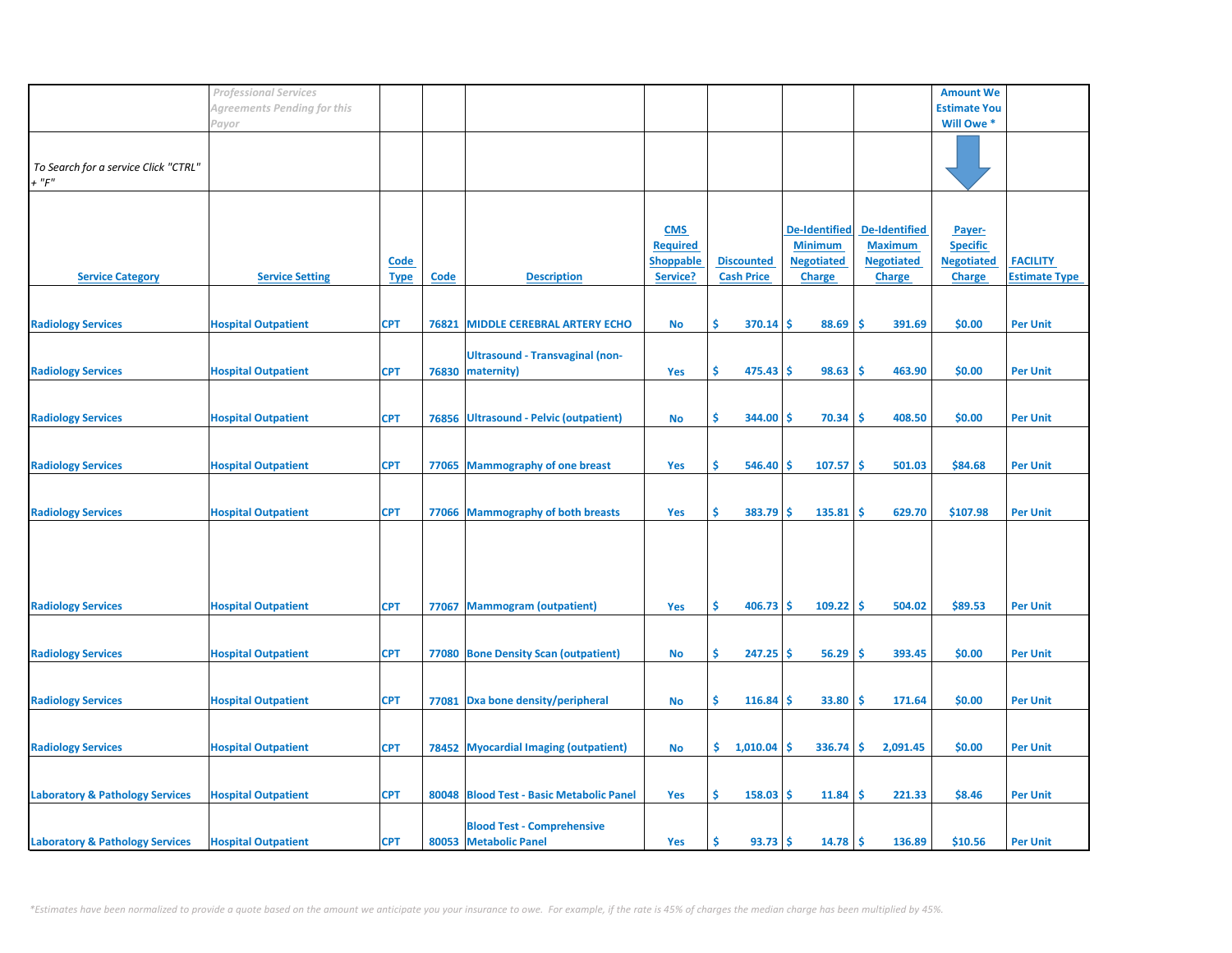|                                                 | <b>Professional Services</b> |                            |                    |                                                                     |                                                               |                                           |                                                                              |                                                                              | <b>Amount We</b>                                                |                                         |
|-------------------------------------------------|------------------------------|----------------------------|--------------------|---------------------------------------------------------------------|---------------------------------------------------------------|-------------------------------------------|------------------------------------------------------------------------------|------------------------------------------------------------------------------|-----------------------------------------------------------------|-----------------------------------------|
|                                                 | Agreements Pending for this  |                            |                    |                                                                     |                                                               |                                           |                                                                              |                                                                              | <b>Estimate You</b>                                             |                                         |
|                                                 | Payor                        |                            |                    |                                                                     |                                                               |                                           |                                                                              |                                                                              | Will Owe *                                                      |                                         |
| To Search for a service Click "CTRL"<br>$+$ "F" |                              |                            |                    |                                                                     |                                                               |                                           |                                                                              |                                                                              |                                                                 |                                         |
| <b>Service Category</b>                         | <b>Service Setting</b>       | <b>Code</b><br><b>Type</b> | <b>Code</b>        | <b>Description</b>                                                  | <b>CMS</b><br><b>Required</b><br><b>Shoppable</b><br>Service? | <b>Discounted</b><br><b>Cash Price</b>    | <b>De-Identified</b><br><b>Minimum</b><br><b>Negotiated</b><br><b>Charge</b> | <b>De-Identified</b><br><b>Maximum</b><br><b>Negotiated</b><br><b>Charge</b> | Payer-<br><b>Specific</b><br><b>Negotiated</b><br><b>Charge</b> | <b>FACILITY</b><br><b>Estimate Type</b> |
|                                                 |                              |                            |                    |                                                                     |                                                               | N/A No                                    | N/A No                                                                       | $N/A$ No                                                                     | N/A No                                                          |                                         |
| <b>Laboratory &amp; Pathology Services</b>      | <b>Hospital Outpatient</b>   | <b>CPT</b>                 | 80055 Panel        | <b>Blood Test - Pregnancy (Obstetric)</b>                           | Yes                                                           | <b>Service</b><br><b>Volume</b>           | <b>Service</b><br><b>Volume</b>                                              | <b>Service</b><br><b>Volume</b>                                              | <b>Service</b><br><b>Volume</b>                                 | <b>Per Unit</b>                         |
| <b>Laboratory &amp; Pathology Services</b>      | <b>Hospital Outpatient</b>   | <b>CPT</b>                 | <b>80061 Panel</b> | <b>Blood Test - Cholesterol Test, Lipid</b>                         | Yes                                                           | \$<br>46.48                               | ۱Ś<br>12.05                                                                  | 1\$<br>101.77                                                                | \$13.39                                                         | <b>Per Unit</b>                         |
| <b>Laboratory &amp; Pathology Services</b>      | <b>Hospital Outpatient</b>   | <b>CPT</b>                 | 80069              | <b>Blood Test - Renal (Kidney)</b><br><b>Function Panel</b>         | Yes                                                           | \$<br>$17.24$   \$                        | 8.68                                                                         | -Ś<br>34.59                                                                  | \$8.68                                                          | <b>Per Unit</b>                         |
| <b>Laboratory &amp; Pathology Services</b>      | <b>Hospital Outpatient</b>   | <b>CPT</b>                 | 80076              | <b>Blood Test - Hepatic (Liver)</b><br><b>Function Panel</b>        | Yes                                                           | \$<br>$146.77$ \$                         | 11.44                                                                        | ١\$<br>205.84                                                                | \$8.17                                                          | <b>Per Unit</b>                         |
| <b>Laboratory &amp; Pathology Services</b>      | <b>Hospital Outpatient</b>   | <b>CPT</b>                 |                    | 80307 Drug test prsmv chem anlyzr                                   | No                                                            | \$<br>128.65                              | ۱\$<br>55.93                                                                 | ١\$<br>199.53                                                                | \$62.14                                                         | <b>Per Unit</b>                         |
| <b>Laboratory &amp; Pathology Services</b>      | <b>Hospital Outpatient</b>   | <b>CPT</b>                 |                    | 81000 Urinalysis nonauto w/scope                                    | <b>Yes</b>                                                    | N/A No<br><b>Service</b><br><b>Volume</b> | N/A No<br><b>Service</b><br><b>Volume</b>                                    | N/A No<br><b>Service</b><br><b>Volume</b>                                    | N/A No<br><b>Service</b><br><b>Volume</b>                       | <b>Per Unit</b>                         |
| <b>Laboratory &amp; Pathology Services</b>      | <b>Hospital Outpatient</b>   | <b>CPT</b>                 | 81001              | <b>Urine Test - Automated with</b><br><b>Microscope Examination</b> | Yes                                                           | \$<br>23.46                               | 4.44<br>-S                                                                   | 34.47<br>s                                                                   | \$3.17                                                          | <b>Per Unit</b>                         |
| <b>Laboratory &amp; Pathology Services</b>      | <b>Hospital Outpatient</b>   | <b>CPT</b>                 |                    | 81002 Urine Test - Urinalysis, Manual Test                          | Yes                                                           | \$<br>7.24                                | 2.67<br>۱S                                                                   | -Ś<br>14.00                                                                  | \$3.48                                                          | <b>Per Unit</b>                         |
| <b>Laboratory &amp; Pathology Services</b>      | <b>Hospital Outpatient</b>   | <b>CPT</b>                 | 81003              | <b>Urine Test - Automated without</b><br><b>Microscope</b>          | Yes                                                           | \$<br>$10.40$ \$                          | 3.16                                                                         | 11.25<br>- \$                                                                | \$2.25                                                          | <b>Per Unit</b>                         |
|                                                 |                              |                            |                    |                                                                     |                                                               |                                           |                                                                              |                                                                              |                                                                 |                                         |
| <b>Laboratory &amp; Pathology Services</b>      | <b>Hospital Outpatient</b>   | <b>CPT</b>                 |                    | 81025 Urine Test - Pregnancy                                        | No                                                            | \$<br>$40.87$ \$                          | $10.45$ \$                                                                   | 58.29                                                                        | \$8.61                                                          | <b>Per Unit</b>                         |
| <b>Laboratory &amp; Pathology Services</b>      | <b>Hospital Outpatient</b>   | <b>CPT</b>                 |                    | 82247 Bilirubin total                                               | No                                                            | \$<br>$41.02$ \$                          | 4.52                                                                         | ۱\$<br>55.22                                                                 | \$5.02                                                          | <b>Per Unit</b>                         |
| <b>Laboratory &amp; Pathology Services</b>      | <b>Hospital Outpatient</b>   | <b>CPT</b>                 |                    | 82306 Blood Test - Vitamin D-3 Level                                | No                                                            | \$.<br>$188.74$ \$                        | 26.64                                                                        | ۱Ś<br>254.08                                                                 | \$29.60                                                         | <b>Per Unit</b>                         |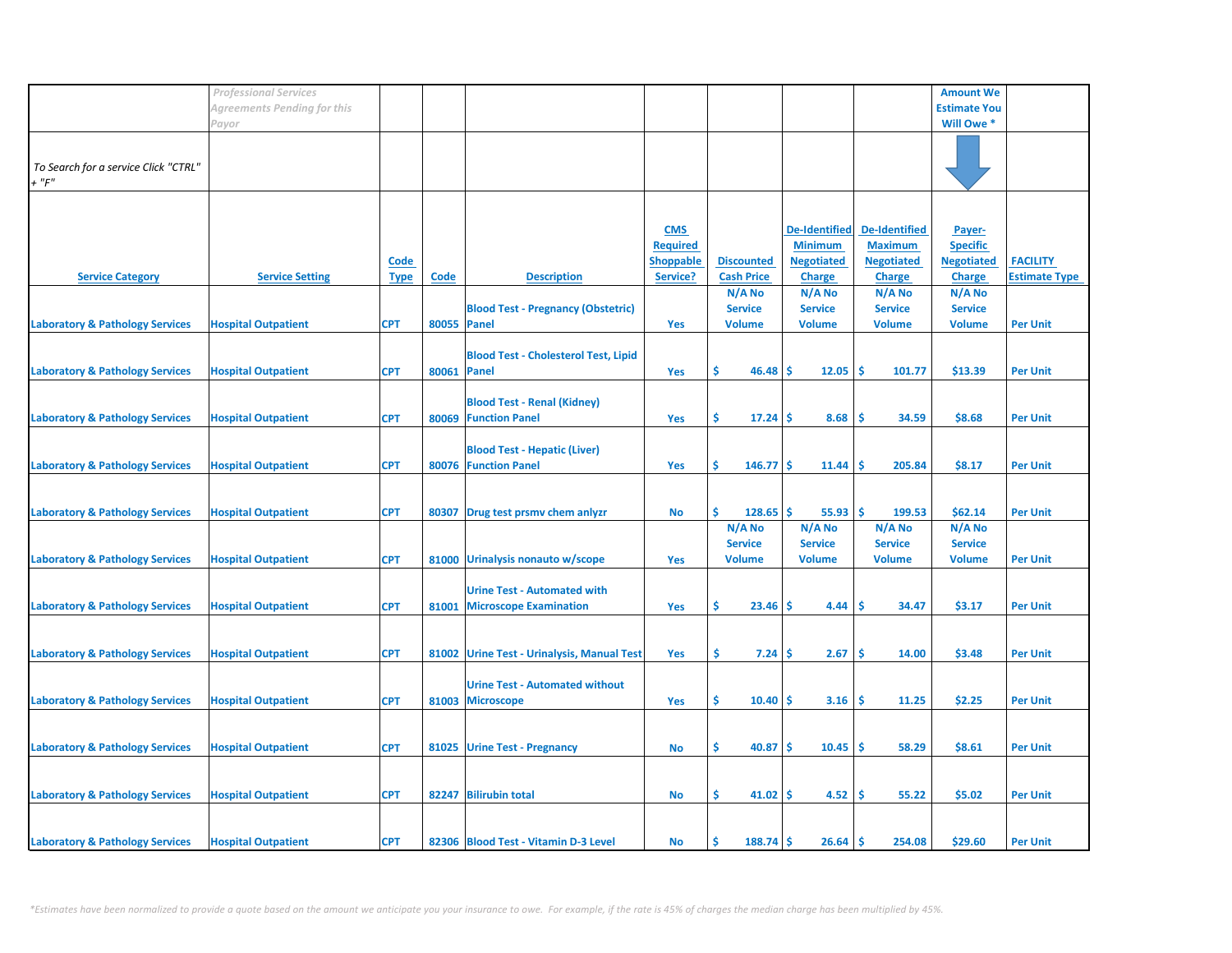| Agreements Pending for this<br><b>Estimate You</b><br>Will Owe *<br>Payor<br>To Search for a service Click "CTRL"<br>$+$ " $F$ "<br><b>De-Identified</b><br><b>De-Identified</b><br><b>CMS</b><br>Payer-<br><b>Required</b><br><b>Minimum</b><br><b>Maximum</b><br><b>Specific</b><br><b>Negotiated</b><br><b>Negotiated</b><br><b>Negotiated</b><br><b>FACILITY</b><br><b>Shoppable</b><br><b>Discounted</b><br><u>Code</u><br><b>Service Setting</b><br>Service?<br><b>Cash Price</b><br><b>Estimate Type</b><br><b>Service Category</b><br><b>Description</b><br><b>Charge</b><br><b>Type</b><br><b>Code</b><br><b>Charge</b><br><b>Charge</b><br>\$.<br>-Ś<br>\$13.68<br><b>Hospital Outpatient</b><br>82330 Assay of calcium<br>35.11<br>\$.<br>12.31<br>67.00<br><b>Per Unit</b><br><b>CPT</b><br>No<br><b>Laboratory &amp; Pathology Services</b><br><b>CPT</b><br>82375 Assay carboxyhb quant<br>\$<br>$114.13$ \$<br>11.09<br>\$<br>153.64<br>\$12.32<br><b>Hospital Outpatient</b><br><b>No</b><br><b>Per Unit</b><br><b>CPT</b><br>\$<br>\$4.35<br><b>Laboratory &amp; Pathology Services</b><br><b>Hospital Outpatient</b><br>82465 Assay bld/serum cholesterol<br>15.28<br>3.92<br>\$.<br>23.76<br><b>Per Unit</b><br><b>No</b><br>-S<br>\$.<br><b>Laboratory &amp; Pathology Services</b><br><b>Hospital Outpatient</b><br><b>CPT</b><br>82550 Assay of ck (cpk)<br>12.70<br>5.86<br>Ŝ<br>35.53<br>\$6.51<br><b>Per Unit</b><br><b>No</b><br>-S<br><b>CPT</b><br>\$<br>$26.14$ \$<br>12.05<br>-\$<br>75.41<br>\$13.39<br><b>Hospital Outpatient</b><br>82552 Assay of cpk in blood<br>No<br><b>Per Unit</b><br><b>CPT</b><br>Ŝ.<br>-\$<br>\$5.12<br><b>Laboratory &amp; Pathology Services</b><br><b>Hospital Outpatient</b><br>82565 Assay of creatinine<br>$124.50$ \$<br>7.17<br>70.25<br><b>Per Unit</b><br><b>No</b><br><b>Blood Test - Vitamin B-12</b><br>\$<br>-Ś<br><b>Laboratory &amp; Pathology Services</b><br><b>Hospital Outpatient</b><br><b>CPT</b><br>(Cyanocobalamin) Level<br>29.40<br>-S<br>13.57<br>82.73<br>\$15.08<br>82607<br><b>No</b><br><b>Per Unit</b><br><b>CPT</b><br>82610 Cystatin c<br>\$<br>140.40<br>14.17<br>-\$<br>405.00<br>\$18.52<br><b>Laboratory &amp; Pathology Services</b><br><b>Hospital Outpatient</b><br><b>No</b><br><b>S</b><br><b>Per Unit</b><br><b>CPT</b><br>\$<br>\$18.79<br><b>Laboratory &amp; Pathology Services</b><br><b>Hospital Outpatient</b><br>82668 Assay of erythropoietin<br>36.68<br>16.91<br>\$.<br>99.20<br><b>Per Unit</b><br>-S<br>No<br><b>CPT</b><br>\$.<br>\$.<br>\$27.94<br><b>Hospital Outpatient</b><br>82670 Assay of estradiol<br>54.51<br>25.15<br>152.33<br><b>Per Unit</b><br><b>No</b><br>-S<br><b>CPT</b><br>82693 Assay of ethylene glycol<br>\$.<br>20.29<br>13.41<br>-\$<br>40.08<br>\$14.90<br><b>Hospital Outpatient</b><br>No<br>-\$<br><b>Per Unit</b><br><b>Blood Test - Ferritin (Blood Protein)</b><br><b>CPT</b><br>82728 Level<br>\$<br>33.53<br>19.09<br><b>S</b><br>\$13.63<br><b>Hospital Outpatient</b><br><b>No</b><br>-S<br>96.63<br><b>Per Unit</b> |                                            | <b>Professional Services</b> |  |  |  | <b>Amount We</b> |  |
|----------------------------------------------------------------------------------------------------------------------------------------------------------------------------------------------------------------------------------------------------------------------------------------------------------------------------------------------------------------------------------------------------------------------------------------------------------------------------------------------------------------------------------------------------------------------------------------------------------------------------------------------------------------------------------------------------------------------------------------------------------------------------------------------------------------------------------------------------------------------------------------------------------------------------------------------------------------------------------------------------------------------------------------------------------------------------------------------------------------------------------------------------------------------------------------------------------------------------------------------------------------------------------------------------------------------------------------------------------------------------------------------------------------------------------------------------------------------------------------------------------------------------------------------------------------------------------------------------------------------------------------------------------------------------------------------------------------------------------------------------------------------------------------------------------------------------------------------------------------------------------------------------------------------------------------------------------------------------------------------------------------------------------------------------------------------------------------------------------------------------------------------------------------------------------------------------------------------------------------------------------------------------------------------------------------------------------------------------------------------------------------------------------------------------------------------------------------------------------------------------------------------------------------------------------------------------------------------------------------------------------------------------------------------------------------------------------------------------------------------------------------------------------------------------------------------------------------------------------------------------------------------------------------------------------------------------------------------------------------------------------------------------------------------------------------------------|--------------------------------------------|------------------------------|--|--|--|------------------|--|
|                                                                                                                                                                                                                                                                                                                                                                                                                                                                                                                                                                                                                                                                                                                                                                                                                                                                                                                                                                                                                                                                                                                                                                                                                                                                                                                                                                                                                                                                                                                                                                                                                                                                                                                                                                                                                                                                                                                                                                                                                                                                                                                                                                                                                                                                                                                                                                                                                                                                                                                                                                                                                                                                                                                                                                                                                                                                                                                                                                                                                                                                            |                                            |                              |  |  |  |                  |  |
|                                                                                                                                                                                                                                                                                                                                                                                                                                                                                                                                                                                                                                                                                                                                                                                                                                                                                                                                                                                                                                                                                                                                                                                                                                                                                                                                                                                                                                                                                                                                                                                                                                                                                                                                                                                                                                                                                                                                                                                                                                                                                                                                                                                                                                                                                                                                                                                                                                                                                                                                                                                                                                                                                                                                                                                                                                                                                                                                                                                                                                                                            |                                            |                              |  |  |  |                  |  |
|                                                                                                                                                                                                                                                                                                                                                                                                                                                                                                                                                                                                                                                                                                                                                                                                                                                                                                                                                                                                                                                                                                                                                                                                                                                                                                                                                                                                                                                                                                                                                                                                                                                                                                                                                                                                                                                                                                                                                                                                                                                                                                                                                                                                                                                                                                                                                                                                                                                                                                                                                                                                                                                                                                                                                                                                                                                                                                                                                                                                                                                                            |                                            |                              |  |  |  |                  |  |
|                                                                                                                                                                                                                                                                                                                                                                                                                                                                                                                                                                                                                                                                                                                                                                                                                                                                                                                                                                                                                                                                                                                                                                                                                                                                                                                                                                                                                                                                                                                                                                                                                                                                                                                                                                                                                                                                                                                                                                                                                                                                                                                                                                                                                                                                                                                                                                                                                                                                                                                                                                                                                                                                                                                                                                                                                                                                                                                                                                                                                                                                            |                                            |                              |  |  |  |                  |  |
|                                                                                                                                                                                                                                                                                                                                                                                                                                                                                                                                                                                                                                                                                                                                                                                                                                                                                                                                                                                                                                                                                                                                                                                                                                                                                                                                                                                                                                                                                                                                                                                                                                                                                                                                                                                                                                                                                                                                                                                                                                                                                                                                                                                                                                                                                                                                                                                                                                                                                                                                                                                                                                                                                                                                                                                                                                                                                                                                                                                                                                                                            |                                            |                              |  |  |  |                  |  |
|                                                                                                                                                                                                                                                                                                                                                                                                                                                                                                                                                                                                                                                                                                                                                                                                                                                                                                                                                                                                                                                                                                                                                                                                                                                                                                                                                                                                                                                                                                                                                                                                                                                                                                                                                                                                                                                                                                                                                                                                                                                                                                                                                                                                                                                                                                                                                                                                                                                                                                                                                                                                                                                                                                                                                                                                                                                                                                                                                                                                                                                                            |                                            |                              |  |  |  |                  |  |
|                                                                                                                                                                                                                                                                                                                                                                                                                                                                                                                                                                                                                                                                                                                                                                                                                                                                                                                                                                                                                                                                                                                                                                                                                                                                                                                                                                                                                                                                                                                                                                                                                                                                                                                                                                                                                                                                                                                                                                                                                                                                                                                                                                                                                                                                                                                                                                                                                                                                                                                                                                                                                                                                                                                                                                                                                                                                                                                                                                                                                                                                            |                                            |                              |  |  |  |                  |  |
|                                                                                                                                                                                                                                                                                                                                                                                                                                                                                                                                                                                                                                                                                                                                                                                                                                                                                                                                                                                                                                                                                                                                                                                                                                                                                                                                                                                                                                                                                                                                                                                                                                                                                                                                                                                                                                                                                                                                                                                                                                                                                                                                                                                                                                                                                                                                                                                                                                                                                                                                                                                                                                                                                                                                                                                                                                                                                                                                                                                                                                                                            |                                            |                              |  |  |  |                  |  |
|                                                                                                                                                                                                                                                                                                                                                                                                                                                                                                                                                                                                                                                                                                                                                                                                                                                                                                                                                                                                                                                                                                                                                                                                                                                                                                                                                                                                                                                                                                                                                                                                                                                                                                                                                                                                                                                                                                                                                                                                                                                                                                                                                                                                                                                                                                                                                                                                                                                                                                                                                                                                                                                                                                                                                                                                                                                                                                                                                                                                                                                                            |                                            |                              |  |  |  |                  |  |
|                                                                                                                                                                                                                                                                                                                                                                                                                                                                                                                                                                                                                                                                                                                                                                                                                                                                                                                                                                                                                                                                                                                                                                                                                                                                                                                                                                                                                                                                                                                                                                                                                                                                                                                                                                                                                                                                                                                                                                                                                                                                                                                                                                                                                                                                                                                                                                                                                                                                                                                                                                                                                                                                                                                                                                                                                                                                                                                                                                                                                                                                            |                                            |                              |  |  |  |                  |  |
|                                                                                                                                                                                                                                                                                                                                                                                                                                                                                                                                                                                                                                                                                                                                                                                                                                                                                                                                                                                                                                                                                                                                                                                                                                                                                                                                                                                                                                                                                                                                                                                                                                                                                                                                                                                                                                                                                                                                                                                                                                                                                                                                                                                                                                                                                                                                                                                                                                                                                                                                                                                                                                                                                                                                                                                                                                                                                                                                                                                                                                                                            |                                            |                              |  |  |  |                  |  |
|                                                                                                                                                                                                                                                                                                                                                                                                                                                                                                                                                                                                                                                                                                                                                                                                                                                                                                                                                                                                                                                                                                                                                                                                                                                                                                                                                                                                                                                                                                                                                                                                                                                                                                                                                                                                                                                                                                                                                                                                                                                                                                                                                                                                                                                                                                                                                                                                                                                                                                                                                                                                                                                                                                                                                                                                                                                                                                                                                                                                                                                                            |                                            |                              |  |  |  |                  |  |
|                                                                                                                                                                                                                                                                                                                                                                                                                                                                                                                                                                                                                                                                                                                                                                                                                                                                                                                                                                                                                                                                                                                                                                                                                                                                                                                                                                                                                                                                                                                                                                                                                                                                                                                                                                                                                                                                                                                                                                                                                                                                                                                                                                                                                                                                                                                                                                                                                                                                                                                                                                                                                                                                                                                                                                                                                                                                                                                                                                                                                                                                            |                                            |                              |  |  |  |                  |  |
|                                                                                                                                                                                                                                                                                                                                                                                                                                                                                                                                                                                                                                                                                                                                                                                                                                                                                                                                                                                                                                                                                                                                                                                                                                                                                                                                                                                                                                                                                                                                                                                                                                                                                                                                                                                                                                                                                                                                                                                                                                                                                                                                                                                                                                                                                                                                                                                                                                                                                                                                                                                                                                                                                                                                                                                                                                                                                                                                                                                                                                                                            |                                            |                              |  |  |  |                  |  |
|                                                                                                                                                                                                                                                                                                                                                                                                                                                                                                                                                                                                                                                                                                                                                                                                                                                                                                                                                                                                                                                                                                                                                                                                                                                                                                                                                                                                                                                                                                                                                                                                                                                                                                                                                                                                                                                                                                                                                                                                                                                                                                                                                                                                                                                                                                                                                                                                                                                                                                                                                                                                                                                                                                                                                                                                                                                                                                                                                                                                                                                                            |                                            |                              |  |  |  |                  |  |
|                                                                                                                                                                                                                                                                                                                                                                                                                                                                                                                                                                                                                                                                                                                                                                                                                                                                                                                                                                                                                                                                                                                                                                                                                                                                                                                                                                                                                                                                                                                                                                                                                                                                                                                                                                                                                                                                                                                                                                                                                                                                                                                                                                                                                                                                                                                                                                                                                                                                                                                                                                                                                                                                                                                                                                                                                                                                                                                                                                                                                                                                            | <b>Laboratory &amp; Pathology Services</b> |                              |  |  |  |                  |  |
|                                                                                                                                                                                                                                                                                                                                                                                                                                                                                                                                                                                                                                                                                                                                                                                                                                                                                                                                                                                                                                                                                                                                                                                                                                                                                                                                                                                                                                                                                                                                                                                                                                                                                                                                                                                                                                                                                                                                                                                                                                                                                                                                                                                                                                                                                                                                                                                                                                                                                                                                                                                                                                                                                                                                                                                                                                                                                                                                                                                                                                                                            |                                            |                              |  |  |  |                  |  |
|                                                                                                                                                                                                                                                                                                                                                                                                                                                                                                                                                                                                                                                                                                                                                                                                                                                                                                                                                                                                                                                                                                                                                                                                                                                                                                                                                                                                                                                                                                                                                                                                                                                                                                                                                                                                                                                                                                                                                                                                                                                                                                                                                                                                                                                                                                                                                                                                                                                                                                                                                                                                                                                                                                                                                                                                                                                                                                                                                                                                                                                                            |                                            |                              |  |  |  |                  |  |
|                                                                                                                                                                                                                                                                                                                                                                                                                                                                                                                                                                                                                                                                                                                                                                                                                                                                                                                                                                                                                                                                                                                                                                                                                                                                                                                                                                                                                                                                                                                                                                                                                                                                                                                                                                                                                                                                                                                                                                                                                                                                                                                                                                                                                                                                                                                                                                                                                                                                                                                                                                                                                                                                                                                                                                                                                                                                                                                                                                                                                                                                            |                                            |                              |  |  |  |                  |  |
|                                                                                                                                                                                                                                                                                                                                                                                                                                                                                                                                                                                                                                                                                                                                                                                                                                                                                                                                                                                                                                                                                                                                                                                                                                                                                                                                                                                                                                                                                                                                                                                                                                                                                                                                                                                                                                                                                                                                                                                                                                                                                                                                                                                                                                                                                                                                                                                                                                                                                                                                                                                                                                                                                                                                                                                                                                                                                                                                                                                                                                                                            |                                            |                              |  |  |  |                  |  |
|                                                                                                                                                                                                                                                                                                                                                                                                                                                                                                                                                                                                                                                                                                                                                                                                                                                                                                                                                                                                                                                                                                                                                                                                                                                                                                                                                                                                                                                                                                                                                                                                                                                                                                                                                                                                                                                                                                                                                                                                                                                                                                                                                                                                                                                                                                                                                                                                                                                                                                                                                                                                                                                                                                                                                                                                                                                                                                                                                                                                                                                                            |                                            |                              |  |  |  |                  |  |
|                                                                                                                                                                                                                                                                                                                                                                                                                                                                                                                                                                                                                                                                                                                                                                                                                                                                                                                                                                                                                                                                                                                                                                                                                                                                                                                                                                                                                                                                                                                                                                                                                                                                                                                                                                                                                                                                                                                                                                                                                                                                                                                                                                                                                                                                                                                                                                                                                                                                                                                                                                                                                                                                                                                                                                                                                                                                                                                                                                                                                                                                            |                                            |                              |  |  |  |                  |  |
|                                                                                                                                                                                                                                                                                                                                                                                                                                                                                                                                                                                                                                                                                                                                                                                                                                                                                                                                                                                                                                                                                                                                                                                                                                                                                                                                                                                                                                                                                                                                                                                                                                                                                                                                                                                                                                                                                                                                                                                                                                                                                                                                                                                                                                                                                                                                                                                                                                                                                                                                                                                                                                                                                                                                                                                                                                                                                                                                                                                                                                                                            |                                            |                              |  |  |  |                  |  |
|                                                                                                                                                                                                                                                                                                                                                                                                                                                                                                                                                                                                                                                                                                                                                                                                                                                                                                                                                                                                                                                                                                                                                                                                                                                                                                                                                                                                                                                                                                                                                                                                                                                                                                                                                                                                                                                                                                                                                                                                                                                                                                                                                                                                                                                                                                                                                                                                                                                                                                                                                                                                                                                                                                                                                                                                                                                                                                                                                                                                                                                                            |                                            |                              |  |  |  |                  |  |
|                                                                                                                                                                                                                                                                                                                                                                                                                                                                                                                                                                                                                                                                                                                                                                                                                                                                                                                                                                                                                                                                                                                                                                                                                                                                                                                                                                                                                                                                                                                                                                                                                                                                                                                                                                                                                                                                                                                                                                                                                                                                                                                                                                                                                                                                                                                                                                                                                                                                                                                                                                                                                                                                                                                                                                                                                                                                                                                                                                                                                                                                            |                                            |                              |  |  |  |                  |  |
|                                                                                                                                                                                                                                                                                                                                                                                                                                                                                                                                                                                                                                                                                                                                                                                                                                                                                                                                                                                                                                                                                                                                                                                                                                                                                                                                                                                                                                                                                                                                                                                                                                                                                                                                                                                                                                                                                                                                                                                                                                                                                                                                                                                                                                                                                                                                                                                                                                                                                                                                                                                                                                                                                                                                                                                                                                                                                                                                                                                                                                                                            |                                            |                              |  |  |  |                  |  |
|                                                                                                                                                                                                                                                                                                                                                                                                                                                                                                                                                                                                                                                                                                                                                                                                                                                                                                                                                                                                                                                                                                                                                                                                                                                                                                                                                                                                                                                                                                                                                                                                                                                                                                                                                                                                                                                                                                                                                                                                                                                                                                                                                                                                                                                                                                                                                                                                                                                                                                                                                                                                                                                                                                                                                                                                                                                                                                                                                                                                                                                                            |                                            |                              |  |  |  |                  |  |
|                                                                                                                                                                                                                                                                                                                                                                                                                                                                                                                                                                                                                                                                                                                                                                                                                                                                                                                                                                                                                                                                                                                                                                                                                                                                                                                                                                                                                                                                                                                                                                                                                                                                                                                                                                                                                                                                                                                                                                                                                                                                                                                                                                                                                                                                                                                                                                                                                                                                                                                                                                                                                                                                                                                                                                                                                                                                                                                                                                                                                                                                            |                                            |                              |  |  |  |                  |  |
|                                                                                                                                                                                                                                                                                                                                                                                                                                                                                                                                                                                                                                                                                                                                                                                                                                                                                                                                                                                                                                                                                                                                                                                                                                                                                                                                                                                                                                                                                                                                                                                                                                                                                                                                                                                                                                                                                                                                                                                                                                                                                                                                                                                                                                                                                                                                                                                                                                                                                                                                                                                                                                                                                                                                                                                                                                                                                                                                                                                                                                                                            | <b>Laboratory &amp; Pathology Services</b> |                              |  |  |  |                  |  |
|                                                                                                                                                                                                                                                                                                                                                                                                                                                                                                                                                                                                                                                                                                                                                                                                                                                                                                                                                                                                                                                                                                                                                                                                                                                                                                                                                                                                                                                                                                                                                                                                                                                                                                                                                                                                                                                                                                                                                                                                                                                                                                                                                                                                                                                                                                                                                                                                                                                                                                                                                                                                                                                                                                                                                                                                                                                                                                                                                                                                                                                                            |                                            |                              |  |  |  |                  |  |
|                                                                                                                                                                                                                                                                                                                                                                                                                                                                                                                                                                                                                                                                                                                                                                                                                                                                                                                                                                                                                                                                                                                                                                                                                                                                                                                                                                                                                                                                                                                                                                                                                                                                                                                                                                                                                                                                                                                                                                                                                                                                                                                                                                                                                                                                                                                                                                                                                                                                                                                                                                                                                                                                                                                                                                                                                                                                                                                                                                                                                                                                            |                                            |                              |  |  |  |                  |  |
|                                                                                                                                                                                                                                                                                                                                                                                                                                                                                                                                                                                                                                                                                                                                                                                                                                                                                                                                                                                                                                                                                                                                                                                                                                                                                                                                                                                                                                                                                                                                                                                                                                                                                                                                                                                                                                                                                                                                                                                                                                                                                                                                                                                                                                                                                                                                                                                                                                                                                                                                                                                                                                                                                                                                                                                                                                                                                                                                                                                                                                                                            |                                            |                              |  |  |  |                  |  |
|                                                                                                                                                                                                                                                                                                                                                                                                                                                                                                                                                                                                                                                                                                                                                                                                                                                                                                                                                                                                                                                                                                                                                                                                                                                                                                                                                                                                                                                                                                                                                                                                                                                                                                                                                                                                                                                                                                                                                                                                                                                                                                                                                                                                                                                                                                                                                                                                                                                                                                                                                                                                                                                                                                                                                                                                                                                                                                                                                                                                                                                                            |                                            |                              |  |  |  |                  |  |
|                                                                                                                                                                                                                                                                                                                                                                                                                                                                                                                                                                                                                                                                                                                                                                                                                                                                                                                                                                                                                                                                                                                                                                                                                                                                                                                                                                                                                                                                                                                                                                                                                                                                                                                                                                                                                                                                                                                                                                                                                                                                                                                                                                                                                                                                                                                                                                                                                                                                                                                                                                                                                                                                                                                                                                                                                                                                                                                                                                                                                                                                            |                                            |                              |  |  |  |                  |  |
|                                                                                                                                                                                                                                                                                                                                                                                                                                                                                                                                                                                                                                                                                                                                                                                                                                                                                                                                                                                                                                                                                                                                                                                                                                                                                                                                                                                                                                                                                                                                                                                                                                                                                                                                                                                                                                                                                                                                                                                                                                                                                                                                                                                                                                                                                                                                                                                                                                                                                                                                                                                                                                                                                                                                                                                                                                                                                                                                                                                                                                                                            |                                            |                              |  |  |  |                  |  |
|                                                                                                                                                                                                                                                                                                                                                                                                                                                                                                                                                                                                                                                                                                                                                                                                                                                                                                                                                                                                                                                                                                                                                                                                                                                                                                                                                                                                                                                                                                                                                                                                                                                                                                                                                                                                                                                                                                                                                                                                                                                                                                                                                                                                                                                                                                                                                                                                                                                                                                                                                                                                                                                                                                                                                                                                                                                                                                                                                                                                                                                                            |                                            |                              |  |  |  |                  |  |
|                                                                                                                                                                                                                                                                                                                                                                                                                                                                                                                                                                                                                                                                                                                                                                                                                                                                                                                                                                                                                                                                                                                                                                                                                                                                                                                                                                                                                                                                                                                                                                                                                                                                                                                                                                                                                                                                                                                                                                                                                                                                                                                                                                                                                                                                                                                                                                                                                                                                                                                                                                                                                                                                                                                                                                                                                                                                                                                                                                                                                                                                            |                                            |                              |  |  |  |                  |  |
|                                                                                                                                                                                                                                                                                                                                                                                                                                                                                                                                                                                                                                                                                                                                                                                                                                                                                                                                                                                                                                                                                                                                                                                                                                                                                                                                                                                                                                                                                                                                                                                                                                                                                                                                                                                                                                                                                                                                                                                                                                                                                                                                                                                                                                                                                                                                                                                                                                                                                                                                                                                                                                                                                                                                                                                                                                                                                                                                                                                                                                                                            |                                            |                              |  |  |  |                  |  |
|                                                                                                                                                                                                                                                                                                                                                                                                                                                                                                                                                                                                                                                                                                                                                                                                                                                                                                                                                                                                                                                                                                                                                                                                                                                                                                                                                                                                                                                                                                                                                                                                                                                                                                                                                                                                                                                                                                                                                                                                                                                                                                                                                                                                                                                                                                                                                                                                                                                                                                                                                                                                                                                                                                                                                                                                                                                                                                                                                                                                                                                                            |                                            |                              |  |  |  |                  |  |
|                                                                                                                                                                                                                                                                                                                                                                                                                                                                                                                                                                                                                                                                                                                                                                                                                                                                                                                                                                                                                                                                                                                                                                                                                                                                                                                                                                                                                                                                                                                                                                                                                                                                                                                                                                                                                                                                                                                                                                                                                                                                                                                                                                                                                                                                                                                                                                                                                                                                                                                                                                                                                                                                                                                                                                                                                                                                                                                                                                                                                                                                            |                                            |                              |  |  |  |                  |  |
|                                                                                                                                                                                                                                                                                                                                                                                                                                                                                                                                                                                                                                                                                                                                                                                                                                                                                                                                                                                                                                                                                                                                                                                                                                                                                                                                                                                                                                                                                                                                                                                                                                                                                                                                                                                                                                                                                                                                                                                                                                                                                                                                                                                                                                                                                                                                                                                                                                                                                                                                                                                                                                                                                                                                                                                                                                                                                                                                                                                                                                                                            |                                            |                              |  |  |  |                  |  |
|                                                                                                                                                                                                                                                                                                                                                                                                                                                                                                                                                                                                                                                                                                                                                                                                                                                                                                                                                                                                                                                                                                                                                                                                                                                                                                                                                                                                                                                                                                                                                                                                                                                                                                                                                                                                                                                                                                                                                                                                                                                                                                                                                                                                                                                                                                                                                                                                                                                                                                                                                                                                                                                                                                                                                                                                                                                                                                                                                                                                                                                                            |                                            |                              |  |  |  |                  |  |
|                                                                                                                                                                                                                                                                                                                                                                                                                                                                                                                                                                                                                                                                                                                                                                                                                                                                                                                                                                                                                                                                                                                                                                                                                                                                                                                                                                                                                                                                                                                                                                                                                                                                                                                                                                                                                                                                                                                                                                                                                                                                                                                                                                                                                                                                                                                                                                                                                                                                                                                                                                                                                                                                                                                                                                                                                                                                                                                                                                                                                                                                            |                                            |                              |  |  |  |                  |  |
|                                                                                                                                                                                                                                                                                                                                                                                                                                                                                                                                                                                                                                                                                                                                                                                                                                                                                                                                                                                                                                                                                                                                                                                                                                                                                                                                                                                                                                                                                                                                                                                                                                                                                                                                                                                                                                                                                                                                                                                                                                                                                                                                                                                                                                                                                                                                                                                                                                                                                                                                                                                                                                                                                                                                                                                                                                                                                                                                                                                                                                                                            |                                            |                              |  |  |  |                  |  |
|                                                                                                                                                                                                                                                                                                                                                                                                                                                                                                                                                                                                                                                                                                                                                                                                                                                                                                                                                                                                                                                                                                                                                                                                                                                                                                                                                                                                                                                                                                                                                                                                                                                                                                                                                                                                                                                                                                                                                                                                                                                                                                                                                                                                                                                                                                                                                                                                                                                                                                                                                                                                                                                                                                                                                                                                                                                                                                                                                                                                                                                                            | <b>Laboratory &amp; Pathology Services</b> |                              |  |  |  |                  |  |
|                                                                                                                                                                                                                                                                                                                                                                                                                                                                                                                                                                                                                                                                                                                                                                                                                                                                                                                                                                                                                                                                                                                                                                                                                                                                                                                                                                                                                                                                                                                                                                                                                                                                                                                                                                                                                                                                                                                                                                                                                                                                                                                                                                                                                                                                                                                                                                                                                                                                                                                                                                                                                                                                                                                                                                                                                                                                                                                                                                                                                                                                            |                                            |                              |  |  |  |                  |  |
|                                                                                                                                                                                                                                                                                                                                                                                                                                                                                                                                                                                                                                                                                                                                                                                                                                                                                                                                                                                                                                                                                                                                                                                                                                                                                                                                                                                                                                                                                                                                                                                                                                                                                                                                                                                                                                                                                                                                                                                                                                                                                                                                                                                                                                                                                                                                                                                                                                                                                                                                                                                                                                                                                                                                                                                                                                                                                                                                                                                                                                                                            |                                            |                              |  |  |  |                  |  |
|                                                                                                                                                                                                                                                                                                                                                                                                                                                                                                                                                                                                                                                                                                                                                                                                                                                                                                                                                                                                                                                                                                                                                                                                                                                                                                                                                                                                                                                                                                                                                                                                                                                                                                                                                                                                                                                                                                                                                                                                                                                                                                                                                                                                                                                                                                                                                                                                                                                                                                                                                                                                                                                                                                                                                                                                                                                                                                                                                                                                                                                                            | <b>Laboratory &amp; Pathology Services</b> |                              |  |  |  |                  |  |
|                                                                                                                                                                                                                                                                                                                                                                                                                                                                                                                                                                                                                                                                                                                                                                                                                                                                                                                                                                                                                                                                                                                                                                                                                                                                                                                                                                                                                                                                                                                                                                                                                                                                                                                                                                                                                                                                                                                                                                                                                                                                                                                                                                                                                                                                                                                                                                                                                                                                                                                                                                                                                                                                                                                                                                                                                                                                                                                                                                                                                                                                            |                                            |                              |  |  |  |                  |  |
|                                                                                                                                                                                                                                                                                                                                                                                                                                                                                                                                                                                                                                                                                                                                                                                                                                                                                                                                                                                                                                                                                                                                                                                                                                                                                                                                                                                                                                                                                                                                                                                                                                                                                                                                                                                                                                                                                                                                                                                                                                                                                                                                                                                                                                                                                                                                                                                                                                                                                                                                                                                                                                                                                                                                                                                                                                                                                                                                                                                                                                                                            |                                            |                              |  |  |  |                  |  |
|                                                                                                                                                                                                                                                                                                                                                                                                                                                                                                                                                                                                                                                                                                                                                                                                                                                                                                                                                                                                                                                                                                                                                                                                                                                                                                                                                                                                                                                                                                                                                                                                                                                                                                                                                                                                                                                                                                                                                                                                                                                                                                                                                                                                                                                                                                                                                                                                                                                                                                                                                                                                                                                                                                                                                                                                                                                                                                                                                                                                                                                                            | <b>Laboratory &amp; Pathology Services</b> |                              |  |  |  |                  |  |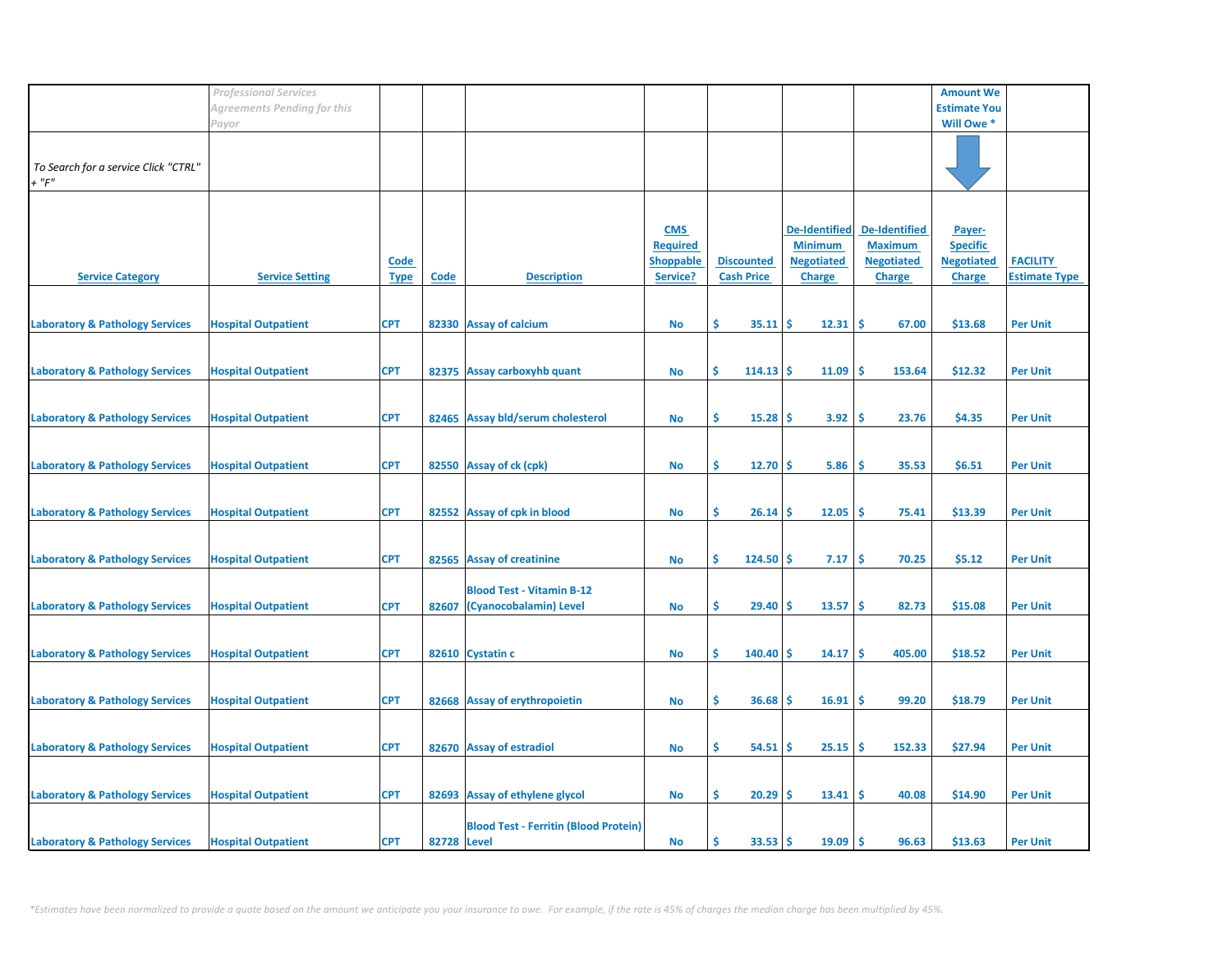|                                            | <b>Professional Services</b> |             |             |                                           |                  |                   |                      |                      | <b>Amount We</b>    |                      |
|--------------------------------------------|------------------------------|-------------|-------------|-------------------------------------------|------------------|-------------------|----------------------|----------------------|---------------------|----------------------|
|                                            | Agreements Pending for this  |             |             |                                           |                  |                   |                      |                      | <b>Estimate You</b> |                      |
|                                            | Payor                        |             |             |                                           |                  |                   |                      |                      | Will Owe *          |                      |
|                                            |                              |             |             |                                           |                  |                   |                      |                      |                     |                      |
|                                            |                              |             |             |                                           |                  |                   |                      |                      |                     |                      |
| To Search for a service Click "CTRL"       |                              |             |             |                                           |                  |                   |                      |                      |                     |                      |
| $+$ " $F$ "                                |                              |             |             |                                           |                  |                   |                      |                      |                     |                      |
|                                            |                              |             |             |                                           |                  |                   |                      |                      |                     |                      |
|                                            |                              |             |             |                                           |                  |                   |                      |                      |                     |                      |
|                                            |                              |             |             |                                           |                  |                   |                      |                      |                     |                      |
|                                            |                              |             |             |                                           | <b>CMS</b>       |                   | <b>De-Identified</b> | <b>De-Identified</b> | Payer-              |                      |
|                                            |                              |             |             |                                           | <b>Required</b>  |                   | <b>Minimum</b>       | <b>Maximum</b>       | <b>Specific</b>     |                      |
|                                            |                              | <u>Code</u> |             |                                           | <b>Shoppable</b> | <b>Discounted</b> | <b>Negotiated</b>    | <b>Negotiated</b>    | <b>Negotiated</b>   | <b>FACILITY</b>      |
| <b>Service Category</b>                    | <b>Service Setting</b>       | <b>Type</b> | Code        | <b>Description</b>                        | Service?         | <b>Cash Price</b> | <b>Charge</b>        | <b>Charge</b>        | <b>Charge</b>       | <b>Estimate Type</b> |
|                                            |                              |             |             |                                           |                  |                   |                      |                      |                     |                      |
|                                            |                              |             |             |                                           |                  |                   |                      |                      |                     |                      |
| <b>Laboratory &amp; Pathology Services</b> | <b>Hospital Outpatient</b>   | <b>CPT</b>  |             | 82746 Blood Test - Folic Acid Level       | No               | Ŝ.<br>37.75       | \$.<br>13.23         | -Ś<br>79.52          | \$14.70             | <b>Per Unit</b>      |
|                                            |                              |             |             |                                           |                  |                   |                      |                      |                     |                      |
|                                            |                              |             |             |                                           |                  |                   |                      |                      |                     |                      |
| <b>Laboratory &amp; Pathology Services</b> | <b>Hospital Outpatient</b>   | <b>CPT</b>  | 82803       | <b>Blood gases any combination</b>        | <b>No</b>        | \$.<br>73.40      | 20.17<br>-\$         | -\$<br>106.16        | \$26.07             | <b>Per Unit</b>      |
|                                            |                              |             |             |                                           |                  |                   |                      |                      |                     |                      |
|                                            |                              |             |             |                                           |                  |                   |                      |                      |                     |                      |
| <b>Laboratory &amp; Pathology Services</b> | <b>Hospital Outpatient</b>   | <b>CPT</b>  |             | 82947 Assay glucose blood quant           | <b>No</b>        | \$<br>34.04       | 5.51<br>-S           | \$<br>49.42          | \$3.93              | <b>Per Unit</b>      |
|                                            |                              |             |             |                                           |                  |                   |                      |                      |                     |                      |
|                                            |                              |             |             |                                           |                  |                   |                      |                      |                     |                      |
|                                            |                              |             |             |                                           |                  |                   |                      |                      |                     |                      |
| <b>Laboratory &amp; Pathology Services</b> | <b>Hospital Outpatient</b>   | <b>CPT</b>  | 82962       | <b>Glucose blood test</b>                 | <b>No</b>        | \$<br>45.55       | 3.89<br>-S           | Ŝ<br>61.82           | \$3.28              | <b>Per Unit</b>      |
|                                            |                              |             |             |                                           |                  |                   |                      |                      |                     |                      |
|                                            |                              |             |             |                                           |                  |                   |                      |                      |                     |                      |
| <b>Laboratory &amp; Pathology Services</b> | <b>Hospital Outpatient</b>   | <b>CPT</b>  |             | 83018 Heavy metal quant each nes          | No               | \$<br>$172.97$ \$ | 19.76                | -\$<br>498.96        | \$21.96             | <b>Per Unit</b>      |
|                                            |                              |             |             |                                           |                  |                   |                      |                      |                     |                      |
|                                            |                              |             |             | <b>Blood Test - Blood Glucose Control</b> |                  |                   |                      |                      |                     |                      |
| <b>Laboratory &amp; Pathology Services</b> | <b>Hospital Outpatient</b>   | <b>CPT</b>  |             | 83036 (Hemoglobin A1C)                    | <b>No</b>        | \$<br>71.27       | -\$<br>8.74          | \$.<br>95.94         | \$9.71              | <b>Per Unit</b>      |
|                                            |                              |             |             |                                           |                  |                   |                      |                      |                     |                      |
|                                            |                              |             |             |                                           |                  |                   |                      |                      |                     |                      |
| <b>Laboratory &amp; Pathology Services</b> | <b>Hospital Outpatient</b>   | <b>CPT</b>  |             | 83088 Assay of histamine                  | <b>No</b>        | \$<br>75.84       | -S<br>26.58          | \$.<br>218.76        | \$29.53             | <b>Per Unit</b>      |
|                                            |                              |             |             |                                           |                  |                   |                      |                      |                     |                      |
|                                            |                              |             |             |                                           |                  |                   |                      |                      |                     |                      |
|                                            |                              |             |             |                                           |                  |                   |                      |                      |                     |                      |
| <b>Laboratory &amp; Pathology Services</b> | <b>Hospital Outpatient</b>   | <b>CPT</b>  |             | 83518 Immunoassay dipstick                | <b>No</b>        | \$<br>147.09      | 6.55<br>\$.          | \$<br>424.29         | \$9.64              | <b>Per Unit</b>      |
|                                            |                              |             |             |                                           |                  |                   |                      |                      |                     |                      |
|                                            |                              |             |             |                                           |                  |                   |                      |                      |                     |                      |
| <b>Laboratory &amp; Pathology Services</b> | <b>Hospital Outpatient</b>   | <b>CPT</b>  |             | 83540 Blood Test - Iron Level             | No               | \$<br>51.90       | -\$<br>9.06          | \$.<br>75.77         | \$6.47              | <b>Per Unit</b>      |
|                                            |                              |             |             |                                           |                  |                   |                      |                      |                     |                      |
|                                            |                              |             |             |                                           |                  |                   |                      |                      |                     |                      |
| <b>Laboratory &amp; Pathology Services</b> | <b>Hospital Outpatient</b>   | <b>CPT</b>  |             | 83605 Assay of lactic acid                | <b>No</b>        | \$.<br>27.44      | 10.41<br>-S          | \$.<br>58.05         | \$11.57             | <b>Per Unit</b>      |
|                                            |                              |             |             |                                           |                  |                   |                      |                      |                     |                      |
|                                            |                              |             |             | <b>Blood Test - Lipase (fat enzyme)</b>   |                  |                   |                      |                      |                     |                      |
| <b>Laboratory &amp; Pathology Services</b> | <b>Hospital Outpatient</b>   | <b>CPT</b>  | 83690 Level |                                           | No               | \$.<br>$69.47$ \$ | 6.20                 | -\$<br>93.51         | \$6.89              | <b>Per Unit</b>      |
|                                            |                              |             |             |                                           |                  |                   |                      |                      |                     |                      |
|                                            |                              |             |             |                                           |                  |                   |                      |                      |                     |                      |
| <b>Laboratory &amp; Pathology Services</b> | <b>Hospital Outpatient</b>   | <b>CPT</b>  |             | 83735 Assay of magnesium                  | No               | Ś.<br>53.82       | 9.38<br>-S           | <b>S</b><br>78.56    | \$6.70              | <b>Per Unit</b>      |
|                                            |                              |             |             |                                           |                  |                   |                      |                      |                     |                      |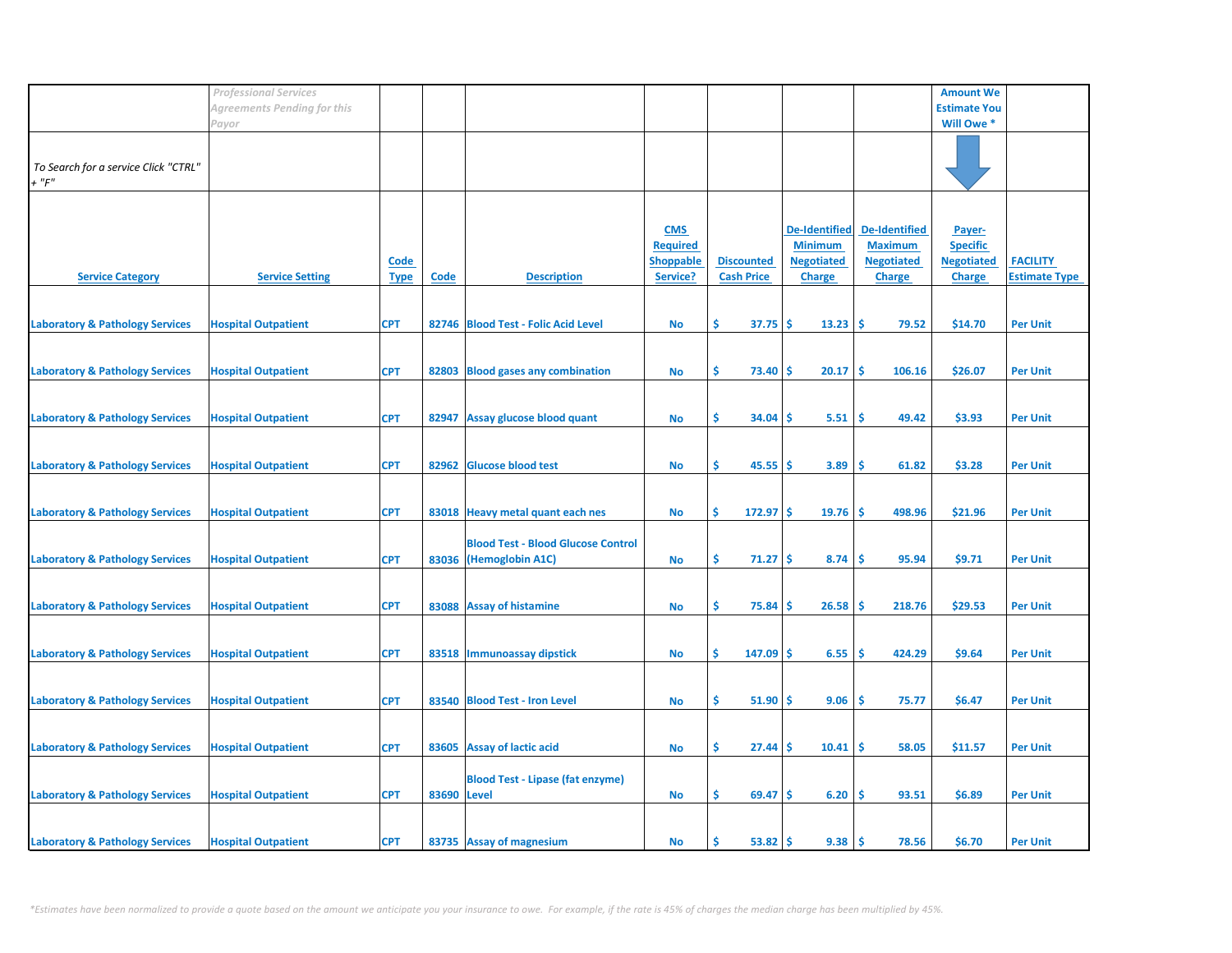|                                            | <b>Professional Services</b> |             |             |                                                                      |                  |                   |                      |                      | <b>Amount We</b>    |                      |
|--------------------------------------------|------------------------------|-------------|-------------|----------------------------------------------------------------------|------------------|-------------------|----------------------|----------------------|---------------------|----------------------|
|                                            | Agreements Pending for this  |             |             |                                                                      |                  |                   |                      |                      | <b>Estimate You</b> |                      |
|                                            | Payor                        |             |             |                                                                      |                  |                   |                      |                      | Will Owe *          |                      |
|                                            |                              |             |             |                                                                      |                  |                   |                      |                      |                     |                      |
| To Search for a service Click "CTRL"       |                              |             |             |                                                                      |                  |                   |                      |                      |                     |                      |
| $+$ " $F$ "                                |                              |             |             |                                                                      |                  |                   |                      |                      |                     |                      |
|                                            |                              |             |             |                                                                      |                  |                   |                      |                      |                     |                      |
|                                            |                              |             |             |                                                                      |                  |                   |                      |                      |                     |                      |
|                                            |                              |             |             |                                                                      | <b>CMS</b>       |                   | <b>De-Identified</b> | <b>De-Identified</b> | Payer-              |                      |
|                                            |                              |             |             |                                                                      | <b>Required</b>  |                   | <b>Minimum</b>       | <b>Maximum</b>       | <b>Specific</b>     |                      |
|                                            |                              | <b>Code</b> |             |                                                                      | <b>Shoppable</b> | <b>Discounted</b> | <b>Negotiated</b>    | <b>Negotiated</b>    | <b>Negotiated</b>   | <b>FACILITY</b>      |
| <b>Service Category</b>                    | <b>Service Setting</b>       | <b>Type</b> | <b>Code</b> | <b>Description</b>                                                   | Service?         | <b>Cash Price</b> | <b>Charge</b>        | <b>Charge</b>        | <b>Charge</b>       | <b>Estimate Type</b> |
|                                            |                              |             |             |                                                                      |                  |                   |                      |                      |                     |                      |
| <b>Laboratory &amp; Pathology Services</b> | <b>Hospital Outpatient</b>   | <b>CPT</b>  |             | 83880 Assay of natriuretic peptide                                   | No               | \$.<br>172.55     | Ŝ<br>35.33           | -Ś<br>232.27         | \$39.26             | <b>Per Unit</b>      |
|                                            |                              |             |             |                                                                      |                  |                   |                      |                      |                     |                      |
|                                            |                              |             |             |                                                                      |                  |                   |                      |                      |                     |                      |
| <b>Laboratory &amp; Pathology Services</b> | <b>Hospital Outpatient</b>   | <b>CPT</b>  | 84100       | <b>Assay of phosphorus</b>                                           | No               | \$<br>61.73       | -\$<br>6.64          | 87.67<br>\$          | \$4.74              | <b>Per Unit</b>      |
|                                            |                              |             |             |                                                                      |                  |                   |                      |                      |                     |                      |
|                                            |                              |             |             |                                                                      |                  | \$                |                      |                      |                     |                      |
| <b>Laboratory &amp; Pathology Services</b> | <b>Hospital Outpatient</b>   | <b>CPT</b>  |             | 84132 Assay of serum potassium                                       | No               | 43.23             | 6.66<br>-S           | \$<br>62.65          | \$4.76              | <b>Per Unit</b>      |
|                                            |                              |             |             |                                                                      |                  |                   |                      |                      |                     |                      |
| <b>Laboratory &amp; Pathology Services</b> | <b>Hospital Outpatient</b>   | <b>CPT</b>  |             | 84132 Assay of serum potassium                                       | No               | \$<br>43.23       | -Ś<br>6.66           | 62.65<br><b>S</b>    | \$4.76              | <b>Per Unit</b>      |
|                                            |                              |             |             |                                                                      |                  |                   |                      |                      |                     |                      |
|                                            |                              |             |             |                                                                      |                  |                   |                      |                      |                     |                      |
| <b>Laboratory &amp; Pathology Services</b> | <b>Hospital Outpatient</b>   | <b>CPT</b>  |             | 84144 Assay of progesterone                                          | No               | \$<br>52.59       | 18.77<br>-\$         | \$<br>96.68          | \$20.86             | <b>Per Unit</b>      |
|                                            |                              |             |             |                                                                      |                  |                   |                      |                      |                     |                      |
|                                            |                              |             |             | <b>Blood Test - Prostate Specific</b><br>84153 Antigen (PSA) Level   |                  | \$<br>74.21       | -Ś<br>25.75          | \$<br>116.68         | \$18.39             | <b>Per Unit</b>      |
| <b>Laboratory &amp; Pathology Services</b> | <b>Hospital Outpatient</b>   | <b>CPT</b>  |             |                                                                      | <b>Yes</b>       |                   |                      |                      |                     |                      |
|                                            |                              |             |             |                                                                      |                  |                   |                      |                      |                     |                      |
| <b>Laboratory &amp; Pathology Services</b> | <b>Hospital Outpatient</b>   | <b>CPT</b>  |             | 84154 PSA (prostate specific antigen)                                | <b>Yes</b>       | \$.<br>106.34     | -S<br>16.55          | -Ś<br>143.15         | \$18.39             | <b>Per Unit</b>      |
|                                            |                              |             |             |                                                                      |                  |                   |                      |                      |                     |                      |
|                                            |                              |             |             |                                                                      |                  |                   |                      |                      |                     |                      |
| <b>Laboratory &amp; Pathology Services</b> | <b>Hospital Outpatient</b>   | <b>CPT</b>  |             | 84182 Protein western blot test                                      | No               | \$<br>382.72      | 18.76<br>۱\$         | 588.80<br>-\$        | \$29.21             | <b>Per Unit</b>      |
|                                            |                              |             |             |                                                                      |                  |                   |                      |                      |                     |                      |
| <b>Laboratory &amp; Pathology Services</b> | <b>Hospital Outpatient</b>   | <b>CPT</b>  |             | 84295 Assay of serum sodium                                          | No               | \$<br>42.10       | 4.33<br>-Ś           | \$<br>56.67          | \$4.81              | <b>Per Unit</b>      |
|                                            |                              |             |             |                                                                      |                  |                   |                      |                      |                     |                      |
|                                            |                              |             |             | <b>Blood Test - Thyroxine (Thyroid</b>                               |                  |                   |                      |                      |                     |                      |
| <b>Laboratory &amp; Pathology Services</b> | <b>Hospital Outpatient</b>   | <b>CPT</b>  |             | 84439 Chemical) Level, Free                                          | No               | \$<br>66.21       | \$.<br>8.12          | -\$<br>89.13         | \$9.02              | <b>Per Unit</b>      |
|                                            |                              |             |             |                                                                      |                  |                   |                      |                      |                     |                      |
|                                            |                              |             |             | <b>Blood Test - Thyroid Stimulating</b>                              |                  |                   |                      |                      |                     |                      |
| <b>Laboratory &amp; Pathology Services</b> | <b>Hospital Outpatient</b>   | <b>CPT</b>  |             | 84443 Hormone (TSH) Level                                            | No               | \$<br>64.07       | 23.52<br>-\$         | \$<br>119.09         | \$16.80             | <b>Per Unit</b>      |
|                                            |                              |             |             |                                                                      |                  |                   |                      |                      |                     |                      |
|                                            |                              | <b>CPT</b>  |             | <b>Blood Test - Thyroid Stimulating</b><br>84443 Hormone (TSH) Level |                  | Ś<br>64.07        | 23.52<br>-S          | l \$<br>119.09       |                     |                      |
| <b>Laboratory &amp; Pathology Services</b> | <b>Hospital Outpatient</b>   |             |             |                                                                      | Yes              |                   |                      |                      | \$16.80             | <b>Per Unit</b>      |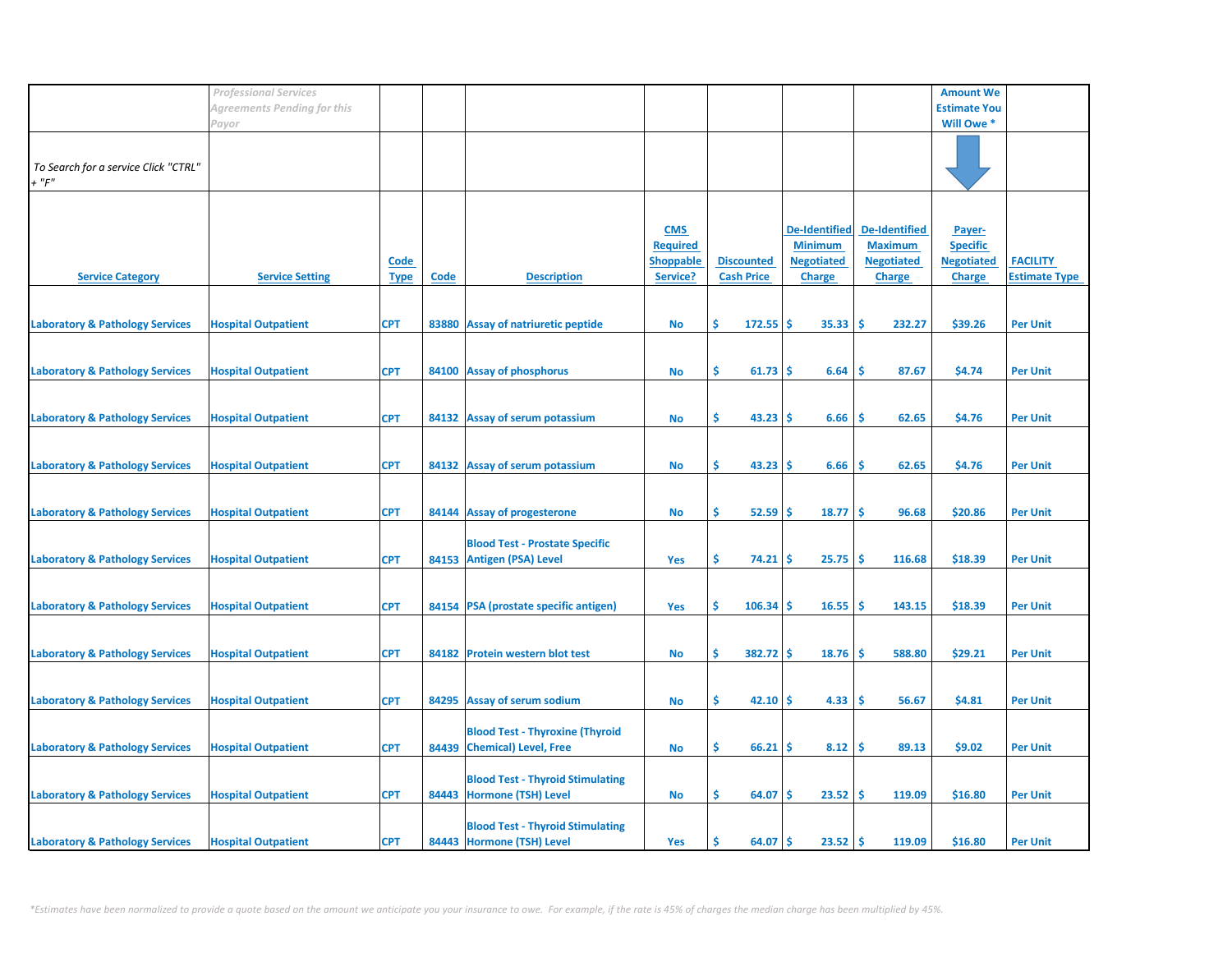|                                            | <b>Professional Services</b> |             |       |                                         |                  |                   |                      |                      | <b>Amount We</b>      |                      |
|--------------------------------------------|------------------------------|-------------|-------|-----------------------------------------|------------------|-------------------|----------------------|----------------------|-----------------------|----------------------|
|                                            | Agreements Pending for this  |             |       |                                         |                  |                   |                      |                      | <b>Estimate You</b>   |                      |
|                                            |                              |             |       |                                         |                  |                   |                      |                      | Will Owe <sup>*</sup> |                      |
|                                            | Payor                        |             |       |                                         |                  |                   |                      |                      |                       |                      |
|                                            |                              |             |       |                                         |                  |                   |                      |                      |                       |                      |
| To Search for a service Click "CTRL"       |                              |             |       |                                         |                  |                   |                      |                      |                       |                      |
|                                            |                              |             |       |                                         |                  |                   |                      |                      |                       |                      |
| $+$ " $F"$                                 |                              |             |       |                                         |                  |                   |                      |                      |                       |                      |
|                                            |                              |             |       |                                         |                  |                   |                      |                      |                       |                      |
|                                            |                              |             |       |                                         |                  |                   |                      |                      |                       |                      |
|                                            |                              |             |       |                                         | <b>CMS</b>       |                   | <b>De-Identified</b> | <b>De-Identified</b> | Payer-                |                      |
|                                            |                              |             |       |                                         | <b>Required</b>  |                   | <b>Minimum</b>       | <b>Maximum</b>       | <b>Specific</b>       |                      |
|                                            |                              | <b>Code</b> |       |                                         | <b>Shoppable</b> | <b>Discounted</b> | <b>Negotiated</b>    | <b>Negotiated</b>    | <b>Negotiated</b>     | <b>FACILITY</b>      |
| <b>Service Category</b>                    | <b>Service Setting</b>       | <b>Type</b> | Code  | <b>Description</b>                      | Service?         | <b>Cash Price</b> | <b>Charge</b>        | <b>Charge</b>        | <b>Charge</b>         | <b>Estimate Type</b> |
|                                            |                              |             |       |                                         |                  |                   |                      |                      |                       |                      |
|                                            |                              |             |       |                                         |                  |                   |                      |                      |                       |                      |
|                                            |                              |             |       |                                         |                  |                   |                      |                      |                       |                      |
| <b>Laboratory &amp; Pathology Services</b> | <b>Hospital Outpatient</b>   | <b>CPT</b>  |       | 84480 Assay triiodothyronine (t3)       | No               | \$<br>96.31       | Ŝ.<br>12.76          | <b>S</b><br>129.65   | \$14.18               | <b>Per Unit</b>      |
|                                            |                              |             |       |                                         |                  |                   |                      |                      |                       |                      |
|                                            |                              |             |       |                                         |                  |                   |                      |                      |                       |                      |
| <b>Laboratory &amp; Pathology Services</b> | <b>Hospital Outpatient</b>   | <b>CPT</b>  |       | 84484 Assay of troponin quant           | <b>No</b>        | \$.<br>$81.70$ \$ | 10.26                | \$.<br>121.45        | \$12.47               | <b>Per Unit</b>      |
|                                            |                              |             |       |                                         |                  |                   |                      |                      |                       |                      |
|                                            |                              |             |       |                                         |                  |                   |                      |                      |                       |                      |
| <b>Laboratory &amp; Pathology Services</b> | <b>Hospital Outpatient</b>   | <b>CPT</b>  |       | 84702 Chorionic gonadotropin test       | <b>No</b>        | \$<br>125.77S     | 11.54                | Ŝ.<br>169.31         | \$15.05               | <b>Per Unit</b>      |
|                                            |                              |             |       |                                         |                  |                   |                      |                      |                       |                      |
|                                            |                              |             |       |                                         |                  |                   |                      |                      |                       |                      |
| <b>Laboratory &amp; Pathology Services</b> | <b>Hospital Outpatient</b>   | <b>CPT</b>  |       | 85014 Hematocrit                        | <b>No</b>        | \$.<br>26.95      | 2.13<br>\$.          | \$.<br>36.27         | \$2.37                | <b>Per Unit</b>      |
|                                            |                              |             |       |                                         |                  |                   |                      |                      |                       |                      |
|                                            |                              |             |       |                                         |                  |                   |                      |                      |                       |                      |
|                                            |                              |             |       | <b>Blood Test - Complete Blood Cell</b> |                  |                   |                      |                      |                       |                      |
| <b>Laboratory &amp; Pathology Services</b> | <b>Hospital Outpatient</b>   | <b>CPT</b>  |       | 85025 Count and Automated WBC           | Yes              | \$.<br>$77.98$ \$ | 10.88                | -\$<br>112.06        | \$7.77                | <b>Per Unit</b>      |
|                                            |                              |             |       |                                         |                  |                   |                      |                      |                       |                      |
|                                            |                              |             |       | <b>Blood Test - Complete Blood Cell</b> |                  |                   |                      |                      |                       |                      |
| <b>Laboratory &amp; Pathology Services</b> | <b>Hospital Outpatient</b>   | <b>CPT</b>  | 85027 | <b>Count (Hemoglobin)</b>               | Yes              | \$.<br>60.79      | 5.82<br><b>S</b>     | -Ś<br>81.83          | \$6.47                | <b>Per Unit</b>      |
|                                            |                              |             |       |                                         |                  |                   |                      |                      |                       |                      |
|                                            |                              |             |       |                                         |                  |                   |                      |                      |                       |                      |
| <b>Laboratory &amp; Pathology Services</b> | <b>Hospital Outpatient</b>   | <b>CPT</b>  |       | 85240 Clot factor viii ahg 1 stage      | <b>No</b>        | Ś.<br>45.97       | -\$<br>16.11         | -\$<br>95.56         | \$17.90               | <b>Per Unit</b>      |
|                                            |                              |             |       |                                         |                  |                   |                      |                      |                       |                      |
|                                            |                              |             |       |                                         |                  |                   |                      |                      |                       |                      |
|                                            |                              |             |       |                                         |                  |                   |                      |                      |                       |                      |
| <b>Laboratory &amp; Pathology Services</b> | <b>Hospital Outpatient</b>   | <b>CPT</b>  |       | 85378 Fibrin degrade semiquant          | <b>No</b>        | \$.<br>53.57      | 7.44<br>-S           | \$<br>72.11          | \$9.72                | <b>Per Unit</b>      |
|                                            |                              |             |       |                                         |                  |                   |                      |                      |                       |                      |
|                                            |                              |             |       |                                         |                  |                   |                      |                      |                       |                      |
| <b>Laboratory &amp; Pathology Services</b> | <b>Hospital Outpatient</b>   | <b>CPT</b>  |       | 85610 Blood Test - Clotting Time        | Yes              | Ŝ.<br>44.81       | 6.01<br>-S           | \$.<br>64.27         | \$4.29                | <b>Per Unit</b>      |
|                                            |                              |             |       |                                         |                  |                   |                      |                      |                       |                      |
|                                            |                              |             |       |                                         |                  |                   |                      |                      |                       |                      |
| <b>Laboratory &amp; Pathology Services</b> | <b>Hospital Outpatient</b>   | <b>CPT</b>  |       | 85613 Russell viper venom diluted       | <b>No</b>        | \$.<br>24.61      | 8.24<br>-S           | \$.<br>70.98         | \$9.58                | <b>Per Unit</b>      |
|                                            |                              |             |       |                                         |                  |                   |                      |                      |                       |                      |
|                                            |                              |             |       |                                         |                  |                   |                      |                      |                       |                      |
| <b>Laboratory &amp; Pathology Services</b> | <b>Hospital Outpatient</b>   | <b>CPT</b>  |       | 85660 RBC SICKLE CELL TEST              | No               | \$.<br>$53.32$ \$ | 4.96                 | \$<br>71.77          | \$5.51                | <b>Per Unit</b>      |
|                                            |                              |             |       |                                         |                  |                   |                      |                      |                       |                      |
|                                            |                              |             |       | <b>Blood Test - Coagulation</b>         |                  |                   |                      |                      |                       |                      |
| <b>Laboratory &amp; Pathology Services</b> | <b>Hospital Outpatient</b>   | <b>CPT</b>  |       | 85730 Assessment                        | Yes              | Ś.<br>46.01       | -S<br>5.41           | <b>S</b><br>61.94    | \$6.01                | <b>Per Unit</b>      |
|                                            |                              |             |       |                                         |                  |                   |                      |                      |                       |                      |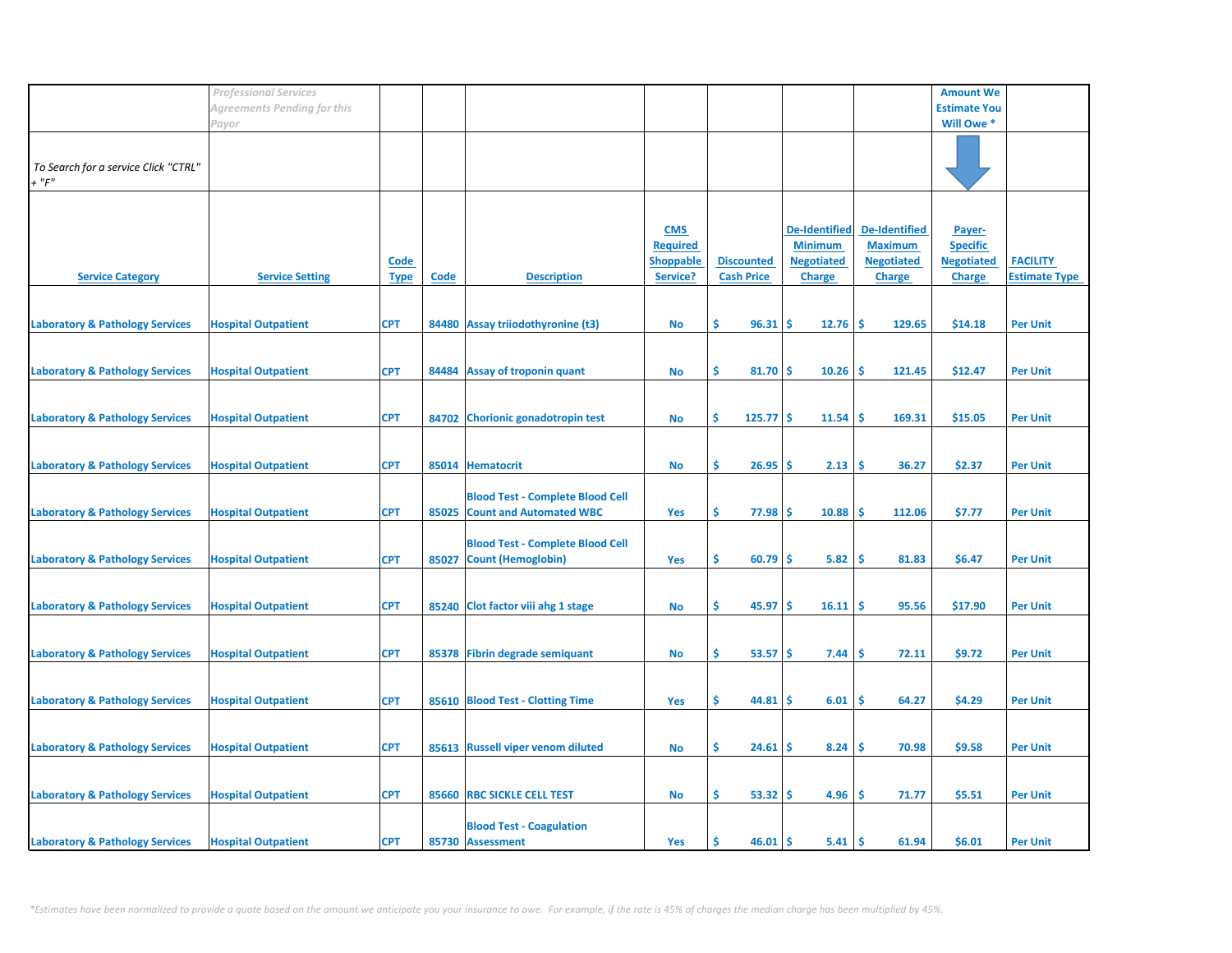|                                                     | <b>Professional Services</b> |                            |             |                                    |                                                               |                                        |                                                                              |                                                                              | <b>Amount We</b>                                                |                                         |
|-----------------------------------------------------|------------------------------|----------------------------|-------------|------------------------------------|---------------------------------------------------------------|----------------------------------------|------------------------------------------------------------------------------|------------------------------------------------------------------------------|-----------------------------------------------------------------|-----------------------------------------|
|                                                     | Agreements Pending for this  |                            |             |                                    |                                                               |                                        |                                                                              |                                                                              | <b>Estimate You</b>                                             |                                         |
|                                                     | Payor                        |                            |             |                                    |                                                               |                                        |                                                                              |                                                                              | Will Owe *                                                      |                                         |
| To Search for a service Click "CTRL"<br>$+$ " $F$ " |                              |                            |             |                                    |                                                               |                                        |                                                                              |                                                                              |                                                                 |                                         |
| <b>Service Category</b>                             | <b>Service Setting</b>       | <b>Code</b><br><b>Type</b> | <b>Code</b> | <b>Description</b>                 | <b>CMS</b><br><b>Required</b><br><b>Shoppable</b><br>Service? | <b>Discounted</b><br><b>Cash Price</b> | <b>De-Identified</b><br><b>Minimum</b><br><b>Negotiated</b><br><b>Charge</b> | <b>De-Identified</b><br><b>Maximum</b><br><b>Negotiated</b><br><b>Charge</b> | Payer-<br><b>Specific</b><br><b>Negotiated</b><br><b>Charge</b> | <b>FACILITY</b><br><b>Estimate Type</b> |
| <b>Laboratory &amp; Pathology Services</b>          | <b>Hospital Outpatient</b>   | <b>CPT</b>                 |             | 85732 Thromboplastin time partial  | No                                                            | \$.<br>12.63                           | Ŝ<br>5.82                                                                    | -\$<br>36.42                                                                 | \$6.47                                                          | <b>Per Unit</b>                         |
| <b>Laboratory &amp; Pathology Services</b>          | <b>Hospital Outpatient</b>   | <b>CPT</b>                 | 86140       | <b>C-reactive protein</b>          | <b>No</b>                                                     | \$<br>48.49                            | 4.66<br>Ŝ                                                                    | -\$<br>65.28                                                                 | \$5.18                                                          | <b>Per Unit</b>                         |
| <b>Laboratory &amp; Pathology Services</b>          | <b>Hospital Outpatient</b>   | <b>CPT</b>                 |             | 86360 T cell absolute count/ratio  | No                                                            | \$.<br>65.00                           | 42.28<br>S                                                                   | -\$<br>211.59                                                                | \$46.98                                                         | <b>Per Unit</b>                         |
| <b>Laboratory &amp; Pathology Services</b>          | <b>Hospital Outpatient</b>   | <b>CPT</b>                 | 86361       | <b>T</b> cell absolute count       | <b>No</b>                                                     | \$<br>132.78                           | .S<br>24.10                                                                  | -Ś<br>383.03                                                                 | \$26.78                                                         | <b>Per Unit</b>                         |
| <b>Laboratory &amp; Pathology Services</b>          | <b>Hospital Outpatient</b>   | <b>CPT</b>                 |             | 86431 Rheumatoid factor quant      | <b>No</b>                                                     | \$<br>52.70                            | 5.10<br>-\$                                                                  | ۱\$<br>70.95                                                                 | \$5.67                                                          | <b>Per Unit</b>                         |
| <b>Laboratory &amp; Pathology Services</b>          | <b>Hospital Outpatient</b>   | <b>CPT</b>                 |             | 86592 Syphilis test non-trep qual  | No                                                            | \$.<br>37.81                           | 3.84<br>S                                                                    | -\$<br>50.90                                                                 | \$4.27                                                          | <b>Per Unit</b>                         |
| <b>Laboratory &amp; Pathology Services</b>          | <b>Hospital Outpatient</b>   | <b>CPT</b>                 |             | 86592 Syphilis test non-trep qual  | No                                                            | \$.<br>37.81                           | '\$<br>3.84                                                                  | -\$<br>50.90                                                                 | \$4.27                                                          | <b>Per Unit</b>                         |
| <b>Laboratory &amp; Pathology Services</b>          | <b>Hospital Outpatient</b>   | <b>CPT</b>                 |             | 86611 Bartonella antibody          | <b>No</b>                                                     | \$.<br>57.37                           | '\$<br>9.16                                                                  | -\$<br>165.50                                                                | \$10.18                                                         | <b>Per Unit</b>                         |
| <b>Laboratory &amp; Pathology Services</b>          | <b>Hospital Outpatient</b>   | <b>CPT</b>                 |             | 86615 Bordetella antibody          | No                                                            | \$.<br>25.74                           | 11.87<br>Ŝ                                                                   | -\$<br>81.45                                                                 | \$13.19                                                         | <b>Per Unit</b>                         |
| <b>Laboratory &amp; Pathology Services</b>          | <b>Hospital Outpatient</b>   | <b>CPT</b>                 |             | 86651 Encephalitis californ antbdy | No                                                            | \$.<br>25.74                           | 11.87<br>-S                                                                  | -\$<br>110.13                                                                | \$13.19                                                         | <b>Per Unit</b>                         |
| <b>Laboratory &amp; Pathology Services</b>          | <b>Hospital Outpatient</b>   | <b>CPT</b>                 |             | 86652 Encephaltis east eqne anbdy  | No                                                            | \$.<br>25.74                           | 11.87<br>\$.                                                                 | -\$<br>110.13                                                                | \$13.19                                                         | <b>Per Unit</b>                         |
| <b>Laboratory &amp; Pathology Services</b>          | <b>Hospital Outpatient</b>   | <b>CPT</b>                 |             | 86653 Encephaltis st louis antbody | No                                                            | 25.74<br>Ś                             | 11.87<br>Ŝ.                                                                  | l \$<br>110.13                                                               | \$13.19                                                         | <b>Per Unit</b>                         |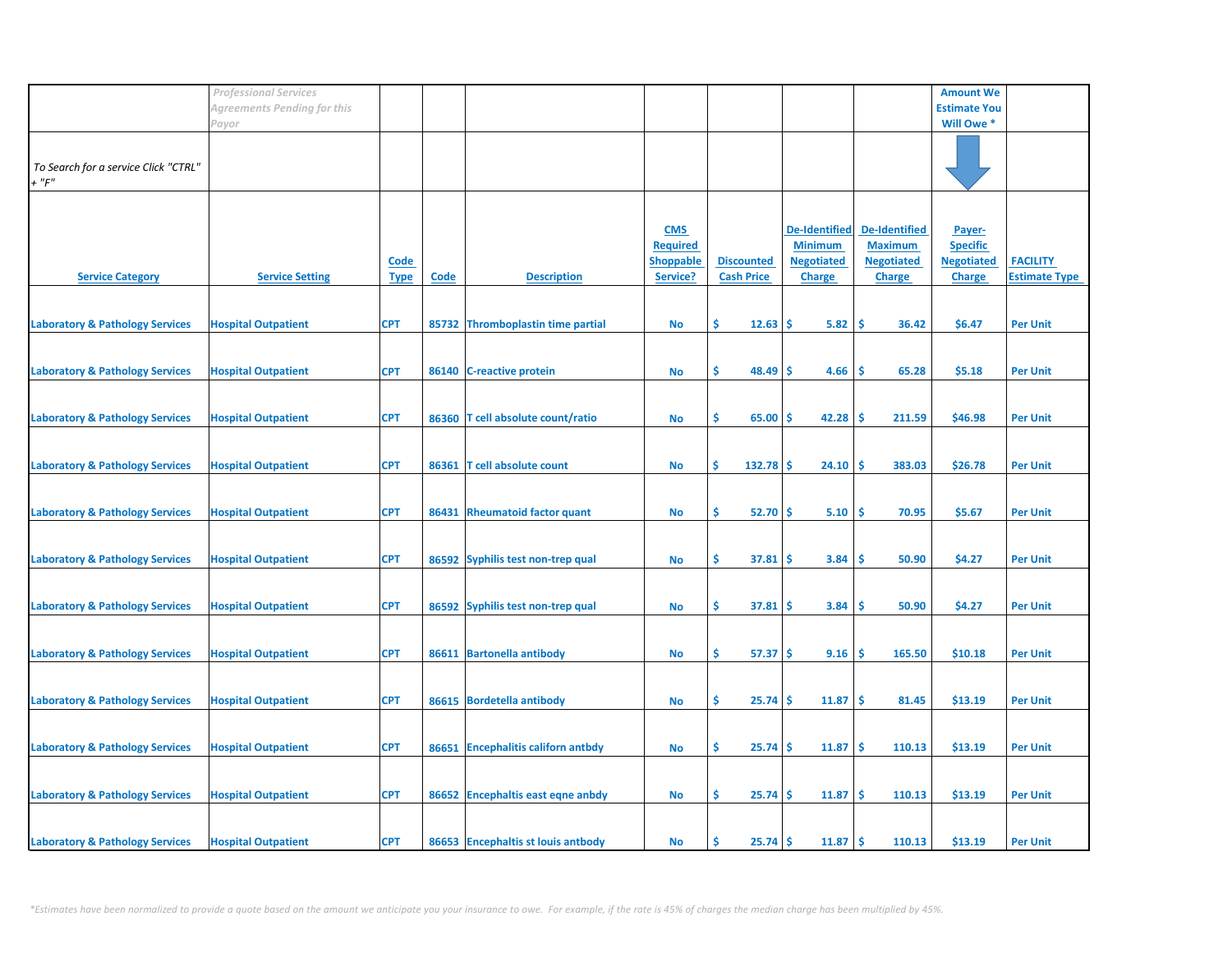|                                                     | <b>Professional Services</b> |                            |             |                                    |                                                               |                                        |                                                                              |                                                                              | <b>Amount We</b>                                                |                                         |
|-----------------------------------------------------|------------------------------|----------------------------|-------------|------------------------------------|---------------------------------------------------------------|----------------------------------------|------------------------------------------------------------------------------|------------------------------------------------------------------------------|-----------------------------------------------------------------|-----------------------------------------|
|                                                     | Agreements Pending for this  |                            |             |                                    |                                                               |                                        |                                                                              |                                                                              | <b>Estimate You</b>                                             |                                         |
|                                                     | Payor                        |                            |             |                                    |                                                               |                                        |                                                                              |                                                                              | Will Owe *                                                      |                                         |
| To Search for a service Click "CTRL"<br>$+$ " $F$ " |                              |                            |             |                                    |                                                               |                                        |                                                                              |                                                                              |                                                                 |                                         |
| <b>Service Category</b>                             | <b>Service Setting</b>       | <b>Code</b><br><b>Type</b> | <b>Code</b> | <b>Description</b>                 | <b>CMS</b><br><b>Required</b><br><b>Shoppable</b><br>Service? | <b>Discounted</b><br><b>Cash Price</b> | <b>De-Identified</b><br><b>Minimum</b><br><b>Negotiated</b><br><b>Charge</b> | <b>De-Identified</b><br><b>Maximum</b><br><b>Negotiated</b><br><b>Charge</b> | Payer-<br><b>Specific</b><br><b>Negotiated</b><br><b>Charge</b> | <b>FACILITY</b><br><b>Estimate Type</b> |
| <b>Laboratory &amp; Pathology Services</b>          | <b>Hospital Outpatient</b>   | <b>CPT</b>                 |             | 86654 Encephaltis west eqne antbdy | No                                                            | \$.<br>25.74                           | Ŝ.<br>11.87                                                                  | -\$<br>110.13                                                                | \$13.19                                                         | <b>Per Unit</b>                         |
| <b>Laboratory &amp; Pathology Services</b>          | <b>Hospital Outpatient</b>   | <b>CPT</b>                 | 86663       | <b>Epstein-barr antibody</b>       | <b>No</b>                                                     | \$<br>25.60                            | 11.81<br>\$.                                                                 | -\$<br>83.21                                                                 | \$13.12                                                         | <b>Per Unit</b>                         |
| <b>Laboratory &amp; Pathology Services</b>          | <b>Hospital Outpatient</b>   | <b>CPT</b>                 |             | 86677 Helicobacter pylori antibody | No                                                            | \$.<br>30.68                           | 15.13<br>S                                                                   | ۱\$<br>63.03                                                                 | \$16.85                                                         | <b>Per Unit</b>                         |
| <b>Laboratory &amp; Pathology Services</b>          | <b>Hospital Outpatient</b>   | <b>CPT</b>                 |             | 86692 Hepatitis delta agent antbdy | <b>No</b>                                                     | Ś<br>29.16                             | 15.44<br>.S                                                                  | -\$<br>50.98                                                                 | \$17.16                                                         | <b>Per Unit</b>                         |
| <b>Laboratory &amp; Pathology Services</b>          | <b>Hospital Outpatient</b>   | <b>CPT</b>                 |             | 86698 Histoplasma antibody         | No                                                            | \$<br>79.65                            | 12.41<br>\$.                                                                 | ۱\$<br>107.23                                                                | \$13.79                                                         | <b>Per Unit</b>                         |
| <b>Laboratory &amp; Pathology Services</b>          | <b>Hospital Outpatient</b>   | <b>CPT</b>                 |             | 86704 HEP B CORE ANTIBODY TOTAL    | No                                                            | \$.<br>86.11                           | 10.85<br>-S                                                                  | -\$<br>115.92                                                                | \$12.05                                                         | <b>Per Unit</b>                         |
| <b>Laboratory &amp; Pathology Services</b>          | <b>Hospital Outpatient</b>   | <b>CPT</b>                 |             | 86705 HEP B CORE ANTIBODY IGM      | No                                                            | \$.<br>22.98                           | '\$<br>10.59                                                                 | -\$<br>57.38                                                                 | \$11.77                                                         | <b>Per Unit</b>                         |
| <b>Laboratory &amp; Pathology Services</b>          | <b>Hospital Outpatient</b>   | <b>CPT</b>                 |             | 86706 HEP B SURFACE ANTIBODY       | <b>No</b>                                                     | \$.<br>98.98                           | 9.67<br>Ŝ                                                                    | \$<br>133.25                                                                 | \$10.74                                                         | <b>Per Unit</b>                         |
| <b>Laboratory &amp; Pathology Services</b>          | <b>Hospital Outpatient</b>   | <b>CPT</b>                 | 86707       | <b>Hepatitis be antibody</b>       | No                                                            | \$.<br>22.56                           | Ŝ<br>10.41                                                                   | \$.<br>65.09                                                                 | \$11.57                                                         | <b>Per Unit</b>                         |
| <b>Laboratory &amp; Pathology Services</b>          | <b>Hospital Outpatient</b>   | <b>CPT</b>                 |             | 86708 Hepatitis a antibody         | No                                                            | \$.<br>22.71                           | 11.15<br>-S                                                                  | -\$<br>56.71                                                                 | \$12.39                                                         | <b>Per Unit</b>                         |
| <b>Laboratory &amp; Pathology Services</b>          | <b>Hospital Outpatient</b>   | <b>CPT</b>                 |             | 86762 Rubella antibody             | No                                                            | \$.<br>78.19                           | 12.95<br>\$.                                                                 | -\$<br>225.56                                                                | \$14.39                                                         | <b>Per Unit</b>                         |
| <b>Laboratory &amp; Pathology Services</b>          | <b>Hospital Outpatient</b>   | <b>CPT</b>                 |             | 86765 Rubeola antibody             | No                                                            | 25.14<br>Ś                             | $11.59$ \$<br>Ŝ.                                                             | 72.53                                                                        | \$12.88                                                         | <b>Per Unit</b>                         |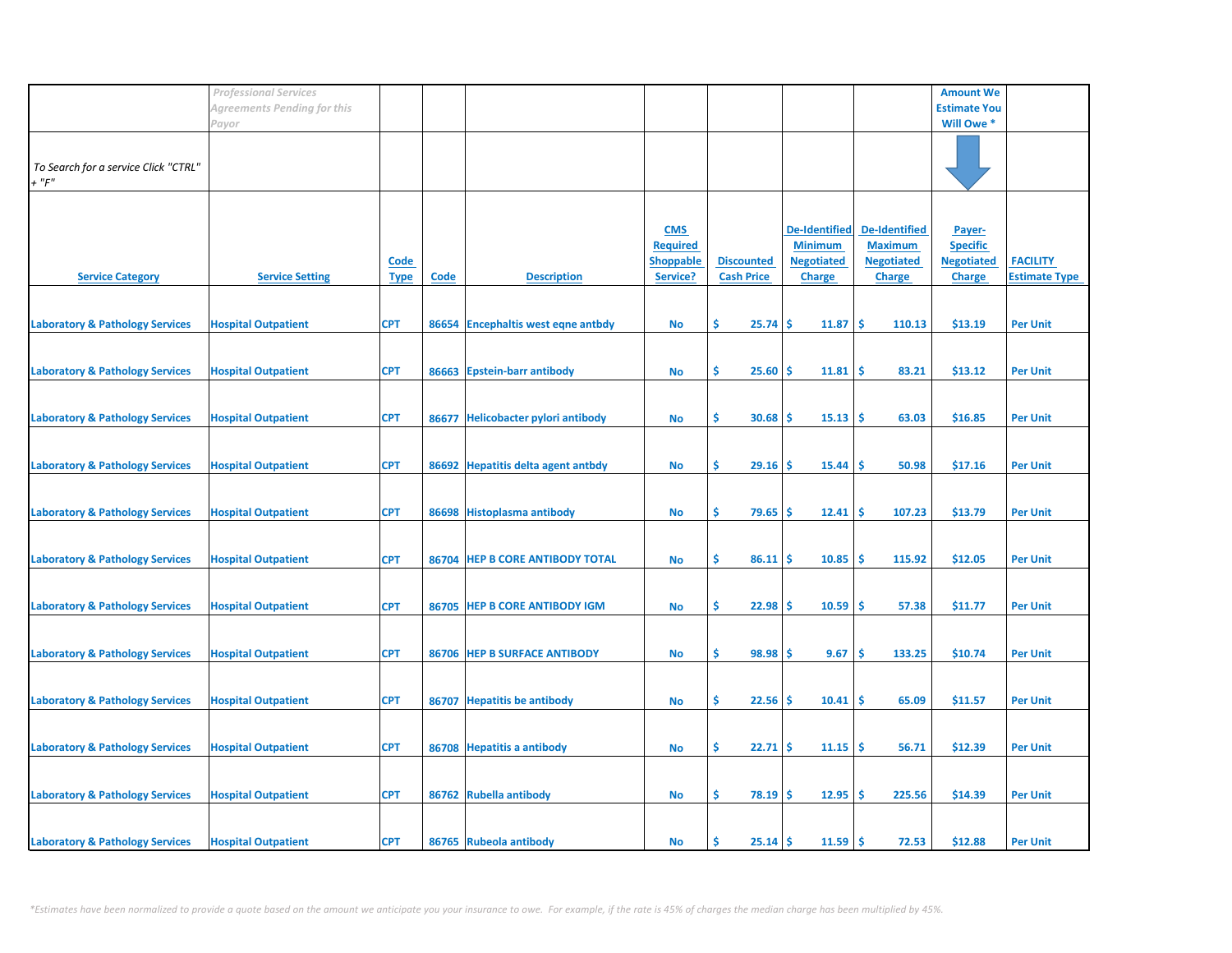|                                            | <b>Professional Services</b> |             |             |                                          |                  |                           |                      |                      | <b>Amount We</b>    |                      |
|--------------------------------------------|------------------------------|-------------|-------------|------------------------------------------|------------------|---------------------------|----------------------|----------------------|---------------------|----------------------|
|                                            | Agreements Pending for this  |             |             |                                          |                  |                           |                      |                      | <b>Estimate You</b> |                      |
|                                            | Payor                        |             |             |                                          |                  |                           |                      |                      | Will Owe *          |                      |
|                                            |                              |             |             |                                          |                  |                           |                      |                      |                     |                      |
|                                            |                              |             |             |                                          |                  |                           |                      |                      |                     |                      |
| To Search for a service Click "CTRL"       |                              |             |             |                                          |                  |                           |                      |                      |                     |                      |
| $+$ " $F$ "                                |                              |             |             |                                          |                  |                           |                      |                      |                     |                      |
|                                            |                              |             |             |                                          |                  |                           |                      |                      |                     |                      |
|                                            |                              |             |             |                                          |                  |                           |                      |                      |                     |                      |
|                                            |                              |             |             |                                          | <b>CMS</b>       |                           | <b>De-Identified</b> | <b>De-Identified</b> | Payer-              |                      |
|                                            |                              |             |             |                                          | <b>Required</b>  |                           | <b>Minimum</b>       | <b>Maximum</b>       | <b>Specific</b>     |                      |
|                                            |                              | <u>Code</u> |             |                                          | <b>Shoppable</b> | <b>Discounted</b>         | <b>Negotiated</b>    | <b>Negotiated</b>    | <b>Negotiated</b>   | <b>FACILITY</b>      |
| <b>Service Category</b>                    | <b>Service Setting</b>       | <b>Type</b> | <b>Code</b> | <b>Description</b>                       | Service?         | <b>Cash Price</b>         | <b>Charge</b>        | <b>Charge</b>        | <b>Charge</b>       | <b>Estimate Type</b> |
|                                            |                              |             |             |                                          |                  |                           |                      |                      |                     |                      |
|                                            |                              |             |             | 86769 - SARS-COV-2 COVID-19              |                  |                           |                      |                      |                     |                      |
| <b>Laboratory &amp; Pathology Services</b> | <b>Hospital Outpatient</b>   | <b>CPT</b>  |             | 86769 ANTIBODY                           | No               | \$.<br>51.48              | -S<br>$\omega$ .     | Ŝ.<br>112.07         | \$42.13             | <b>Per Unit</b>      |
|                                            |                              |             |             |                                          |                  |                           |                      |                      |                     |                      |
|                                            |                              |             |             |                                          |                  |                           |                      |                      |                     |                      |
|                                            |                              |             |             |                                          |                  |                           |                      |                      |                     |                      |
| <b>Laboratory &amp; Pathology Services</b> | <b>Hospital Outpatient</b>   | <b>CPT</b>  |             | 86790 Virus antibody nos                 | <b>No</b>        | \$.<br>25.14              | 11.59<br>\$.         | -\$<br>76.53         | \$12.88             | <b>Per Unit</b>      |
|                                            |                              |             |             |                                          |                  |                           |                      |                      |                     |                      |
|                                            |                              |             |             | <b>Blood Test - Hepatitis C Antibody</b> |                  |                           |                      |                      |                     |                      |
| <b>Laboratory &amp; Pathology Services</b> | <b>Hospital Outpatient</b>   | <b>CPT</b>  | 86803 Level |                                          | No               | \$.<br>67.64              | 12.84<br>-S          | \$.<br>91.06         | \$14.27             | <b>Per Unit</b>      |
|                                            |                              |             |             |                                          |                  |                           |                      |                      |                     |                      |
|                                            |                              |             |             |                                          |                  |                           |                      |                      |                     |                      |
| <b>Laboratory &amp; Pathology Services</b> | <b>Hospital Outpatient</b>   | <b>CPT</b>  |             | 86804 Hep c ab test confirm              | <b>No</b>        | \$<br>23.09               | 13.94<br>-S          | Ŝ<br>66.62           | \$15.49             | <b>Per Unit</b>      |
|                                            |                              |             |             |                                          |                  |                           |                      |                      |                     |                      |
|                                            |                              |             |             |                                          |                  |                           |                      |                      |                     |                      |
| <b>Laboratory &amp; Pathology Services</b> | <b>Hospital Outpatient</b>   | <b>CPT</b>  |             | 86850 Rbc antibody screen                | No               | \$<br>$20.32 \, \text{S}$ | 5.00                 | -\$<br>66.92         | \$44.61             | <b>Per Unit</b>      |
|                                            |                              |             |             |                                          |                  |                           |                      |                      |                     |                      |
|                                            |                              |             |             |                                          |                  |                           |                      |                      |                     |                      |
| <b>Laboratory &amp; Pathology Services</b> | <b>Hospital Outpatient</b>   | <b>CPT</b>  | 86885       | <b>Coombs test indirect qual</b>         | <b>No</b>        | \$.<br>$244.72$ \$        | 5.65                 | \$.<br>329.43        | \$129.41            | <b>Per Unit</b>      |
|                                            |                              |             |             |                                          |                  |                           |                      |                      |                     |                      |
|                                            |                              |             |             |                                          |                  |                           |                      |                      |                     |                      |
| <b>Laboratory &amp; Pathology Services</b> | <b>Hospital Outpatient</b>   | <b>CPT</b>  | 86900       | <b>Blood typing serologic abo</b>        | <b>No</b>        | Ŝ.<br>198.99              | 3.78<br>-S           | \$.<br>267.88        | \$98.32             | <b>Per Unit</b>      |
|                                            |                              |             |             |                                          |                  |                           |                      |                      |                     |                      |
|                                            |                              |             |             |                                          |                  |                           |                      |                      |                     |                      |
| <b>Laboratory &amp; Pathology Services</b> | <b>Hospital Outpatient</b>   | <b>CPT</b>  |             | 86900 Blood typing serologic abo         | <b>No</b>        | \$<br>198.99              | -\$<br>3.78          | \$<br>267.88         | \$98.32             | <b>Per Unit</b>      |
|                                            |                              |             |             |                                          |                  |                           |                      |                      |                     |                      |
|                                            |                              |             |             |                                          |                  |                           |                      |                      |                     |                      |
| <b>Laboratory &amp; Pathology Services</b> | <b>Hospital Outpatient</b>   | <b>CPT</b>  | 86901       | <b>Blood typing serologic rh(d)</b>      | No               | \$<br>60.24               | 3.78<br>-S           | \$.<br>81.10         | \$30.15             | <b>Per Unit</b>      |
|                                            |                              |             |             |                                          |                  |                           |                      |                      |                     |                      |
|                                            |                              |             |             |                                          |                  |                           |                      |                      |                     |                      |
| <b>Laboratory &amp; Pathology Services</b> | <b>Hospital Outpatient</b>   | <b>CPT</b>  |             | 86901 Blood typing serologic rh(d)       | <b>No</b>        | \$.<br>60.24              | 3.78<br>-S           | \$.<br>81.10         | \$30.15             | <b>Per Unit</b>      |
|                                            |                              |             |             |                                          |                  |                           |                      |                      |                     |                      |
|                                            |                              |             |             |                                          |                  |                           |                      |                      |                     |                      |
|                                            |                              | <b>CPT</b>  |             | 86902 BLOOD TYPE ANTIGEN DONOR EA        | No               | \$.<br>5.82               | 4.84<br>-\$          | \$<br>383.37         | \$255.58            |                      |
| <b>Laboratory &amp; Pathology Services</b> | <b>Hospital Outpatient</b>   |             |             |                                          |                  |                           |                      |                      |                     | <b>Per Unit</b>      |
|                                            |                              |             |             |                                          |                  |                           |                      |                      |                     |                      |
|                                            |                              |             |             |                                          |                  |                           |                      |                      |                     |                      |
| <b>Laboratory &amp; Pathology Services</b> | <b>Hospital Outpatient</b>   | <b>CPT</b>  |             | 86920 COMPATIBILITY TEST SPIN            | No               | Ś<br>$244.72$ \$          | 13.44                | <b>S</b><br>344.22   | \$129.41            | <b>Per Unit</b>      |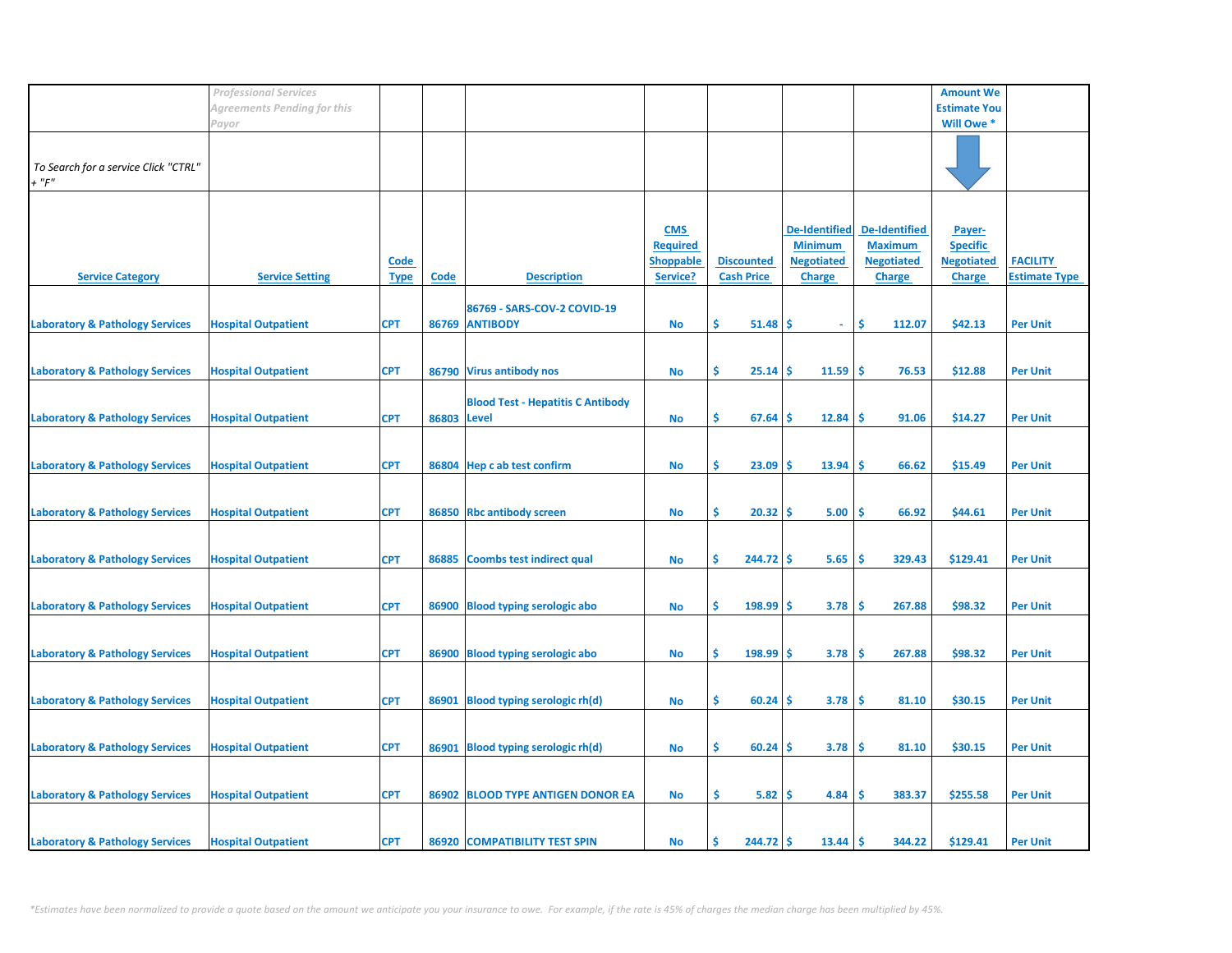|                                                 | <b>Professional Services</b> |                            |       |                                                                                                          |                                                               |                                        |                                                                              |                                                                              | <b>Amount We</b>                                                |                                         |
|-------------------------------------------------|------------------------------|----------------------------|-------|----------------------------------------------------------------------------------------------------------|---------------------------------------------------------------|----------------------------------------|------------------------------------------------------------------------------|------------------------------------------------------------------------------|-----------------------------------------------------------------|-----------------------------------------|
|                                                 | Agreements Pending for this  |                            |       |                                                                                                          |                                                               |                                        |                                                                              |                                                                              | <b>Estimate You</b>                                             |                                         |
|                                                 | Payor                        |                            |       |                                                                                                          |                                                               |                                        |                                                                              |                                                                              | Will Owe *                                                      |                                         |
| To Search for a service Click "CTRL"<br>$+$ "F" |                              |                            |       |                                                                                                          |                                                               |                                        |                                                                              |                                                                              |                                                                 |                                         |
| <b>Service Category</b>                         | <b>Service Setting</b>       | <b>Code</b><br><b>Type</b> | Code  | <b>Description</b>                                                                                       | <b>CMS</b><br><b>Required</b><br><b>Shoppable</b><br>Service? | <b>Discounted</b><br><b>Cash Price</b> | <b>De-Identified</b><br><b>Minimum</b><br><b>Negotiated</b><br><b>Charge</b> | <b>De-Identified</b><br><b>Maximum</b><br><b>Negotiated</b><br><b>Charge</b> | Payer-<br><b>Specific</b><br><b>Negotiated</b><br><b>Charge</b> | <b>FACILITY</b><br><b>Estimate Type</b> |
|                                                 |                              |                            |       | 87040 Blood culture for bacteria                                                                         |                                                               | \$<br>$133.90$ \$                      | 9.29                                                                         | 1\$<br>180.25                                                                | \$10.32                                                         | <b>Per Unit</b>                         |
| <b>Laboratory &amp; Pathology Services</b>      | <b>Hospital Outpatient</b>   | <b>CPT</b>                 |       |                                                                                                          | No                                                            |                                        |                                                                              |                                                                              |                                                                 |                                         |
| <b>Laboratory &amp; Pathology Services</b>      | <b>Hospital Outpatient</b>   | <b>CPT</b>                 |       | 87070 Bacterial Culture - Swab                                                                           | <b>No</b>                                                     | \$<br>$138.63$ \$                      | 7.76                                                                         | ۱Ś<br>186.61                                                                 | \$8.62                                                          | <b>Per Unit</b>                         |
| <b>Laboratory &amp; Pathology Services</b>      | <b>Hospital Outpatient</b>   | <b>CPT</b>                 | 87077 | <b>Bacterial Culture - Aerobic Isolates</b>                                                              | <b>No</b>                                                     | \$<br>$60.43$   \$                     | 7.27                                                                         | <b>S</b><br>81.35                                                            | \$8.08                                                          | <b>Per Unit</b>                         |
| <b>Laboratory &amp; Pathology Services</b>      | <b>Hospital Outpatient</b>   | <b>CPT</b>                 | 87081 | <b>Test for Disease-Causing</b><br>(Pathogenic) Organisms, Not<br><b>Limited to a Specific Condition</b> | <b>No</b>                                                     | \$<br>81.17                            | 5.97<br>۱Ś                                                                   | -Ś<br>109.26                                                                 | \$6.63                                                          | <b>Per Unit</b>                         |
| <b>Laboratory &amp; Pathology Services</b>      | <b>Hospital Outpatient</b>   | <b>CPT</b>                 |       | <b>Urine Test - Bacterial Culture,</b><br>87086 Quantitative Colony Count                                | No                                                            | \$<br>$82.16$ \$                       | 7.26                                                                         | 110.60<br>$\sqrt{5}$                                                         | \$8.07                                                          | <b>Per Unit</b>                         |
|                                                 |                              |                            |       |                                                                                                          |                                                               |                                        |                                                                              |                                                                              |                                                                 |                                         |
| <b>Laboratory &amp; Pathology Services</b>      | <b>Hospital Outpatient</b>   | <b>CPT</b>                 | 87088 | <b>Urine Test - Bacterial Culture</b>                                                                    | No                                                            | \$<br>15.80                            | 7.28<br>-S                                                                   | 43.86<br>-S                                                                  | \$8.09                                                          | <b>Per Unit</b>                         |
| <b>Laboratory &amp; Pathology Services</b>      | <b>Hospital Outpatient</b>   | <b>CPT</b>                 |       | 87110 Chlamydia culture                                                                                  | <b>No</b>                                                     | \$<br>130.74                           | 17.64<br>۱S                                                                  | 175.99<br>-S                                                                 | \$19.60                                                         | <b>Per Unit</b>                         |
| <b>Laboratory &amp; Pathology Services</b>      | <b>Hospital Outpatient</b>   | <b>CPT</b>                 | 87186 | <b>Evaluation of Antimicrobial Drug</b><br>(antibiotic, antifungal, antiviral)                           | No                                                            | \$<br>69.16                            | 7.79<br>۱S                                                                   | -Ś<br>93.10                                                                  | \$8.65                                                          | <b>Per Unit</b>                         |
| <b>Laboratory &amp; Pathology Services</b>      | <b>Hospital Outpatient</b>   | <b>CPT</b>                 |       | 87205 Lab Test - Smear for Microorganism                                                                 | No                                                            | \$<br>$49.93$ \$                       | 3.84                                                                         | -\$<br>67.21                                                                 | \$4.27                                                          | <b>Per Unit</b>                         |
| <b>Laboratory &amp; Pathology Services</b>      | <b>Hospital Outpatient</b>   | <b>CPT</b>                 |       | Lab Test - Detection test for<br>87340 Hepatitis B Surface Antigen                                       | No                                                            | \$<br>$63.55$ \$                       | 9.30                                                                         | ۱\$<br>85.55                                                                 | \$10.33                                                         | <b>Per Unit</b>                         |
| <b>Laboratory &amp; Pathology Services</b>      | <b>Hospital Outpatient</b>   | <b>CPT</b>                 |       | Lab Test - Detection test for HIV-1<br>87389 and HIV-2                                                   | <b>No</b>                                                     | \$<br>$110.43$ \$                      | 21.67                                                                        | ۱Ś<br>148.66                                                                 | \$24.08                                                         | <b>Per Unit</b>                         |
| <b>Laboratory &amp; Pathology Services</b>      | <b>Hospital Outpatient</b>   | <b>CPT</b>                 |       | 87425 Rotavirus ag ia                                                                                    | <b>No</b>                                                     | Ŝ.<br>$37.44$   \$                     | 10.78                                                                        | ۱Ś<br>108.00                                                                 | \$11.98                                                         | <b>Per Unit</b>                         |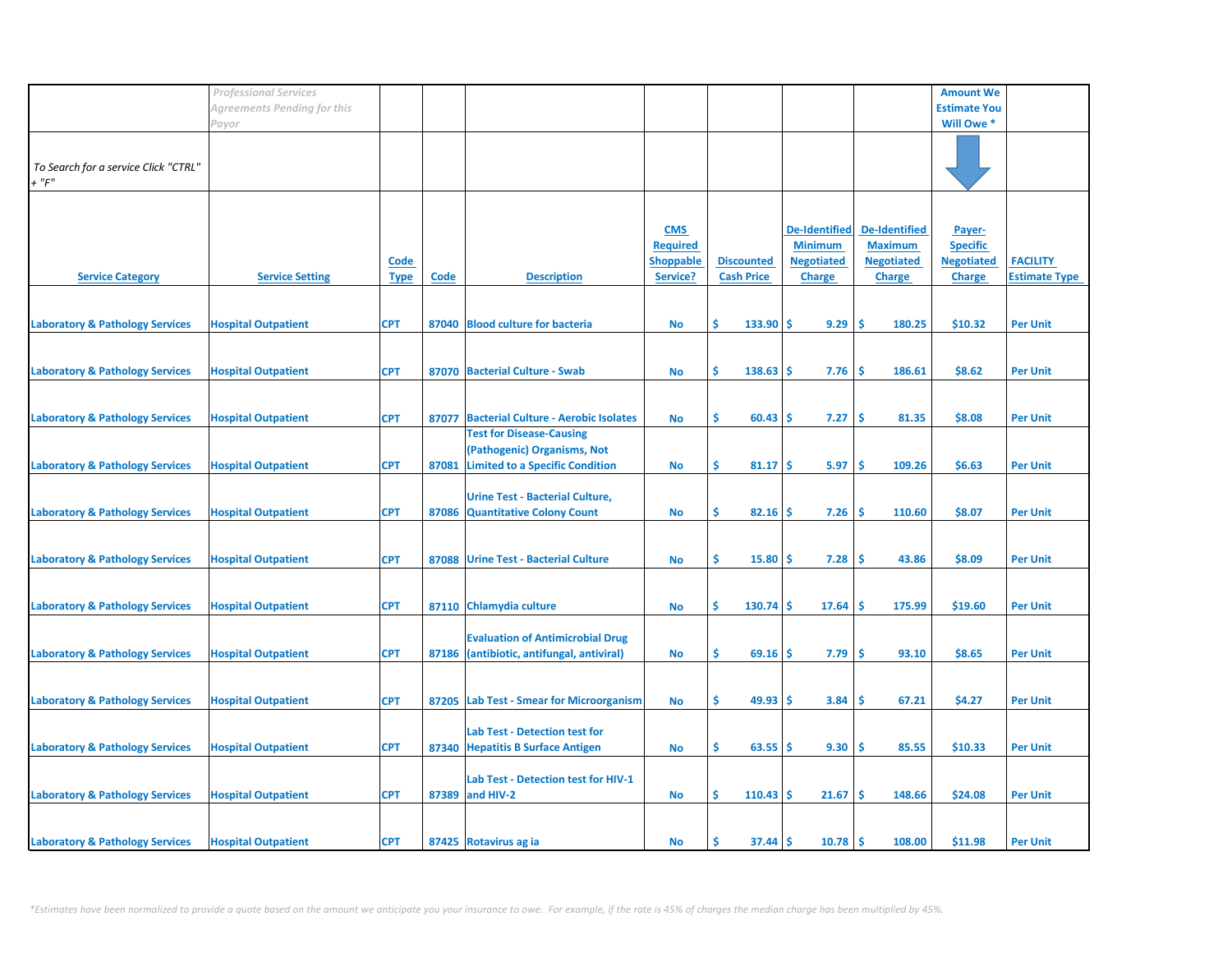|                                                     | <b>Professional Services</b> |                            |             |                                                                        |                                                               |                                        |                                                                              |                                                                              | <b>Amount We</b>                                                |                                         |
|-----------------------------------------------------|------------------------------|----------------------------|-------------|------------------------------------------------------------------------|---------------------------------------------------------------|----------------------------------------|------------------------------------------------------------------------------|------------------------------------------------------------------------------|-----------------------------------------------------------------|-----------------------------------------|
|                                                     | Agreements Pending for this  |                            |             |                                                                        |                                                               |                                        |                                                                              |                                                                              | <b>Estimate You</b>                                             |                                         |
|                                                     | Payor                        |                            |             |                                                                        |                                                               |                                        |                                                                              |                                                                              | Will Owe *                                                      |                                         |
| To Search for a service Click "CTRL"<br>$+$ " $F$ " |                              |                            |             |                                                                        |                                                               |                                        |                                                                              |                                                                              |                                                                 |                                         |
| <b>Service Category</b>                             | <b>Service Setting</b>       | <b>Code</b><br><b>Type</b> | <b>Code</b> | <b>Description</b>                                                     | <b>CMS</b><br><b>Required</b><br><b>Shoppable</b><br>Service? | <b>Discounted</b><br><b>Cash Price</b> | <b>De-Identified</b><br><b>Minimum</b><br><b>Negotiated</b><br><b>Charge</b> | <b>De-Identified</b><br><b>Maximum</b><br><b>Negotiated</b><br><b>Charge</b> | Payer-<br><b>Specific</b><br><b>Negotiated</b><br><b>Charge</b> | <b>FACILITY</b><br><b>Estimate Type</b> |
| <b>Laboratory &amp; Pathology Services</b>          | <b>Hospital Outpatient</b>   | <b>CPT</b>                 |             | 87491 Urine Test - Chlamydia                                           | No                                                            | \$<br>$108.43$ \$                      | $31.58$ \$                                                                   | 171.03                                                                       | \$35.09                                                         | <b>Per Unit</b>                         |
| <b>Laboratory &amp; Pathology Services</b>          | <b>Hospital Outpatient</b>   | <b>CPT</b>                 | 87591       | <b>Urine Test - Gonorrhoeae</b><br>(Neisseria Gonorrhoeae Bacteria)    | No                                                            | \$<br>$90.13$ \$                       | $31.58$ \$                                                                   | 171.03                                                                       | \$35.09                                                         | <b>Per Unit</b>                         |
| <b>Laboratory &amp; Pathology Services</b>          | <b>Hospital Outpatient</b>   | <b>CPT</b>                 |             | 87635 - SARS-COV-2 COVID-19<br>87635 AMP PRB                           | <b>No</b>                                                     | \$<br>$53.36$ \$                       | $\sim$                                                                       | \$<br>136.48                                                                 | \$51.31                                                         | <b>Per Unit</b>                         |
| <b>Laboratory &amp; Pathology Services</b>          | <b>Hospital Outpatient</b>   | <b>CPT</b>                 |             | 87798 Detect agent nos dna amp                                         | <b>No</b>                                                     | \$<br>90.13                            | ۱Ś<br>31.58                                                                  | ۱Ś<br>171.03                                                                 | \$35.09                                                         | <b>Per Unit</b>                         |
| <b>Laboratory &amp; Pathology Services</b>          | <b>Hospital Outpatient</b>   | <b>CPT</b>                 | 87804       | <b>Lab Test - Detection test for</b><br><b>Influenza Virus</b>         | No                                                            | \$<br>37.58                            | 19.82<br>۱\$                                                                 | $\sqrt{5}$<br>70.50                                                          | \$16.55                                                         | <b>Per Unit</b>                         |
| <b>Laboratory &amp; Pathology Services</b>          | <b>Hospital Outpatient</b>   | <b>CPT</b>                 |             | 87880 Strep Test (Streptococcus, group A)                              | No                                                            | \$<br>101.56                           | 19.87<br>l \$                                                                | -\$<br>143.48                                                                | \$16.53                                                         | <b>Per Unit</b>                         |
| <b>Laboratory &amp; Pathology Services</b>          | <b>Hospital Outpatient</b>   | <b>CPT</b>                 |             | 88185 Flowcytometry/tc add-on                                          | No                                                            | \$<br>68.81                            | -S<br>$\overline{\phantom{a}}$                                               | \$<br>120.30                                                                 | \$20.07                                                         | <b>Per Unit</b>                         |
| <b>Vaccinations</b>                                 | <b>Physician Office</b>      | <b>CPT</b>                 | 90460       | <b>Immunization Administration First</b><br><b>Component</b>           | <b>No</b>                                                     | \$<br>40.10                            | ۱\$<br>$11.68$   \$                                                          | 75.93                                                                        | <b>Contract</b><br><b>Pending</b>                               | <b>Per Unit</b>                         |
| <b>Vaccinations</b>                                 | <b>Physician Office</b>      | <b>CPT</b>                 | 90461       | <b>Immunization Administration Each</b><br><b>Additional Component</b> | No                                                            | \$<br>$25.13$ \$                       | $10.49$ \$                                                                   | 38.51                                                                        | <b>Contract</b><br><b>Pending</b>                               | <b>Per Unit</b>                         |
| <b>Vaccinations</b>                                 | <b>Hospital Outpatient</b>   | <b>CPT</b>                 | 90471       | <b>Immunization Administration</b>                                     | No                                                            | \$<br>$44.49$ \$                       | 7.02                                                                         | 1\$<br>81.80                                                                 | \$0.00                                                          | <b>Per Unit</b>                         |
| <b>Vaccinations</b>                                 | <b>Hospital Outpatient</b>   | <b>CPT</b>                 |             | <b>Immunization Administration Each</b><br>90472 Additional Component  | <b>No</b>                                                     | \$<br>$12.56$ \$                       | $\sim$                                                                       | \$<br>38.51                                                                  | \$12.07                                                         | <b>Per Unit</b>                         |
| <b>Vaccinations</b>                                 | <b>Hospital Outpatient</b>   | <b>CPT</b>                 |             | 90651 9V HPV Vaccine 2/3 Dose                                          | <b>No</b>                                                     | Ŝ.<br>$142.32$   \$                    | 9.56                                                                         | l \$<br>227.93                                                               | \$0.00                                                          | <b>Per Unit</b>                         |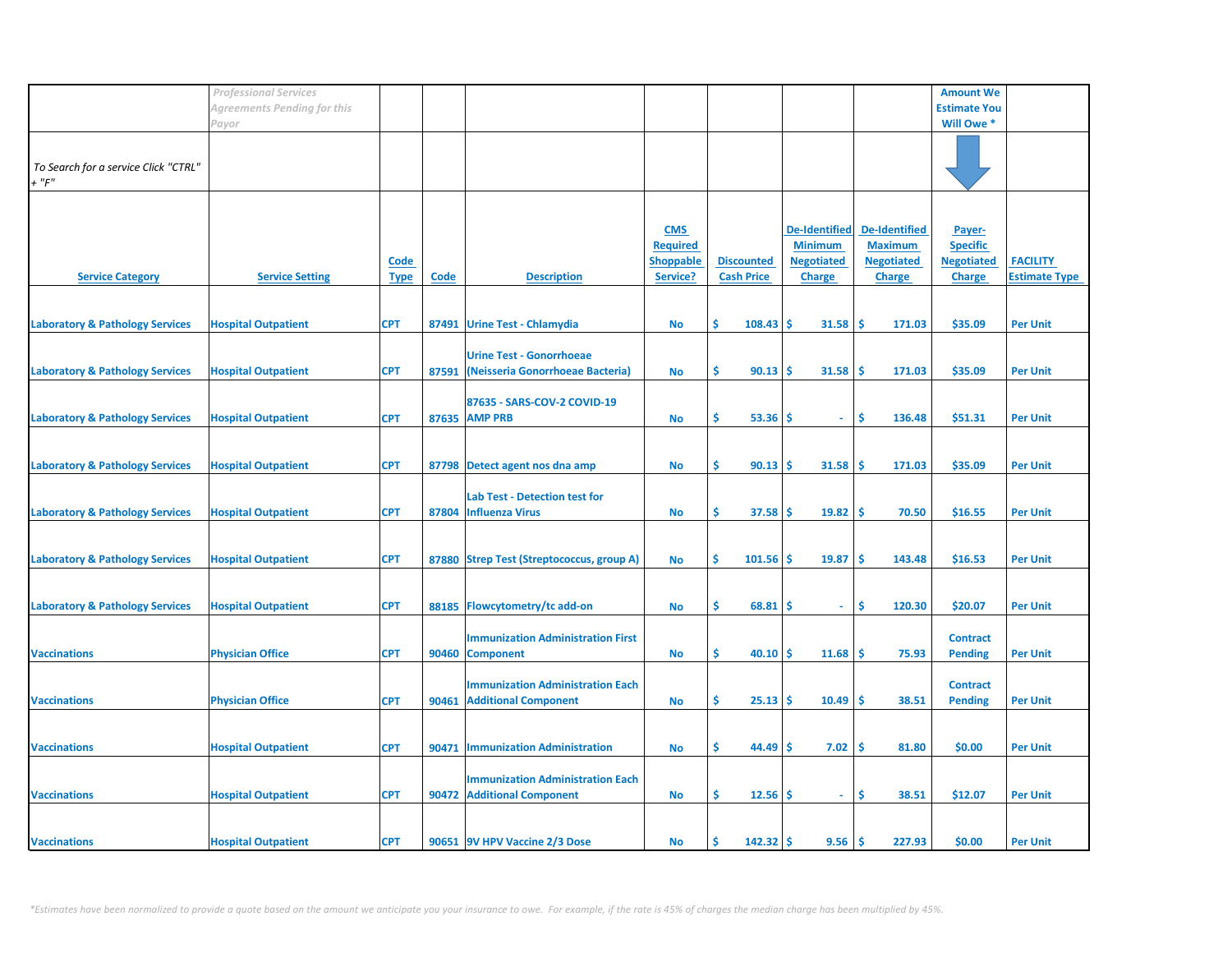|                                                                   | <b>Professional Services</b> |             |       |                                         |                  |                   |                      |                      | <b>Amount We</b>    |                      |
|-------------------------------------------------------------------|------------------------------|-------------|-------|-----------------------------------------|------------------|-------------------|----------------------|----------------------|---------------------|----------------------|
|                                                                   |                              |             |       |                                         |                  |                   |                      |                      |                     |                      |
|                                                                   | Agreements Pending for this  |             |       |                                         |                  |                   |                      |                      | <b>Estimate You</b> |                      |
|                                                                   | Payor                        |             |       |                                         |                  |                   |                      |                      | Will Owe *          |                      |
|                                                                   |                              |             |       |                                         |                  |                   |                      |                      |                     |                      |
|                                                                   |                              |             |       |                                         |                  |                   |                      |                      |                     |                      |
| To Search for a service Click "CTRL"                              |                              |             |       |                                         |                  |                   |                      |                      |                     |                      |
| $+$ " $F$ "                                                       |                              |             |       |                                         |                  |                   |                      |                      |                     |                      |
|                                                                   |                              |             |       |                                         |                  |                   |                      |                      |                     |                      |
|                                                                   |                              |             |       |                                         |                  |                   |                      |                      |                     |                      |
|                                                                   |                              |             |       |                                         |                  |                   |                      |                      |                     |                      |
|                                                                   |                              |             |       |                                         | <b>CMS</b>       |                   | <b>De-Identified</b> | <b>De-Identified</b> | Payer-              |                      |
|                                                                   |                              |             |       |                                         | <b>Required</b>  |                   | <b>Minimum</b>       | <b>Maximum</b>       | <b>Specific</b>     |                      |
|                                                                   |                              | Code        |       |                                         | <b>Shoppable</b> | <b>Discounted</b> | <b>Negotiated</b>    | <b>Negotiated</b>    | <b>Negotiated</b>   | <b>FACILITY</b>      |
|                                                                   |                              |             |       |                                         |                  |                   |                      |                      |                     |                      |
| <b>Service Category</b>                                           | <b>Service Setting</b>       | <b>Type</b> | Code  | <b>Description</b>                      | Service?         | <b>Cash Price</b> | <b>Charge</b>        | <b>Charge</b>        | <b>Charge</b>       | <b>Estimate Type</b> |
|                                                                   |                              |             |       |                                         |                  |                   |                      |                      |                     |                      |
|                                                                   |                              |             |       | <b>Vaccine - Pneumococcal Conjugate</b> |                  |                   |                      |                      |                     |                      |
| <b>Vaccination</b>                                                | <b>Hospital Outpatient</b>   | <b>CPT</b>  | 90670 | for Injection into Muscle               | <b>No</b>        | Ś<br>285.59       | <b>S</b><br>9.56     | Ś<br>345.21          | \$230.14            | <b>Per Unit</b>      |
|                                                                   |                              |             |       | Vaccine - Tetanus, Diptheria            |                  |                   |                      |                      |                     |                      |
|                                                                   |                              |             |       |                                         |                  |                   |                      |                      |                     |                      |
|                                                                   |                              |             |       | <b>Toxoids, and Acellular Pertussis</b> |                  |                   |                      |                      |                     |                      |
|                                                                   |                              |             |       | (Whooping Cough) for Injection          |                  |                   |                      |                      |                     |                      |
| <b>Vaccination</b>                                                | <b>Hospital Outpatient</b>   | <b>CPT</b>  | 90715 | <b>into Muscle</b>                      | <b>No</b>        | \$<br>57.74       | -S<br>÷.             | \$<br>77.73          | \$34.28             | <b>Per Unit</b>      |
|                                                                   |                              |             |       |                                         |                  |                   |                      |                      |                     |                      |
|                                                                   |                              |             |       |                                         |                  |                   |                      |                      | <b>Contract</b>     |                      |
|                                                                   |                              |             |       |                                         |                  |                   |                      |                      |                     |                      |
| <b>Evaluation &amp; Management Services Professional Services</b> |                              | <b>CPT</b>  |       | 90791 Psychiatric Diagnostic Evaluation | <b>No</b>        | Ŝ.<br>308.81      | 118.93<br>s.         | Ŝ.<br>198.74         | <b>Pending</b>      | <b>Per Unit</b>      |
|                                                                   |                              |             |       |                                         |                  |                   |                      |                      |                     |                      |
|                                                                   |                              |             |       |                                         |                  |                   |                      |                      | <b>Contract</b>     |                      |
| <b>Evaluation &amp; Management Services Professional Services</b> |                              | <b>CPT</b>  |       | 90832 Psychotherapy - 30 Minutes        | <b>Yes</b>       | \$<br>88.03       | Ŝ<br>57.92           | -Ś<br>99.25          | <b>Pending</b>      | <b>Per Unit</b>      |
|                                                                   |                              |             |       |                                         |                  |                   |                      |                      |                     |                      |
|                                                                   |                              |             |       |                                         |                  |                   |                      |                      |                     |                      |
|                                                                   |                              |             |       |                                         |                  |                   |                      |                      | <b>Contract</b>     |                      |
| <b>Evaluation &amp; Management Services Professional Services</b> |                              | <b>CPT</b>  |       | 90834 Psychotherapy - 45 Minutes        | Yes              | Ŝ<br>$116.77$ \$  | 77.37                | \$.<br>132.34        | <b>Pending</b>      | <b>Per Unit</b>      |
|                                                                   |                              |             |       |                                         |                  |                   |                      |                      |                     |                      |
|                                                                   |                              |             |       |                                         |                  |                   |                      |                      | <b>Contract</b>     |                      |
| <b>Evaluation &amp; Management Services Professional Services</b> |                              | <b>CPT</b>  | 90837 | <b>Psychotherapy - 60 Minutes</b>       | Yes              | Ŝ<br>174.90       | Ŝ.<br>116.00         | <b>S</b><br>198.22   | <b>Pending</b>      | <b>Per Unit</b>      |
|                                                                   |                              |             |       |                                         |                  |                   |                      |                      |                     |                      |
|                                                                   |                              |             |       |                                         |                  | N/A No            |                      | N/A No               | N/A No              |                      |
|                                                                   |                              |             |       |                                         |                  | <b>Service</b>    |                      | <b>Service</b>       | <b>Service</b>      |                      |
| <b>Evaluation &amp; Management Services Professional Services</b> |                              | <b>CPT</b>  |       | 90846 Family psytx w/o pt 50 min        | <b>Yes</b>       | <b>Volume</b>     | \$                   | <b>Volume</b>        | <b>Volume</b>       | <b>Per Unit</b>      |
|                                                                   |                              |             |       |                                         |                  |                   |                      |                      |                     |                      |
|                                                                   |                              |             |       |                                         |                  |                   |                      |                      | <b>Contract</b>     |                      |
|                                                                   |                              | <b>CPT</b>  | 90847 |                                         | Yes              | Ś.<br>146.15      | Ŝ.<br>97.13          | Ŝ<br>166.18          |                     |                      |
| <b>Evaluation &amp; Management Services Professional Services</b> |                              |             |       | <b>Psychotherapy - Family Session</b>   |                  |                   |                      |                      | <b>Pending</b>      | <b>Per Unit</b>      |
|                                                                   |                              |             |       |                                         |                  | N/A No            |                      | N/A No               | N/A No              |                      |
|                                                                   |                              |             |       |                                         |                  | <b>Service</b>    |                      | <b>Service</b>       | <b>Service</b>      |                      |
| <b>Evaluation &amp; Management Services Professional Services</b> |                              | <b>CPT</b>  |       | 90853 Psychotherapy - Group Session     | <b>Yes</b>       | <b>Volume</b>     | \$<br>×,             | <b>Volume</b>        | <b>Volume</b>       | <b>Per Unit</b>      |
|                                                                   |                              |             |       |                                         |                  |                   |                      |                      |                     |                      |
|                                                                   |                              |             |       |                                         |                  |                   |                      |                      |                     |                      |
|                                                                   |                              |             |       |                                         |                  |                   |                      |                      |                     |                      |
| <b>Medicine Speech Therapy</b>                                    | <b>Hospital Outpatient</b>   | <b>CPT</b>  | 92507 | <b>SPEECH/HEARING THERAPY</b>           | No               | Ś.<br>52.00       | Ŝ.<br>17.40          | <b>S</b><br>251.43   | \$76.97             | <b>Per Unit</b>      |
|                                                                   |                              |             |       |                                         |                  |                   |                      |                      |                     |                      |
|                                                                   |                              |             |       | Electrocardiogram, routine, with        |                  |                   |                      |                      | <b>Contract</b>     |                      |
| <b>Medicine Cardiovascular</b>                                    | <b>Professional Services</b> | <b>CPT</b>  |       | 93000 interpretation and report         | Yes              | \$.<br>36.27      | 28.12<br>\$.         | -Ś<br>95.52          | <b>Pending</b>      | <b>Per Unit</b>      |
|                                                                   |                              |             |       |                                         |                  |                   |                      |                      |                     |                      |
|                                                                   |                              |             |       |                                         |                  |                   |                      |                      |                     |                      |
|                                                                   |                              |             |       |                                         |                  |                   |                      |                      |                     |                      |
| <b>Medicine Other</b>                                             | <b>Hospital Outpatient</b>   | <b>CPT</b>  |       | 93005 Electrocardiogram (ECG or EKG)    | <b>No</b>        | Ŝ.<br>$142.29$ \$ | $\sim$               | Ŝ.<br>295.26         | \$0.00              | <b>Per Unit</b>      |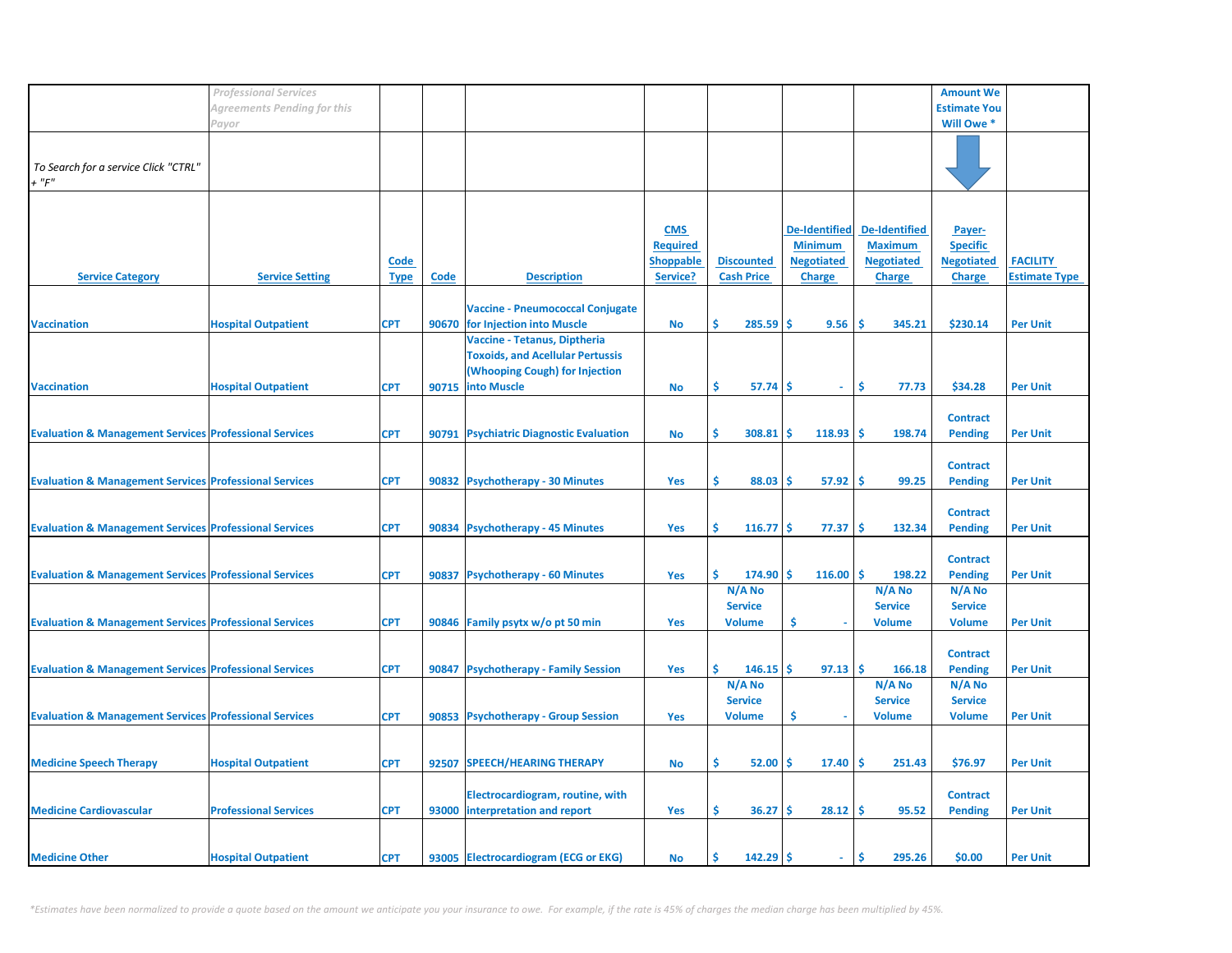|                                       | <b>Professional Services</b> |             |       |                                           |                  |                   |                      |                      | <b>Amount We</b>    |                      |
|---------------------------------------|------------------------------|-------------|-------|-------------------------------------------|------------------|-------------------|----------------------|----------------------|---------------------|----------------------|
|                                       | Agreements Pending for this  |             |       |                                           |                  |                   |                      |                      | <b>Estimate You</b> |                      |
|                                       |                              |             |       |                                           |                  |                   |                      |                      |                     |                      |
|                                       | Payor                        |             |       |                                           |                  |                   |                      |                      | Will Owe *          |                      |
|                                       |                              |             |       |                                           |                  |                   |                      |                      |                     |                      |
|                                       |                              |             |       |                                           |                  |                   |                      |                      |                     |                      |
| To Search for a service Click "CTRL"  |                              |             |       |                                           |                  |                   |                      |                      |                     |                      |
| $+$ " $F$ "                           |                              |             |       |                                           |                  |                   |                      |                      |                     |                      |
|                                       |                              |             |       |                                           |                  |                   |                      |                      |                     |                      |
|                                       |                              |             |       |                                           |                  |                   |                      |                      |                     |                      |
|                                       |                              |             |       |                                           | <b>CMS</b>       |                   | <b>De-Identified</b> | <b>De-Identified</b> | Payer-              |                      |
|                                       |                              |             |       |                                           | <b>Required</b>  |                   | <b>Minimum</b>       | <b>Maximum</b>       | <b>Specific</b>     |                      |
|                                       |                              | Code        |       |                                           | <b>Shoppable</b> | <b>Discounted</b> | <b>Negotiated</b>    | <b>Negotiated</b>    | <b>Negotiated</b>   | <b>FACILITY</b>      |
| <b>Service Category</b>               | <b>Service Setting</b>       | <b>Type</b> | Code  | <b>Description</b>                        | Service?         | <b>Cash Price</b> | <b>Charge</b>        | <b>Charge</b>        | <b>Charge</b>       | <b>Estimate Type</b> |
|                                       |                              |             |       |                                           |                  |                   |                      |                      |                     |                      |
|                                       |                              |             |       |                                           |                  |                   |                      |                      |                     |                      |
| <b>Medicine Cardiac Stress Test</b>   |                              |             |       | <b>CARDIOVASCULAR STRESS TEST</b>         |                  | \$.<br>471.40     | -\$<br>61.00         | -\$<br>634.57        | \$0.00              | <b>Per Unit</b>      |
|                                       | <b>Hospital Outpatient</b>   | <b>CPT</b>  | 93017 |                                           | No               |                   |                      |                      |                     |                      |
|                                       |                              |             |       |                                           |                  |                   |                      |                      |                     |                      |
|                                       |                              |             |       |                                           |                  |                   |                      |                      |                     |                      |
| <b>Medicine Other</b>                 | <b>Hospital Outpatient</b>   | <b>CPT</b>  |       | 93306 Tte w/doppler complete              | <b>No</b>        | \$.<br>1,404.83   | -Ś<br>322.26         | -Ś.<br>1,593.05      | \$0.00              | <b>Per Unit</b>      |
|                                       |                              |             |       |                                           |                  |                   |                      |                      |                     |                      |
|                                       |                              |             |       | Insertion of catheter into left heart     |                  |                   |                      |                      |                     |                      |
| <b>Hospital Outpatient Procedure</b>  | <b>Hospital Outpatient</b>   | <b>CPT</b>  |       | 93452 for diagnosis                       | Yes              | \$.<br>8,847.45   | $579.93$ \$<br>-Ś    | 12,920.92            | \$2,570.07          | <b>Case Rate</b>     |
|                                       |                              |             |       |                                           |                  |                   |                      |                      |                     |                      |
|                                       |                              |             |       |                                           |                  |                   |                      |                      |                     |                      |
| <b>Medicine Other</b>                 | <b>Hospital Outpatient</b>   | <b>CPT</b>  | 93971 | <b>Extremity study</b>                    | <b>No</b>        | \$<br>240.64      | -Ś<br>92.64          | -Ś<br>400.67         | \$0.00              | <b>Per Unit</b>      |
|                                       |                              |             |       |                                           |                  |                   |                      |                      |                     |                      |
|                                       |                              |             |       |                                           |                  |                   |                      |                      |                     |                      |
|                                       |                              |             |       |                                           |                  |                   |                      |                      |                     |                      |
| <b>Medicine Other</b>                 | <b>Hospital Outpatient</b>   | <b>CPT</b>  | 95044 | <b>Allergy patch tests</b>                | No               | \$<br>$189.82$ \$ | $\omega$             | \$<br>1,229.53       | \$0.00              | <b>Per Unit</b>      |
|                                       |                              |             |       |                                           |                  | N/A No            | N/A No               | N/A No               | N/A No              |                      |
| <b>Medicine Neurology and</b>         |                              |             |       |                                           |                  | <b>Service</b>    | <b>Service</b>       | <b>Service</b>       | <b>Service</b>      |                      |
| <b>Neuromuscular</b>                  | <b>Hospital Outpatient</b>   | <b>CPT</b>  |       | 95810 Sleep study                         | Yes              | <b>Volume</b>     | <b>Volume</b>        | <b>Volume</b>        | <b>Volume</b>       | <b>Per Unit</b>      |
|                                       |                              |             |       |                                           |                  |                   |                      |                      |                     |                      |
|                                       |                              |             |       |                                           |                  |                   |                      |                      |                     |                      |
| <b>Injections</b>                     | <b>Hospital Outpatient</b>   | <b>CPT</b>  |       | 96402 Chemo hormon antineopl sq/im        | <b>No</b>        | \$<br>110.26      | -Ś<br>66.86          | -Ś<br>196.20         | \$0.00              | <b>Case Rate</b>     |
|                                       |                              |             |       | <b>Physical Therapy - Manual</b>          |                  |                   |                      |                      |                     |                      |
| <b>Medicine Physical Medicine and</b> |                              |             |       | <b>Electrical Stimulation Therapy, 15</b> |                  |                   |                      |                      |                     |                      |
|                                       |                              |             | 97032 | minutes                                   |                  | \$                | -Ś                   | -Ś                   |                     |                      |
| <b>Rehabilitation</b>                 | <b>Hospital Outpatient</b>   | <b>CPT</b>  |       |                                           | No               | 31.26             | 12.56                | 59.90                | \$14.39             | <b>Per Unit</b>      |
|                                       |                              |             |       |                                           |                  |                   |                      |                      |                     |                      |
| <b>Medicine Physical Medicine and</b> |                              |             |       | <b>Physical Therapy - Ultrasound</b>      |                  |                   |                      |                      |                     |                      |
| <b>Rehabilitation</b>                 | <b>Hospital Outpatient</b>   | <b>CPT</b>  |       | 97035 Therapy                             | No               | \$<br>26.92       | 11.95<br>-Ś          | \$<br>40.29          | \$13.91             | <b>Per Unit</b>      |
|                                       |                              |             |       |                                           |                  |                   |                      |                      |                     |                      |
|                                       |                              |             |       |                                           |                  |                   |                      |                      |                     |                      |
| <b>Medicine Physical Medicine and</b> |                              |             |       | <b>Physical Therapy - Therapeutic</b>     |                  |                   |                      |                      |                     |                      |
| <b>Rehabilitation</b>                 | <b>Hospital Outpatient</b>   | <b>CPT</b>  |       | 97110 Exercises                           | Yes              | \$<br>88.74       | -S<br>17.40          | l \$<br>119.46       | \$29.56             | <b>Per Unit</b>      |
|                                       |                              |             |       |                                           |                  |                   |                      |                      |                     |                      |
| <b>Medicine Physical Medicine and</b> |                              |             |       | <b>Physical Therapy - Neuromuscular</b>   |                  |                   |                      |                      |                     |                      |
| <b>Rehabilitation</b>                 | <b>Hospital Outpatient</b>   | <b>CPT</b>  |       | 97112 Reeducation                         | No               | \$.<br>69.93      | -S<br>26.14          | -Ś<br>104.78         | \$33.95             | <b>Per Unit</b>      |
|                                       |                              |             |       |                                           |                  |                   |                      |                      |                     |                      |
|                                       |                              |             |       |                                           |                  |                   |                      |                      |                     |                      |
| <b>Medicine Physical Medicine and</b> |                              |             |       |                                           |                  |                   |                      |                      |                     |                      |
| Rehabilitation                        | <b>Hospital Outpatient</b>   | <b>CPT</b>  |       | 97116 GAIT TRAINING THERAPY               | No               | \$<br>77.61       | Ŝ.<br>22.90          | \$<br>104.48         | \$29.23             | <b>Per Unit</b>      |

*\*Estimates have been normalized to provide a quote based on the amount we anticipate you your insurance to owe. For example, if the rate is 45% of charges the median charge has been multiplied by 45%.*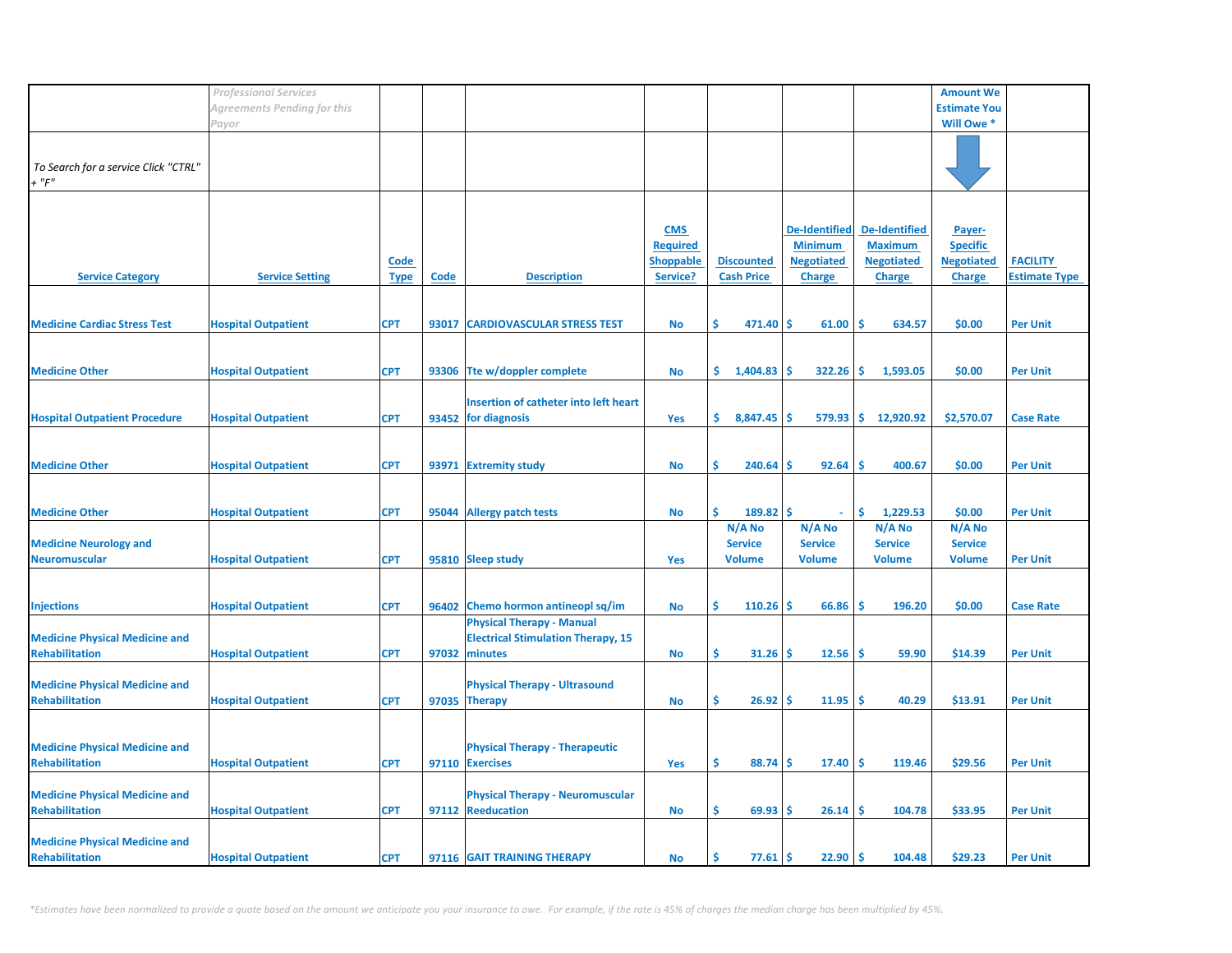|                                                                   | <b>Professional Services</b> |                     |             |                                                                          |                                                               |                                        |                                                                              |                                                                              | <b>Amount We</b>                                                |                                         |
|-------------------------------------------------------------------|------------------------------|---------------------|-------------|--------------------------------------------------------------------------|---------------------------------------------------------------|----------------------------------------|------------------------------------------------------------------------------|------------------------------------------------------------------------------|-----------------------------------------------------------------|-----------------------------------------|
|                                                                   | Agreements Pending for this  |                     |             |                                                                          |                                                               |                                        |                                                                              |                                                                              | <b>Estimate You</b>                                             |                                         |
|                                                                   | Payor                        |                     |             |                                                                          |                                                               |                                        |                                                                              |                                                                              | Will Owe *                                                      |                                         |
| To Search for a service Click "CTRL"<br>$+$ " $F$ "               |                              |                     |             |                                                                          |                                                               |                                        |                                                                              |                                                                              |                                                                 |                                         |
| <b>Service Category</b>                                           | <b>Service Setting</b>       | Code<br><b>Type</b> | <b>Code</b> | <b>Description</b>                                                       | <b>CMS</b><br><b>Required</b><br><b>Shoppable</b><br>Service? | <b>Discounted</b><br><b>Cash Price</b> | <b>De-Identified</b><br><b>Minimum</b><br><b>Negotiated</b><br><b>Charge</b> | <b>De-Identified</b><br><b>Maximum</b><br><b>Negotiated</b><br><b>Charge</b> | Payer-<br><b>Specific</b><br><b>Negotiated</b><br><b>Charge</b> | <b>FACILITY</b><br><b>Estimate Type</b> |
| <b>Medicine Physical Medicine and</b><br><b>Rehabilitation</b>    | <b>Hospital Outpatient</b>   | <b>CPT</b>          |             | 97140 Physical Therapy - Manual Therapy                                  | No                                                            | \$<br>$56.20$ \$                       | $23.73$ \$                                                                   | 93.92                                                                        | \$27.22                                                         | <b>Per Unit</b>                         |
| <b>Medicine Physical Medicine and</b><br><b>Rehabilitation</b>    | <b>Hospital Outpatient</b>   | <b>CPT</b>          |             | <b>Physical Therapy - Low Complexity</b><br>97161 Evaluation             | <b>No</b>                                                     | \$<br>$168.06$ \$                      | 71.97                                                                        | ١\$<br>252.78                                                                | \$82.43                                                         | <b>Per Unit</b>                         |
| <b>Medicine Physical Medicine and</b><br><b>Rehabilitation</b>    | <b>Hospital Outpatient</b>   | <b>CPT</b>          |             | <b>Physical Therapy - Moderate</b><br>97162 Complexity Evaluation        | <b>No</b>                                                     | \$<br>62.40                            | ۱Ś<br>71.97                                                                  | ١\$<br>252.78                                                                | \$82.43                                                         | <b>Per Unit</b>                         |
| <b>Medicine Physical Medicine and</b><br><b>Rehabilitation</b>    | <b>Hospital Outpatient</b>   | <b>CPT</b>          |             | <b>Physical Therapy - High Complexity</b><br>97163 Evaluation            | No                                                            | \$<br>168.06                           | 71.97<br>۱\$                                                                 | ۱Ś<br>252.78                                                                 | \$82.43                                                         | <b>Per Unit</b>                         |
| <b>Medicine Physical Medicine and</b><br><b>Rehabilitation</b>    | <b>Hospital Outpatient</b>   | <b>CPT</b>          |             | 97164 Physical Therapy - Re-Evaluation                                   | <b>No</b>                                                     | \$<br>113.34                           | 48.67<br>l \$                                                                | 170.97<br>-\$                                                                | \$56.43                                                         | <b>Per Unit</b>                         |
| <b>Medicine Occupational Therapy</b>                              | <b>Hospital Outpatient</b>   | <b>CPT</b>          |             | 97165 OT EVAL LOW COMPLEX 30 MIN                                         | <b>No</b>                                                     | \$<br>180.88                           | 77.05<br>۱S                                                                  | 245.32<br>۱Ś                                                                 | \$87.28                                                         | <b>Per Unit</b>                         |
| <b>Medicine Occupational Therapy</b>                              | <b>Hospital Outpatient</b>   | <b>CPT</b>          |             | 97166 OT EVAL MOD COMPLEX 45 MIN                                         | <b>No</b>                                                     | \$<br>62.40                            | 72.00<br>-S                                                                  | 245.32<br>$\ddot{\bm{\zeta}}$                                                | \$86.96                                                         | <b>Per Unit</b>                         |
| <b>Medicine Physical Medicine and</b><br><b>Rehabilitation</b>    | <b>Hospital Outpatient</b>   | <b>CPT</b>          |             | <b>Physical Therapy - Therapeutic</b><br>97530 Activities                | <b>No</b>                                                     | \$<br>92.45                            | ۱Ś<br>17.40                                                                  | 124.45<br>۱Ś                                                                 | \$37.61                                                         | <b>Per Unit</b>                         |
| <b>Medicine Physical Medicine and</b><br><b>Rehabilitation</b>    | <b>Hospital Outpatient</b>   | <b>CPT</b>          |             | <b>Physical Therapy - Self-care or</b><br>97535 Home Management Training | No                                                            | \$<br>$68.89$ \$                       | $\sim$                                                                       | \$<br>109.03                                                                 | \$32.79                                                         | <b>Per Unit</b>                         |
| <b>Evaluation &amp; Management Services Professional Services</b> |                              | <b>CPT</b>          |             | 99024 Postop follow-up visit                                             | <b>No</b>                                                     | \$<br>$\sim$                           | .S                                                                           | Ś<br>14.27                                                                   | <b>Contract</b><br><b>Pending</b>                               | <b>Per Unit</b>                         |
| <b>Evaluation &amp; Management Services Professional Services</b> |                              | <b>CPT</b>          |             | 99202 Office Visit - New Patient, Minor                                  | No                                                            | \$.<br>$167.93$ \$                     | 90.34                                                                        | ۱Ś<br>200.08                                                                 | <b>Contract</b><br><b>Pending</b>                               | <b>Per Unit</b>                         |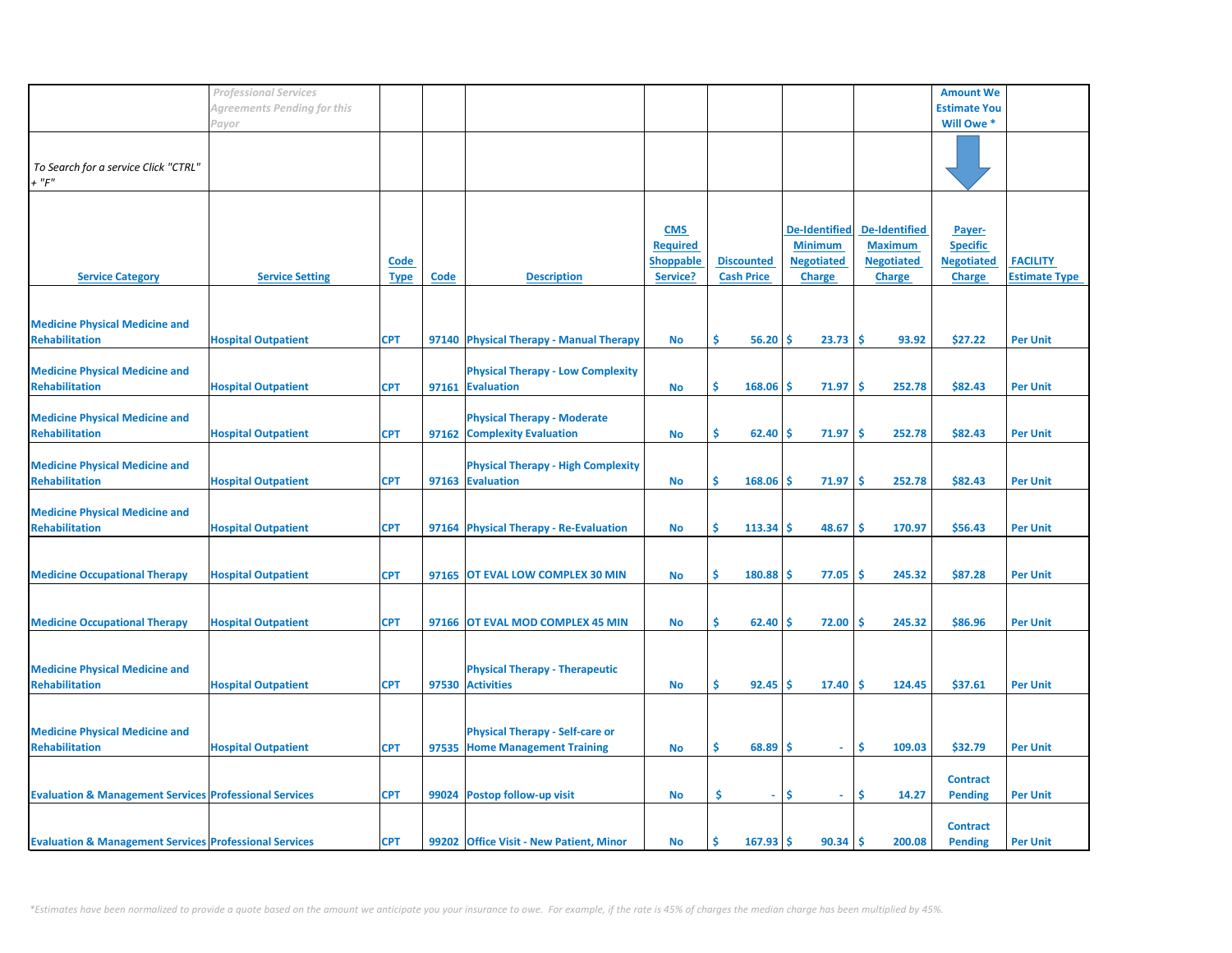|                                                                   | <b>Professional Services</b> |                     |       |                                                                          |                                                               |                                        |                                                                              |                                                                              | <b>Amount We</b>                                                |                                         |
|-------------------------------------------------------------------|------------------------------|---------------------|-------|--------------------------------------------------------------------------|---------------------------------------------------------------|----------------------------------------|------------------------------------------------------------------------------|------------------------------------------------------------------------------|-----------------------------------------------------------------|-----------------------------------------|
|                                                                   | Agreements Pending for this  |                     |       |                                                                          |                                                               |                                        |                                                                              |                                                                              | <b>Estimate You</b>                                             |                                         |
|                                                                   | Payor                        |                     |       |                                                                          |                                                               |                                        |                                                                              |                                                                              | Will Owe *                                                      |                                         |
| To Search for a service Click "CTRL"<br>$+$ " $F$ "               |                              |                     |       |                                                                          |                                                               |                                        |                                                                              |                                                                              |                                                                 |                                         |
| <b>Service Category</b>                                           | <b>Service Setting</b>       | Code<br><b>Type</b> | Code  | <b>Description</b>                                                       | <b>CMS</b><br><b>Required</b><br><b>Shoppable</b><br>Service? | <b>Discounted</b><br><b>Cash Price</b> | <b>De-Identified</b><br><b>Minimum</b><br><b>Negotiated</b><br><b>Charge</b> | <b>De-Identified</b><br><b>Maximum</b><br><b>Negotiated</b><br><b>Charge</b> | Payer-<br><b>Specific</b><br><b>Negotiated</b><br><b>Charge</b> | <b>FACILITY</b><br><b>Estimate Type</b> |
| <b>Evaluation &amp; Management Services Professional Services</b> |                              | <b>CPT</b>          |       | <b>Office Visit - New Patient, Low</b><br>99203 Complexity               | Yes                                                           | \$<br>$182.06$ \$                      | $132.54$ \$                                                                  | 273.99                                                                       | <b>Contract</b><br><b>Pending</b>                               | <b>Per Unit</b>                         |
| <b>Evaluation &amp; Management Services Professional Services</b> |                              | <b>CPT</b>          | 99204 | <b>Office Visit - New Patient,</b><br><b>Moderate Complexity</b>         | Yes                                                           | \$<br>250.69                           | $177.01$ \$<br>۱Ś                                                            | 432.49                                                                       | <b>Contract</b><br><b>Pending</b>                               | <b>Per Unit</b>                         |
| <b>Evaluation &amp; Management Services Professional Services</b> |                              | <b>CPT</b>          | 99205 | New patient office of other<br>outpatient visit, typically 60 min        | Yes                                                           | \$<br>448.04                           | ۱Ś<br>$156.38$   \$                                                          | 553.76                                                                       | <b>Contract</b><br><b>Pending</b>                               | <b>Per Unit</b>                         |
| <b>Evaluation &amp; Management Services Professional Services</b> |                              | <b>CPT</b>          | 99212 | <b>Office Visit - Basic</b>                                              | <b>No</b>                                                     | \$<br>58.74                            | -Ś<br>46.41                                                                  | -Ś<br>133.24                                                                 | <b>Contract</b><br><b>Pending</b>                               | <b>Per Unit</b>                         |
| <b>Evaluation &amp; Management Services Professional Services</b> |                              | <b>CPT</b>          |       | <b>Office Visit - Established Patient,</b><br>99213 Low Complexity       | No                                                            | \$<br>99.67                            | l \$<br>81.71                                                                | 201.59<br>-\$                                                                | <b>Contract</b><br><b>Pending</b>                               | <b>Per Unit</b>                         |
| <b>Evaluation &amp; Management Services Professional Services</b> |                              | <b>CPT</b>          | 99214 | <b>Office Visit - Established Patient,</b><br><b>Moderate Complexity</b> | No                                                            | \$<br>151.19                           | 140.90<br>-Ś                                                                 | 279.47<br>-Ś                                                                 | <b>Contract</b><br><b>Pending</b>                               | <b>Per Unit</b>                         |
| <b>Evaluation &amp; Management Services Professional Services</b> |                              | <b>CPT</b>          |       | <b>Office Visit - Established Patient,</b><br>99215 High Complexity      | <b>No</b>                                                     | \$<br>315.87                           | ۱Ś<br>192.33                                                                 | 385.34<br>۱Ś                                                                 | <b>Contract</b><br><b>Pending</b>                               | <b>Per Unit</b>                         |
| <b>Professional Services Associated</b><br>with Inpatient Stay    | <b>Professional Services</b> | <b>CPT</b>          | 99232 | <b>Subsequent hospital care</b>                                          | <b>No</b>                                                     | \$<br>159.88                           | ۱Ś<br>50.60                                                                  | 111.92<br>۱Ś                                                                 | \$0.00                                                          | <b>Per Unit</b>                         |
| <b>Evaluation &amp; Management Services Professional Services</b> |                              | <b>CPT</b>          |       | <b>Patient office consultation,</b><br>99243 typically 40 min            | Yes                                                           | \$<br>212.43                           | \$-                                                                          | \$<br>142.18                                                                 | \$-                                                             | <b>Per Unit</b>                         |
| <b>Evaluation &amp; Management Services Professional Services</b> |                              | <b>CPT</b>          |       | <b>Patient office consultation,</b><br>99244 typically 60 min            | Yes                                                           | \$<br>338.80                           | \$-                                                                          | \$<br>226.38                                                                 | \$-                                                             | <b>Per Unit</b>                         |
| <b>Emergency Room Visit</b>                                       | <b>Hospital Outpatient</b>   | <b>CPT</b>          | 99281 | <b>Emergency Department Visit -</b><br><b>Minor (outpatient)</b>         | <b>No</b>                                                     | \$.<br>$230.81$   \$                   | $74.98$ \$                                                                   | 689.88                                                                       | \$63.77                                                         | <b>Case Rate</b>                        |
| <b>Emergency Room Visit</b>                                       | <b>Hospital Outpatient</b>   | <b>CPT</b>          |       | <b>Emergency Department Visit - Low</b><br>99282 Complexity (outpatient) | <b>No</b>                                                     | Ŝ.<br>$430.38$   \$                    | $93.52$ \$                                                                   | 1,114.22                                                                     | \$159.13                                                        | <b>Case Rate</b>                        |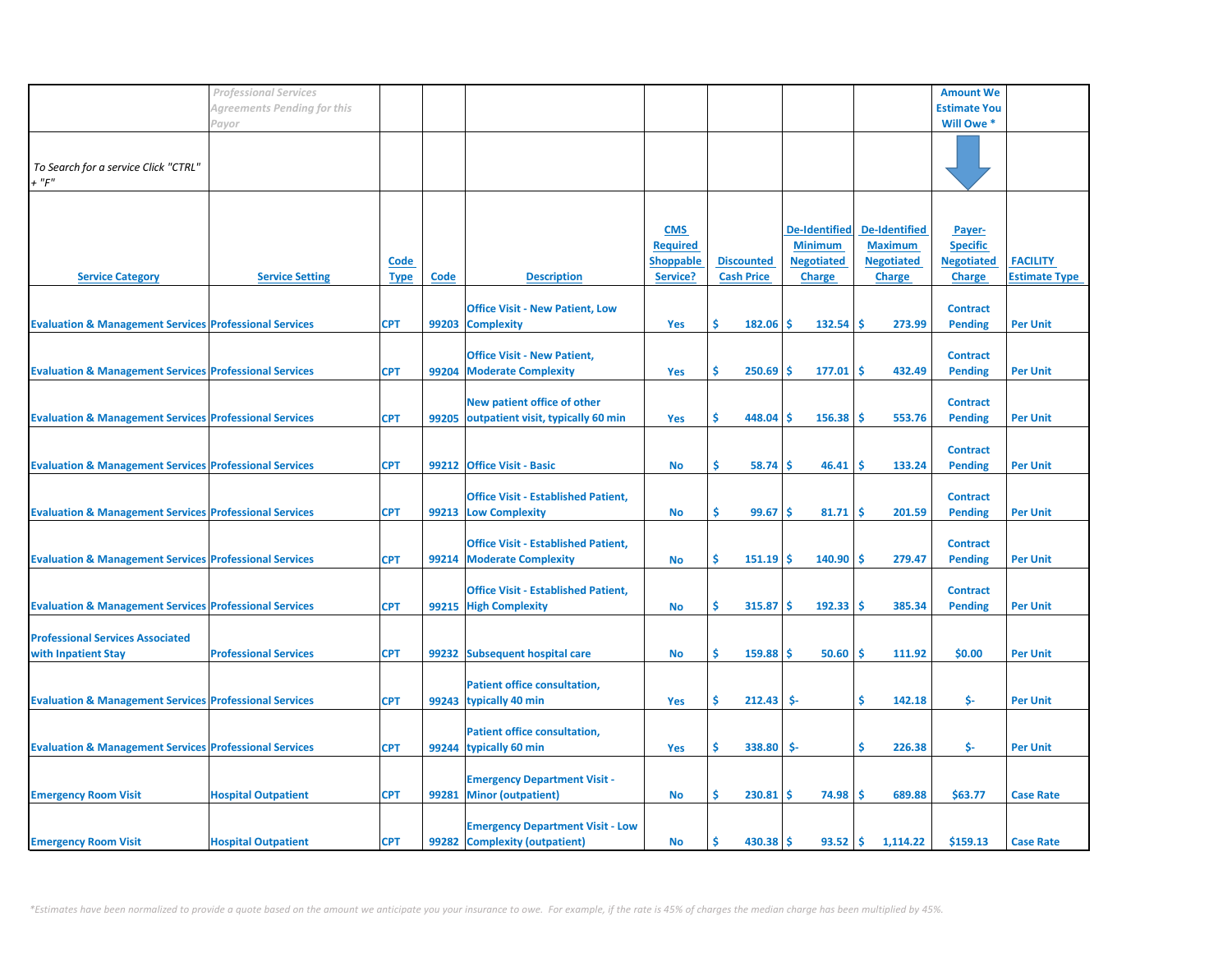|                                                                   | <b>Professional Services</b> |             |             |                                          |                  |                   |                      |                      | <b>Amount We</b>    |                      |
|-------------------------------------------------------------------|------------------------------|-------------|-------------|------------------------------------------|------------------|-------------------|----------------------|----------------------|---------------------|----------------------|
|                                                                   |                              |             |             |                                          |                  |                   |                      |                      |                     |                      |
|                                                                   | Agreements Pending for this  |             |             |                                          |                  |                   |                      |                      | <b>Estimate You</b> |                      |
|                                                                   | Payor                        |             |             |                                          |                  |                   |                      |                      | Will Owe *          |                      |
|                                                                   |                              |             |             |                                          |                  |                   |                      |                      |                     |                      |
|                                                                   |                              |             |             |                                          |                  |                   |                      |                      |                     |                      |
| To Search for a service Click "CTRL"                              |                              |             |             |                                          |                  |                   |                      |                      |                     |                      |
| $+$ " $F$ "                                                       |                              |             |             |                                          |                  |                   |                      |                      |                     |                      |
|                                                                   |                              |             |             |                                          |                  |                   |                      |                      |                     |                      |
|                                                                   |                              |             |             |                                          |                  |                   |                      |                      |                     |                      |
|                                                                   |                              |             |             |                                          |                  |                   |                      |                      |                     |                      |
|                                                                   |                              |             |             |                                          | <b>CMS</b>       |                   | <b>De-Identified</b> | <b>De-Identified</b> | Payer-              |                      |
|                                                                   |                              |             |             |                                          | <b>Required</b>  |                   | <b>Minimum</b>       | <b>Maximum</b>       | <b>Specific</b>     |                      |
|                                                                   |                              |             |             |                                          |                  |                   |                      |                      |                     |                      |
|                                                                   |                              | Code        |             |                                          | <b>Shoppable</b> | <b>Discounted</b> | <b>Negotiated</b>    | <b>Negotiated</b>    | <b>Negotiated</b>   | <b>FACILITY</b>      |
| <b>Service Category</b>                                           | <b>Service Setting</b>       | <b>Type</b> | <b>Code</b> | <b>Description</b>                       | Service?         | <b>Cash Price</b> | <b>Charge</b>        | <b>Charge</b>        | <b>Charge</b>       | <b>Estimate Type</b> |
|                                                                   |                              |             |             |                                          |                  |                   |                      |                      |                     |                      |
|                                                                   |                              |             |             | <b>Emergency Department Visit -</b>      |                  |                   |                      |                      |                     |                      |
| <b>Emergency Room Visit</b>                                       | <b>Hospital Outpatient</b>   | <b>CPT</b>  | 99283       | <b>Moderate Complexity (outpatient)</b>  | <b>No</b>        | Ś.<br>932.99      | Ŝ.<br>182.62         | \$.<br>2,714.83      | \$225.91            | <b>Case Rate</b>     |
|                                                                   |                              |             |             |                                          |                  |                   |                      |                      |                     |                      |
|                                                                   |                              |             |             |                                          |                  |                   |                      |                      |                     |                      |
|                                                                   |                              |             |             | <b>Emergency Department Visit -</b>      |                  |                   |                      |                      |                     |                      |
| <b>Emergency Room Visit</b>                                       | <b>Hospital Outpatient</b>   | <b>CPT</b>  |             | 99284 Higher Complexity (outpatient)     | <b>No</b>        | \$.<br>2,400.69   | Ŝ.<br>270.43         | Ŝ.<br>4,475.48       | \$317.24            | <b>Case Rate</b>     |
|                                                                   |                              |             |             |                                          |                  |                   |                      |                      |                     |                      |
|                                                                   |                              |             |             | <b>Emergency Department Visit - High</b> |                  |                   |                      |                      |                     |                      |
|                                                                   |                              |             |             |                                          |                  |                   |                      |                      |                     |                      |
| <b>Emergency Room Visit</b>                                       | <b>Hospital Outpatient</b>   | <b>CPT</b>  | 99285       | <b>Complexity (outpatient)</b>           | <b>No</b>        | \$.<br>3,149.91   | 458.20<br>\$.        | \$<br>5,806.95       | \$1,111.58          | <b>Case Rate</b>     |
|                                                                   |                              |             |             |                                          |                  |                   |                      |                      |                     |                      |
|                                                                   |                              |             |             | <b>Emergency Department Visit -</b>      |                  |                   |                      |                      |                     |                      |
| <b>Emergency Room Visit</b>                                       | <b>Hospital Outpatient</b>   | <b>CPT</b>  | 99291       | <b>Critical Care (outpatient)</b>        | <b>No</b>        | \$17,860.61       | 425.50<br>Ŝ          | Ŝ.<br>6,308.07       | \$1,508.63          | <b>Case Rate</b>     |
|                                                                   |                              |             |             |                                          |                  |                   |                      |                      |                     |                      |
|                                                                   |                              |             |             |                                          |                  |                   |                      |                      |                     |                      |
|                                                                   |                              |             |             | <b>Office Visit - Comprehensive</b>      |                  |                   |                      |                      |                     |                      |
|                                                                   |                              |             |             | <b>Preventive Medicine Evaluation</b>    |                  |                   |                      |                      |                     |                      |
|                                                                   |                              |             |             | and Management, New Patient,             |                  |                   |                      |                      | <b>Contract</b>     |                      |
| <b>Evaluation &amp; Management Services Professional Services</b> |                              | <b>CPT</b>  | 99381       | <b>Younger than 1 Year Old</b>           | <b>No</b>        | Ś<br>156.75       | Ŝ.<br>÷.             | Ś<br>225.38          | <b>Pending</b>      | <b>Per Unit</b>      |
|                                                                   |                              |             |             | <b>Office Visit - Comprehensive</b>      |                  |                   |                      |                      |                     |                      |
|                                                                   |                              |             |             |                                          |                  |                   |                      |                      |                     |                      |
|                                                                   |                              |             |             | <b>Preventive Medicine Evaluation</b>    |                  |                   |                      |                      |                     |                      |
|                                                                   |                              |             |             | and Management, New Patient, 1-          |                  |                   |                      |                      | <b>Contract</b>     |                      |
| <b>Evaluation &amp; Management Services Professional Services</b> |                              | <b>CPT</b>  | 99382       | <b>4 Years Old</b>                       | <b>No</b>        | Ś<br>163.82       | Ŝ<br>$\omega$        | Ŝ<br>236.91          | <b>Pending</b>      | <b>Per Unit</b>      |
|                                                                   |                              |             |             | <b>Office Visit - Comprehensive</b>      |                  |                   |                      |                      |                     |                      |
|                                                                   |                              |             |             | <b>Preventive Medicine Evaluation</b>    |                  |                   |                      |                      |                     |                      |
|                                                                   |                              |             |             |                                          |                  |                   |                      |                      |                     |                      |
|                                                                   |                              |             |             | and Management, New Patient, 5-          |                  |                   |                      |                      | <b>Contract</b>     |                      |
| <b>Evaluation &amp; Management Services Professional Services</b> |                              | <b>CPT</b>  |             | 99383 11 Years Old                       | No               | Ś<br>170.96       | Ŝ<br>$\omega$ .      | \$<br>413.46         | <b>Pending</b>      | <b>Per Unit</b>      |
|                                                                   |                              |             |             | <b>Office Visit - Comprehensive</b>      |                  |                   |                      |                      |                     |                      |
|                                                                   |                              |             |             | <b>Preventive Medicine Evaluation</b>    |                  |                   |                      |                      |                     |                      |
|                                                                   |                              |             |             | and Management, New Patient, 12-         |                  |                   |                      |                      | <b>Contract</b>     |                      |
|                                                                   |                              |             |             |                                          |                  | Ś<br>193.58       | <b>S</b><br>$\omega$ | \$.                  |                     |                      |
| <b>Evaluation &amp; Management Services Professional Services</b> |                              | <b>CPT</b>  |             | 99384 17 Years Old                       | <b>No</b>        |                   |                      | 280.75               | <b>Pending</b>      | <b>Per Unit</b>      |
|                                                                   |                              |             |             | <b>Office Visit - Comprehensive</b>      |                  |                   |                      |                      |                     |                      |
|                                                                   |                              |             |             | <b>Preventive Medicine Evaluation</b>    |                  |                   |                      |                      |                     |                      |
|                                                                   |                              |             |             | and Management, New Patient, 18-         |                  |                   |                      |                      | <b>Contract</b>     |                      |
| <b>Evaluation &amp; Management Services Professional Services</b> |                              | <b>CPT</b>  | 99385       | 39 Years Old                             | <b>Yes</b>       | Ś.<br>187.80      | Ŝ.<br>59.23          | Ś<br>347.60          | <b>Pending</b>      | <b>Per Unit</b>      |
|                                                                   |                              |             |             | <b>Office Visit - Comprehensive</b>      |                  |                   |                      |                      |                     |                      |
|                                                                   |                              |             |             |                                          |                  |                   |                      |                      |                     |                      |
|                                                                   |                              |             |             | <b>Preventive Medicine Evaluation</b>    |                  |                   |                      |                      |                     |                      |
|                                                                   |                              |             |             | and Management, New Patient, 40-         |                  |                   |                      |                      | <b>Contract</b>     |                      |
| <b>Evaluation &amp; Management Services Professional Services</b> |                              | <b>CPT</b>  |             | 99386 64 Years Old                       | <b>Yes</b>       | Ŝ.<br>$217.32$ \$ | 91.72                | Ŝ.<br>1,293.56       | <b>Pending</b>      | <b>Per Unit</b>      |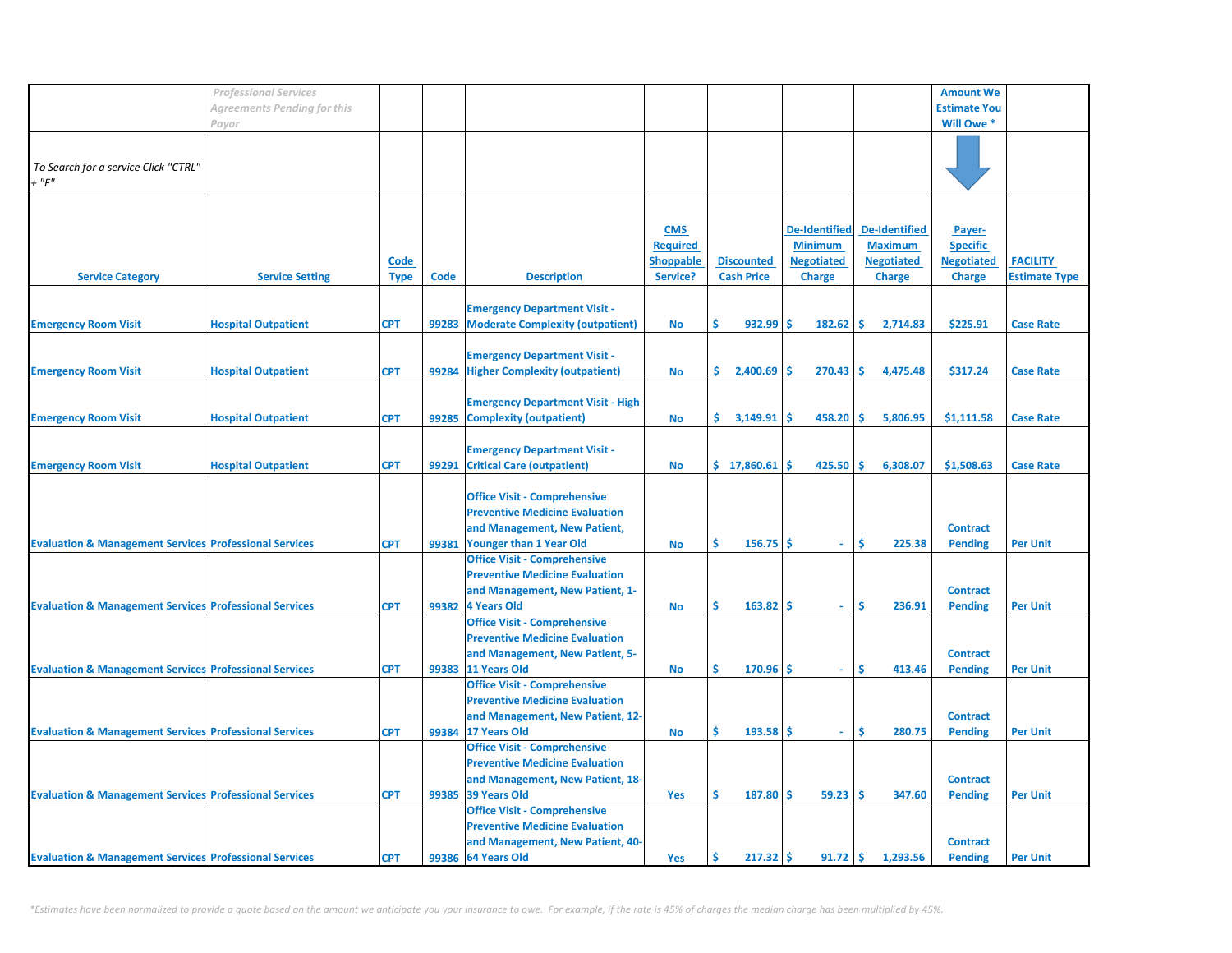|                                                                   | <b>Professional Services</b> |             |       |                                         |                  |                   |                             |                                                                         | <b>Amount We</b>    |                      |
|-------------------------------------------------------------------|------------------------------|-------------|-------|-----------------------------------------|------------------|-------------------|-----------------------------|-------------------------------------------------------------------------|---------------------|----------------------|
|                                                                   | Agreements Pending for this  |             |       |                                         |                  |                   |                             |                                                                         | <b>Estimate You</b> |                      |
|                                                                   | Payor                        |             |       |                                         |                  |                   |                             |                                                                         | Will Owe *          |                      |
|                                                                   |                              |             |       |                                         |                  |                   |                             |                                                                         |                     |                      |
|                                                                   |                              |             |       |                                         |                  |                   |                             |                                                                         |                     |                      |
| To Search for a service Click "CTRL"                              |                              |             |       |                                         |                  |                   |                             |                                                                         |                     |                      |
| $+$ " $F$ "                                                       |                              |             |       |                                         |                  |                   |                             |                                                                         |                     |                      |
|                                                                   |                              |             |       |                                         |                  |                   |                             |                                                                         |                     |                      |
|                                                                   |                              |             |       |                                         |                  |                   |                             |                                                                         |                     |                      |
|                                                                   |                              |             |       |                                         |                  |                   |                             |                                                                         |                     |                      |
|                                                                   |                              |             |       |                                         | <b>CMS</b>       |                   | <b>De-Identified</b>        | <b>De-Identified</b>                                                    | Payer-              |                      |
|                                                                   |                              |             |       |                                         | <b>Required</b>  |                   | <b>Minimum</b>              | <b>Maximum</b>                                                          | <b>Specific</b>     |                      |
|                                                                   |                              | Code        |       |                                         | <b>Shoppable</b> | <b>Discounted</b> | <b>Negotiated</b>           | <b>Negotiated</b>                                                       | <b>Negotiated</b>   | <b>FACILITY</b>      |
| <b>Service Category</b>                                           | <b>Service Setting</b>       | <b>Type</b> | Code  | <b>Description</b>                      | Service?         | <b>Cash Price</b> | Charge                      | <b>Charge</b>                                                           | <b>Charge</b>       | <b>Estimate Type</b> |
|                                                                   |                              |             |       |                                         |                  |                   |                             |                                                                         |                     |                      |
|                                                                   |                              |             |       |                                         |                  |                   |                             |                                                                         |                     |                      |
|                                                                   |                              |             |       | <b>Office Visit - Comprehensive</b>     |                  |                   |                             |                                                                         |                     |                      |
|                                                                   |                              |             |       | <b>Preventive Medicine Reevaluation</b> |                  |                   |                             |                                                                         |                     |                      |
|                                                                   |                              |             |       | and Management, Younger than 1          |                  |                   |                             |                                                                         | <b>Contract</b>     |                      |
| <b>Evaluation &amp; Management Services Professional Services</b> |                              | <b>CPT</b>  |       | 99391 Year Old                          | No               | Ŝ.<br>$141.19$ \$ | ÷.                          | Ŝ.<br>267.83                                                            | <b>Pending</b>      | <b>Per Unit</b>      |
|                                                                   |                              |             |       |                                         |                  |                   |                             |                                                                         |                     |                      |
|                                                                   |                              |             |       |                                         |                  |                   |                             |                                                                         |                     |                      |
|                                                                   |                              |             |       | <b>Office Visit - Comprehensive</b>     |                  |                   |                             |                                                                         |                     |                      |
|                                                                   |                              |             |       | <b>Preventive Medicine Reevaluation</b> |                  |                   |                             |                                                                         | <b>Contract</b>     |                      |
| <b>Evaluation &amp; Management Services Professional Services</b> |                              | <b>CPT</b>  |       | 99392 and Management, 1-4 Years Old     | <b>No</b>        | \$<br>150.93      | Ŝ.<br>÷.                    | \$.<br>305.91                                                           | <b>Pending</b>      | <b>Per Unit</b>      |
|                                                                   |                              |             |       |                                         |                  |                   |                             |                                                                         |                     |                      |
|                                                                   |                              |             |       | <b>Office Visit - Comprehensive</b>     |                  |                   |                             |                                                                         |                     |                      |
|                                                                   |                              |             |       | <b>Preventive Medicine Reevaluation</b> |                  |                   |                             |                                                                         | <b>Contract</b>     |                      |
|                                                                   |                              |             |       |                                         |                  |                   |                             |                                                                         |                     |                      |
| <b>Evaluation &amp; Management Services Professional Services</b> |                              | <b>CPT</b>  | 99393 | and Management, 5-11 Years Old          | <b>No</b>        | Ŝ.<br>$150.44$ \$ | $\sim$                      | Ŝ.<br>305.91                                                            | <b>Pending</b>      | <b>Per Unit</b>      |
|                                                                   |                              |             |       |                                         |                  |                   |                             |                                                                         |                     |                      |
|                                                                   |                              |             |       | <b>Office Visit - Comprehensive</b>     |                  |                   |                             |                                                                         |                     |                      |
|                                                                   |                              |             |       | <b>Preventive Medicine Reevaluation</b> |                  |                   |                             |                                                                         | <b>Contract</b>     |                      |
| <b>Evaluation &amp; Management Services Professional Services</b> |                              | <b>CPT</b>  | 99394 | and Management, 12-17 Years Old         | No               | Ś<br>$165.14$ \$  | $\omega$ .                  | \$.<br>398.57                                                           | <b>Pending</b>      | <b>Per Unit</b>      |
|                                                                   |                              |             |       |                                         |                  |                   |                             |                                                                         |                     |                      |
|                                                                   |                              |             |       |                                         |                  |                   |                             |                                                                         |                     |                      |
|                                                                   |                              |             |       | <b>Office Visit - Comprehensive</b>     |                  |                   |                             |                                                                         |                     |                      |
|                                                                   |                              |             |       | <b>Preventive Medicine Reevaluation</b> |                  |                   |                             |                                                                         | <b>Contract</b>     |                      |
| <b>Evaluation &amp; Management Services Professional Services</b> |                              | <b>CPT</b>  | 99395 | and Management, 18-39 Years Old         | <b>No</b>        | \$<br>168.81      | 37.07<br>Ŝ.                 | -Ś<br>304.60                                                            | <b>Pending</b>      | <b>Per Unit</b>      |
|                                                                   |                              |             |       |                                         |                  |                   |                             |                                                                         |                     |                      |
|                                                                   |                              |             |       | <b>Office Visit - Comprehensive</b>     |                  |                   |                             |                                                                         |                     |                      |
|                                                                   |                              |             |       | <b>Preventive Medicine Reevaluation</b> |                  |                   |                             |                                                                         | <b>Contract</b>     |                      |
| <b>Evaluation &amp; Management Services Professional Services</b> |                              | <b>CPT</b>  | 99396 | and Management, 40-64 Years Old         | No               | Ś.<br>180.12      | <b>S</b><br>64.57           | \$.<br>429.79                                                           | <b>Pending</b>      | <b>Per Unit</b>      |
|                                                                   |                              |             |       |                                         |                  |                   |                             |                                                                         |                     |                      |
|                                                                   |                              |             |       |                                         |                  |                   |                             |                                                                         |                     |                      |
|                                                                   |                              |             |       |                                         |                  |                   |                             |                                                                         |                     |                      |
|                                                                   |                              |             |       |                                         |                  |                   |                             |                                                                         |                     |                      |
|                                                                   |                              |             |       |                                         |                  |                   |                             |                                                                         |                     |                      |
|                                                                   |                              |             |       |                                         |                  |                   |                             |                                                                         |                     |                      |
|                                                                   |                              |             |       |                                         |                  |                   |                             |                                                                         |                     |                      |
|                                                                   |                              |             |       |                                         |                  |                   |                             |                                                                         |                     |                      |
|                                                                   |                              |             |       |                                         |                  |                   |                             |                                                                         |                     |                      |
| <b>Exablate</b>                                                   | <b>Hospital Outpatient</b>   | <b>CPT</b>  | 0398T | <b>Focused Ultrasound</b>               | No               |                   |                             | $\frac{1}{2}$ 32,139.56 $\frac{1}{2}$ 11,272.90 $\frac{1}{2}$ 11,272.90 | \$11,272.90         | <b>Case Rate</b>     |
|                                                                   |                              |             |       |                                         |                  |                   |                             |                                                                         |                     |                      |
|                                                                   |                              |             |       |                                         |                  |                   |                             |                                                                         |                     |                      |
| <b>Vaccinations</b>                                               | <b>Hospital Outpatient</b>   | <b>CPT</b>  |       | G0008 Admin influenza virus vaccine     | <b>No</b>        | Ŝ.<br>$70.15$ \$  | $\mathcal{L}^{\mathcal{A}}$ | \$.<br>126.95                                                           | \$0.00              | <b>Per Unit</b>      |